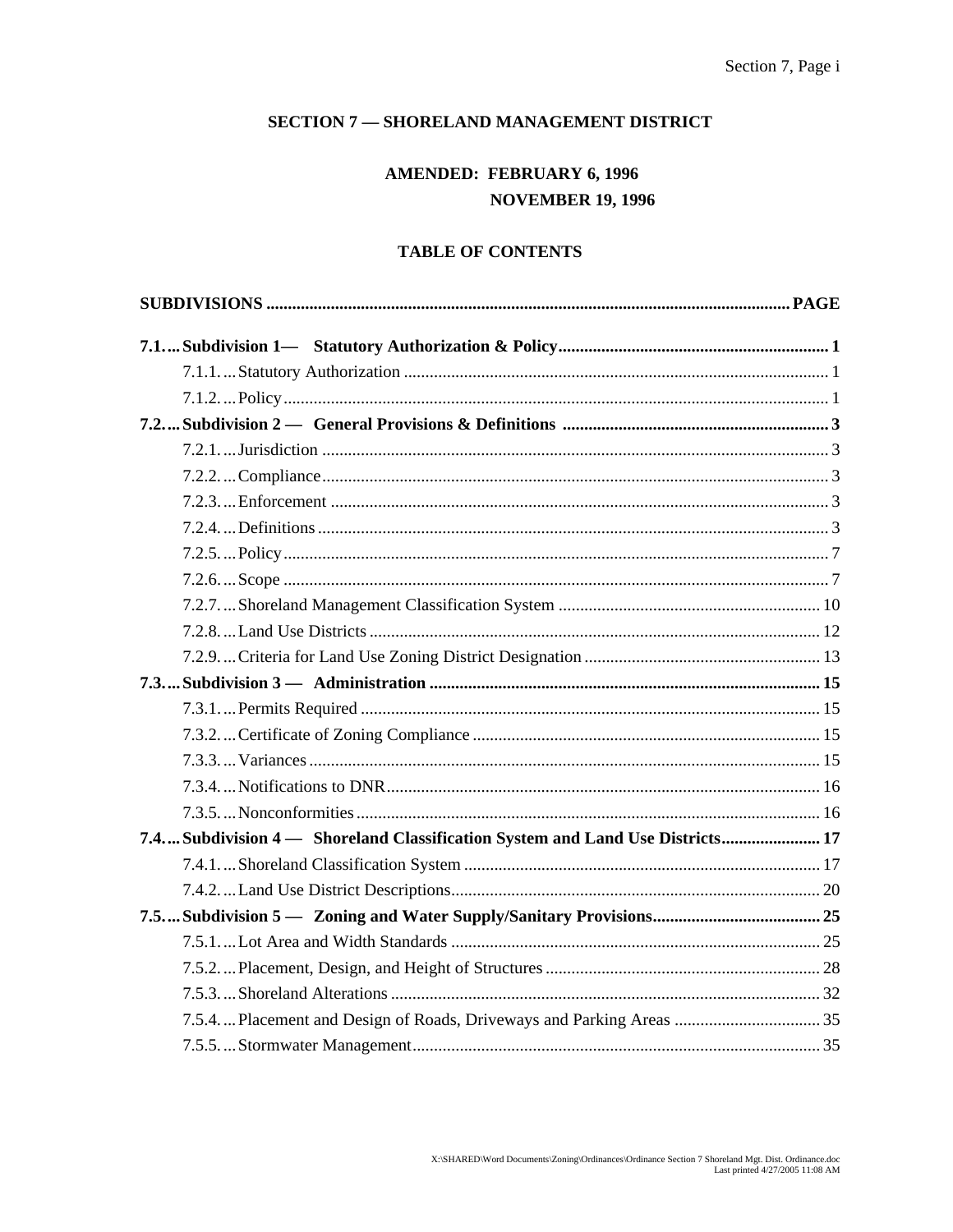| 7.5.6 Special Provisions for: |  |
|-------------------------------|--|
|                               |  |
|                               |  |
|                               |  |
|                               |  |
|                               |  |
|                               |  |
|                               |  |
|                               |  |
|                               |  |
|                               |  |
|                               |  |
|                               |  |
|                               |  |
|                               |  |
|                               |  |
|                               |  |
|                               |  |
|                               |  |
|                               |  |
|                               |  |
|                               |  |
|                               |  |
|                               |  |
|                               |  |
|                               |  |
|                               |  |
|                               |  |
|                               |  |
|                               |  |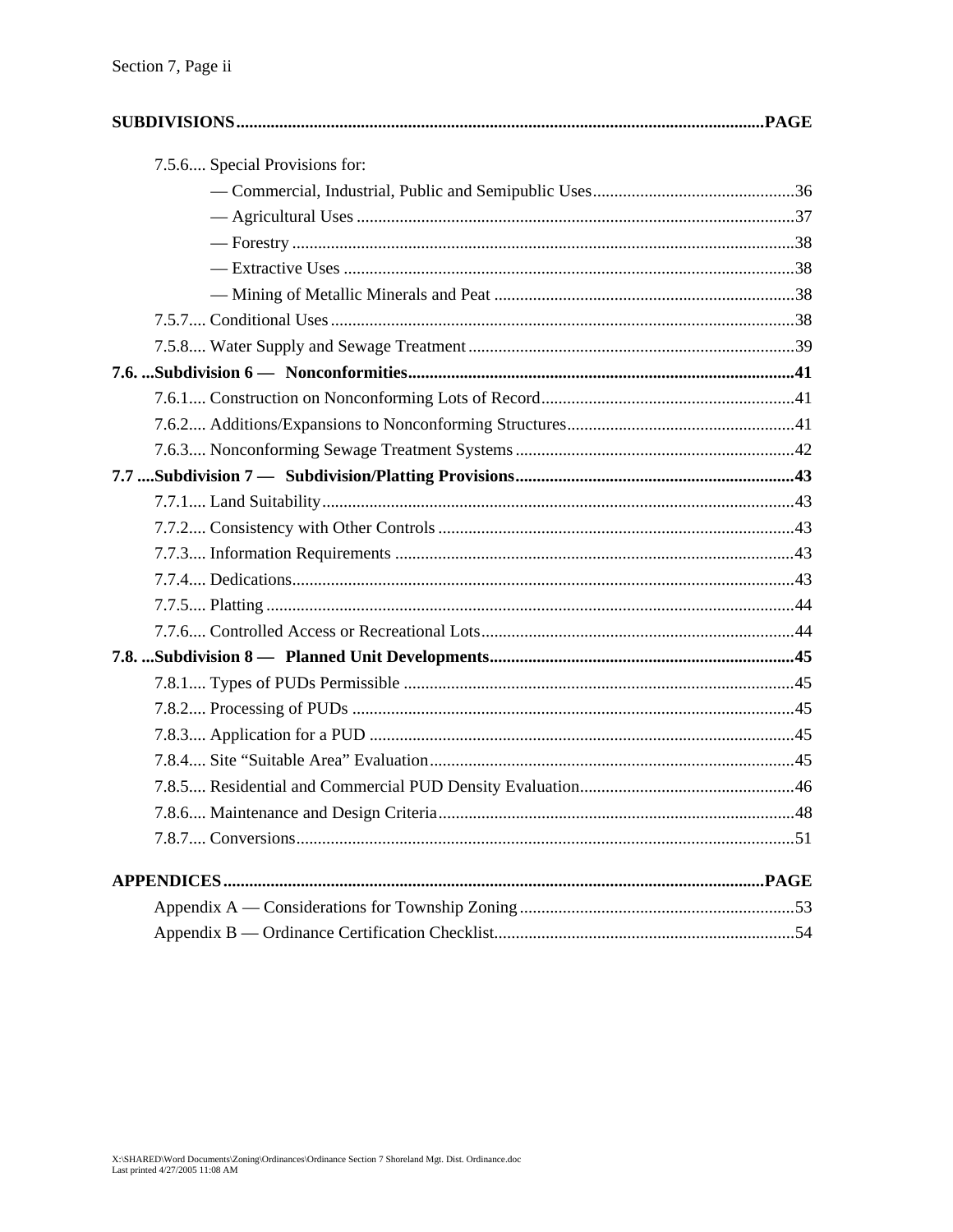# **SECTION 7 — SHORELAND MANAGEMENT DISTRICT AMENDED FEBRUARY 6, 1996 AMENDED NOVEMBER 19, 1996**

### **7.1. Subdivision 1.0. – Statutory Authorization and Policy**

### 7.1.1. Statutory Authorization

 This shoreland ordinance is adopted pursuant to the authorization and policies contained in Minnesota Statutes, Chapter 103, Minnesota Regulations, Parts 6120.2500 - 6120.3900, and the planning and zoning enabling legislation in Minnesota Statutes, Chapter 394.

### 7.1.2. Policy

The uncontrolled use of shorelands of Chippewa County, Minnesota, affects the public health, safety, and general welfare not only by contributing to pollution of public waters, but also by impairing the local tax base. Therefore, it is in the best interests of the public health, safety, and welfare to provide for the wise subdivision, use, and development of shorelands of public waters. The Legislature of Minnesota has delegated responsibility to local governments of the state to regulate the subdivision, use, and development of the shorelands of public waters and thus preserve and enhance the quality of surface waters, conserve the economic and natural environmental values of shorelands, and provide for the wise use of waters and related land resources. This responsibility is hereby recognized by Chippewa County.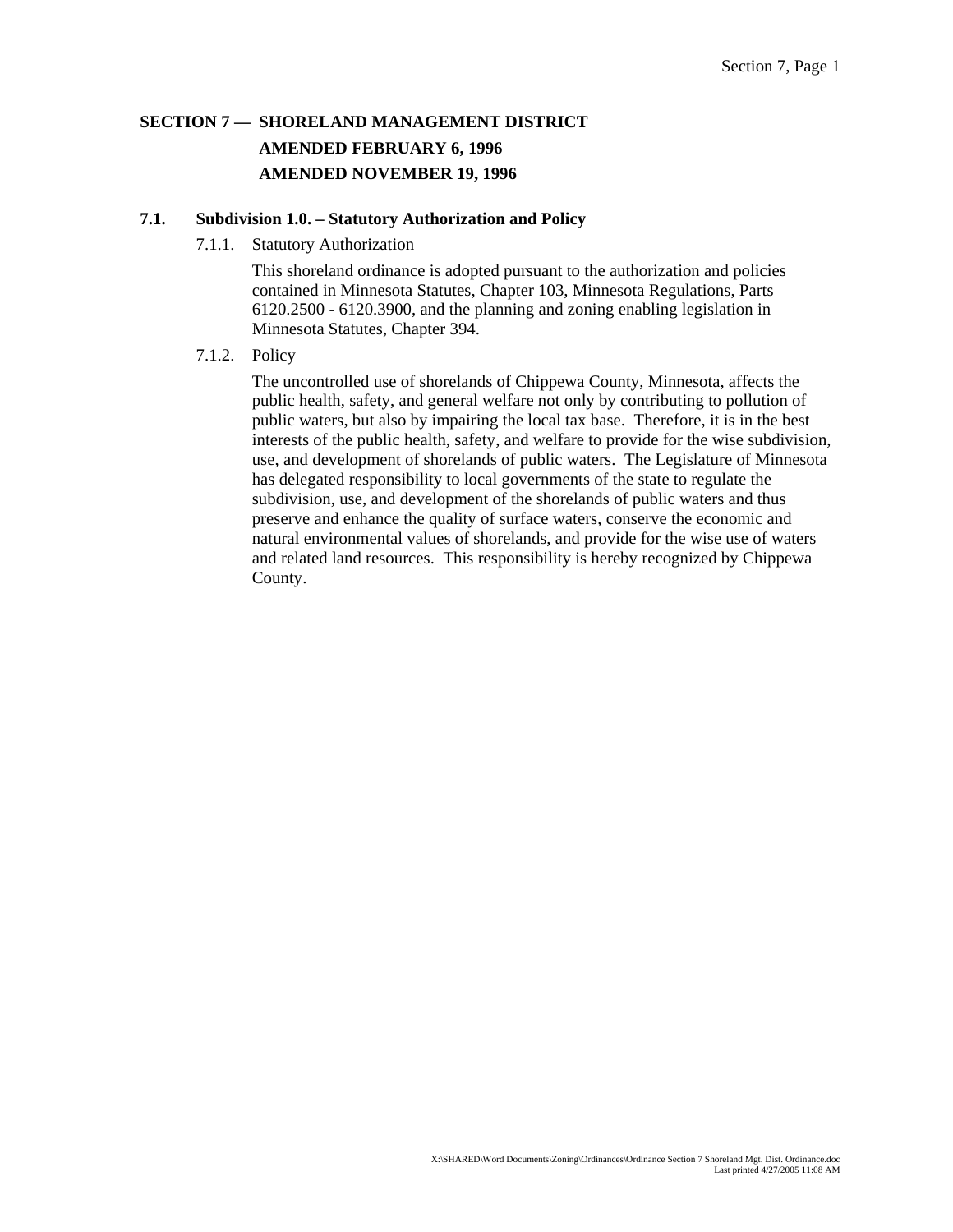Section 7, Page 2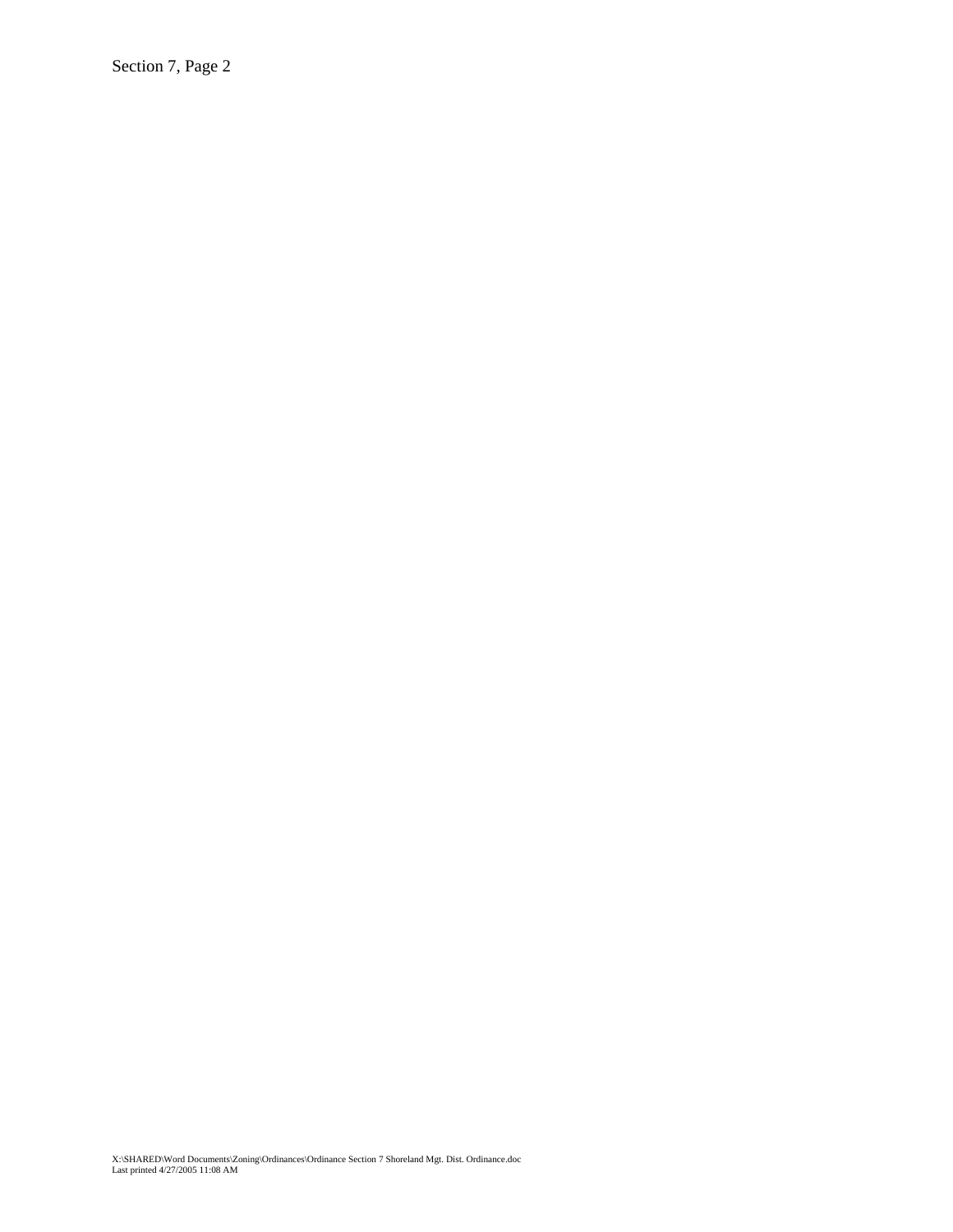# **7.2. Subdivision 2.0. — General Provisions and Definitions**

7.2.1. Jurisdiction

 The provisions of this ordinance shall apply to the shorelands of the public water bodies as classified in Section 7.4.0. of this ordinance. Pursuant to Minnesota Regulations, Parts 6120.2500 - 6120.3900, no lake, pond, or flowage less than ten (10) acres in size in municipalities or twenty-five (25) acres in size in unincorporated areas need be regulated in a local government's shoreland regulations. A body of water created by a private user where there was no previous shoreland may, at the discretion of the governing body, be exempt from this ordinance.

### 7.2.2. Compliance

 The use of any shoreland of public waters; the size and shape of lots; the use, size, type, and location of structures on lots; the installation and maintenance of water supply and waste treatment systems, the grading and filling of any shoreland area; the cutting of shoreland vegetation; and the subdivision of land shall be in full compliance with the terms of this ordinance and other applicable regulations.

### 7.2.3. Enforcement

 The zoning administrator is responsible for the administration and enforcement of this ordinance. Any violation of the provisions of this ordinance or failure to comply with any of its requirements (including violations of conditions and safeguards established in connection with grants of variances or conditional uses) shall constitute a misdemeanor and shall be punishable as defined by law. Violations of this ordinance can occur regardless of whether or not a permit is required for a regulated activity pursuant to Section 7.3.1. of this ordinance.

### 7.2.4. Definitions

 Unless specifically defined below, words or phrases used in this ordinance shall be interpreted so as to give them the same meaning as they have in common usage and so as to give this ordinance its most reasonable application. For the purpose of this ordinance, the words "must" and "shall" are mandatory and not permissive. All distances, unless otherwise specified, shall be measured horizontally.

- "Accessory structure" or "facility" means any building or improvement subordinate to a principal use which, because of the nature of its use, can reasonably be located at or greater than normal structure setbacks.
- "Bluff" means a topographic feature such as a hill, cliff, or embankment having all of the following characteristics:
	- a. part or all of the feature is located in a shoreland area;
	- b. the slope rises at least 25 feet above the ordinary high water level of the waterbody;
	- c. the grade of the slope from the toe of the bluff to a point 25 feet or more above the ordinary high water level averages 30 percent or greater; and
	- d. the slope must drain toward the waterbody.

An area with an average slope of less than 18 percent over a distance for 50 feet or more shall not be considered part of the bluff.

- "Bluff impact zone" means a bluff and land located within 20 feet from the top of a bluff.
- "Boathouse" means a structure designed and used solely for the storage of boats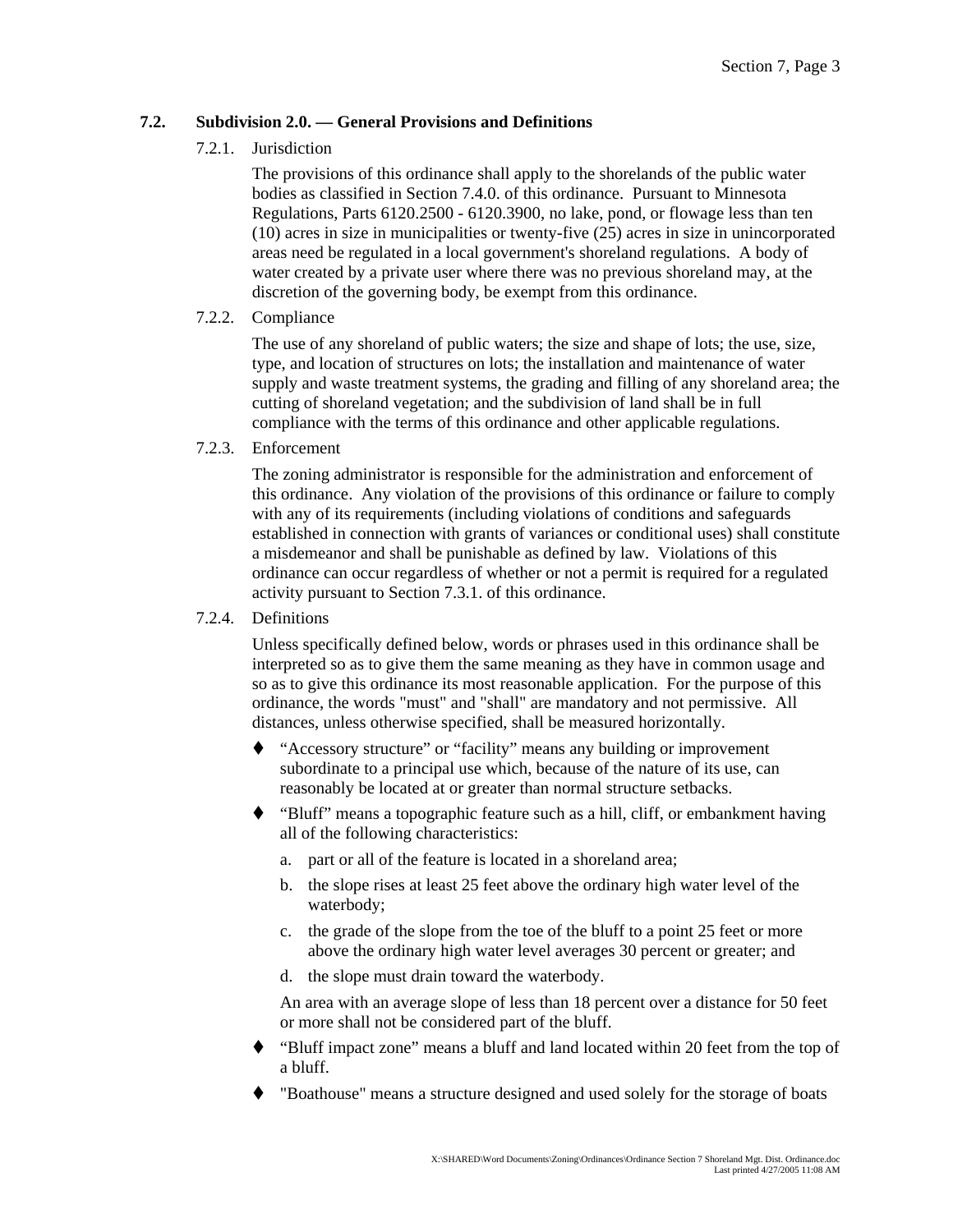or boating equipment.

- "Building line" means a line parallel to a lot line or the ordinary high water level at the required setback beyond which a structure may not extend.
- "Commercial planned unit developments" are typically uses that provide transient, short-term lodging spaces, rooms, or parcels and their operations are essentially service-oriented. For example, hotel/motel accommodations, resorts, recreational vehicle and camping parks, and other primarily service-oriented activities are commerical planned unit developments.
- "Commercial use" means the principal use of land or buildings for the sale, lease, rental, or trade of products, goods, and services.
- "Commissioner" means the commissioner of the Department of Natural Resources.
- "Conditional use" means a use as this term is defined in Minnesota Statutes, Chapter 394.
- "Deck" means a horizontal, unenclosed platform with or without attached railings, seats, trellises, or other features, attached or functionally related to a principal use or site and at any point extending more than three feet above ground.
- "Duplex," triplex," and "quad" means a dwelling structure on a single lot, having two, three, and four units, respectively, being attached by common walls and each unit equipped with separate sleeping, cooking, eating, living, and sanitation facilities.
- "Dwelling site" means a designated location for residential use by one or more persons using temporary or movable shelter, including camping and recreational vehicle sites.
- "Dwelling unit" means any structure or portion of a structure, or other shelter designed as short- or long-term living quarters for one or more persons, including rental or timeshare accommodations such as motel, hotel, and resort rooms and cabins.
- $\blacklozenge$  "Extractive use" means the use of land for surface or subsurface removal of sand, gravel, rock, industrial minerals, other nonmetallic minerals, and peat not regulated under Minnesota Statutes, Sections 93.44 to 93.51.
- "Forest land conversion" means the clear cutting of forested lands to prepare for a new land use other than re-establishment of a subsequent forest stand.
- "Guest cottage" means a structure used as a dwelling unit that may contain sleeping spaces and kitchen and bathroom facilities in addition to those provided in the primary dwelling unit on a lot.
- "Hardship" means the same as that term is defined in Minnesota Statutes, Chapter 394.
- "Height of building" means the vertical distance between the highest adjoining ground level at the building or ten feet above the lowest ground level, whichever is lower, and the highest point of a flat roof or average height of the highest gable of a pitched or hipped roof.
- "Industrial use" means the use of land or buildings for the production, manufacture, warehousing, storage, or transfer of goods, products, commodities, or other wholesale items.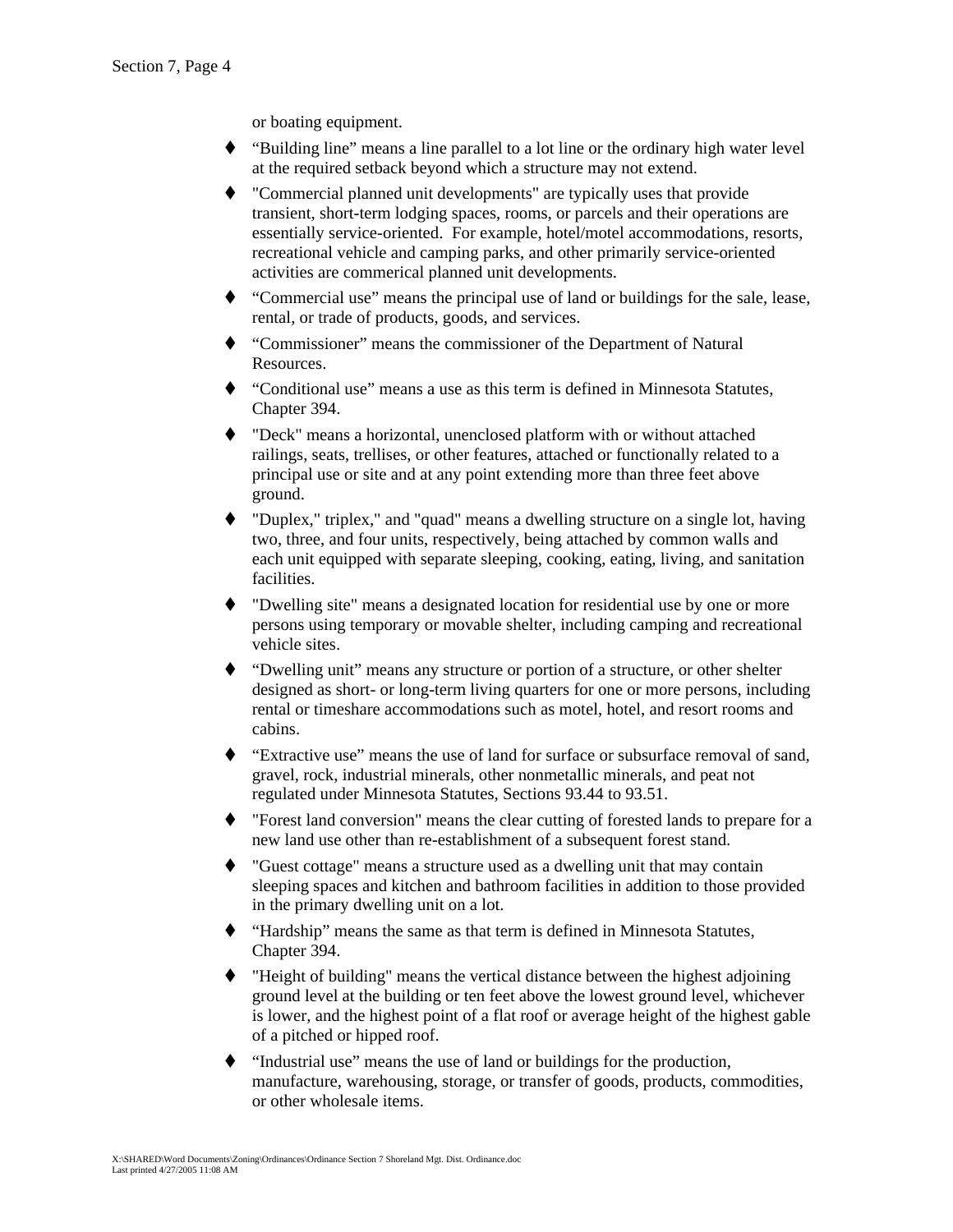- "Intensive vegetation clearing" means the complete removal of trees or shrubs in a contiguous patch, strip, row, or block.
- "Lot" means a parcel of land designated by plat, metes and bounds, registered land survey, auditor's plot, or other accepted means and separated from other parcels or portions by said description for the purpose of sale, lease, or separation.
- "Lot width" means the shortest distance between lot lines measured at the midpoint of the building line.
- "Nonconformity" means the same as that term is defined or described in Minnesota Statutes, Chapter 394.
- "Ordinary high water level" means the boundary of public waters and wetlands, and shall be an elevation delineating the highest water level which has been maintained for a sufficient period of time to leave evidence upon the landscape, commonly that point where the natural vegetation changes from predominantly aquatic to predominantly terrestrial. For watercourses, the ordinary high water level is the elevation of the top of the bank of the channel. For reservoirs and flowages, the ordinary high water level is the operating elevation of the normal summer pool.
- "Planned unit development" means a type of development characterized by a unified site design for a number of dwelling units or dwelling sites on a parcel, whether for sale, rent, or lease, and also usually involving clustering of these units or sites to provide areas of common open space, density increases, and a mix of structure types and land uses. These developments may be organized and operated as condominiums, time-share condominiums, cooperatives, full fee ownership, commercial enterprises, or any combination of these, or cluster subdivisions of dwelling units, residential condominiums, townhouses, apartment buildings, campgrounds, recreational vehicle parks, resorts, hotels, motels, and conversions of structures and land uses to these uses.
- "Public waters" means any waters as defined in Minnesota Statutes, Section 103G.005, Subdivisions 15 and 15a. However, no lake, pond, or flowage of less than ten acres in size in municipalities and 25 acres in size in unincorporated areas need be regulated for the purposes of Parts 6120.2500 to 6120.3900. A body of water created by a private user where there was no previous shoreland may, at the discretion of the local government, be exempted from Parts 6120.2500 to 6120.3900.

The official determination of the size and physical limits of drainage areas of rivers and streams shall be made by the commissioner.

- "Residential planned unit development" means a use where the nature of residency is nontransient and the major or primary focus of the development is not service-oriented. For example, residential apartments, manufactured home parks, time-share condominiums, townhouses, cooperatives, and full fee ownership residences would be considered as residential planned unit developments. To qualify as a residential planned unit development, a development must contain at least five dwelling units or sites.
- "Semipublic use" means the use of land by a private, nonprofit organization to provide a public service that is ordinarily open to some persons outside the regular constituency of the organization.
- "Sensitive resource management" means the preservation and management of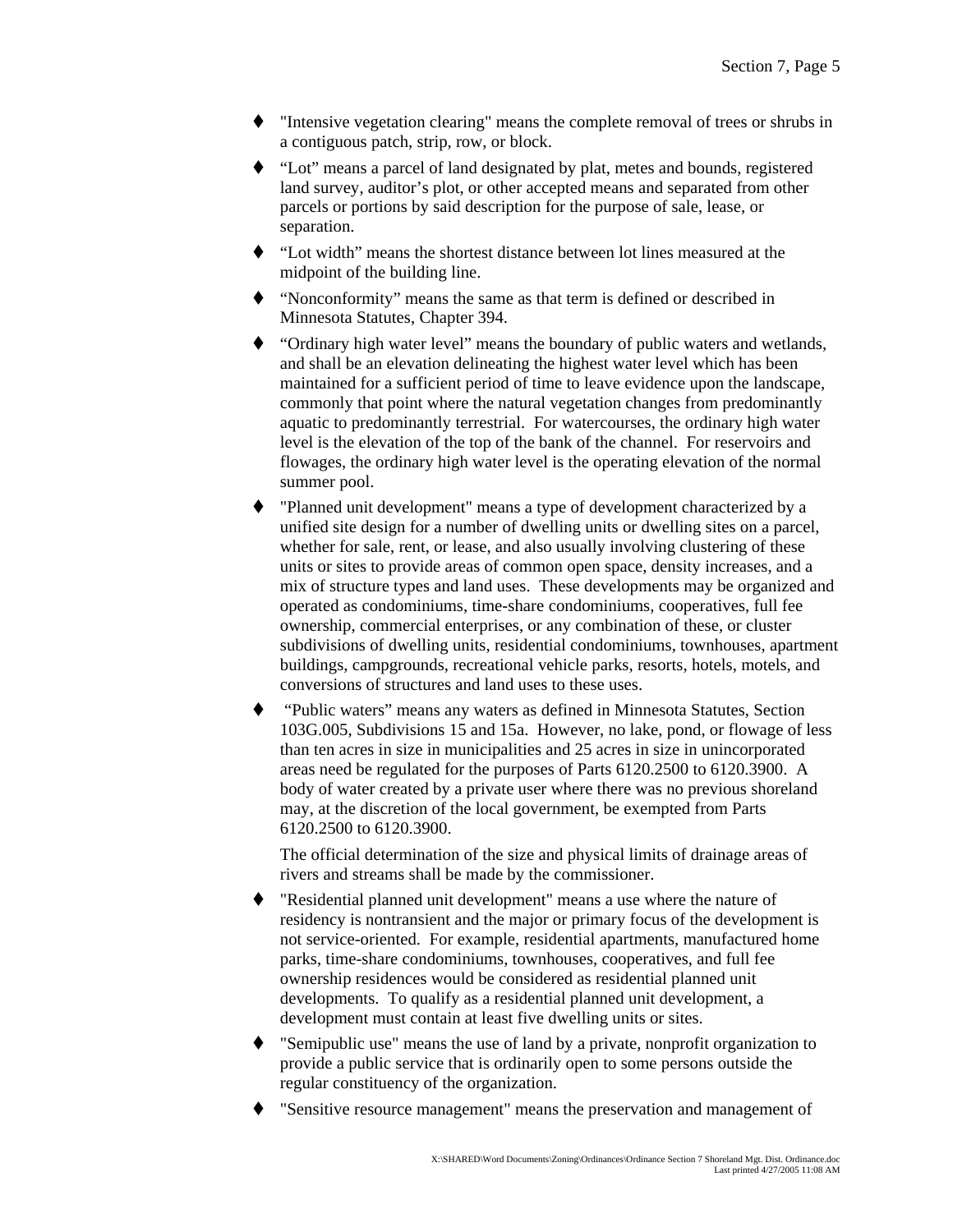areas unsuitable for development in their natural state due to constraints such as shallow soils over groundwater or bedrock, highly erosive or expansive soils, steep slopes, susceptibility to flooding, or occurrence of flora or fauna in need of special protection.

- "Setback" means the minimum horizontal distance between a structure, sewage treatment system, or other facility and an ordinary high water level, sewage treatment system, top of a bluff, road, highway, property line, or other facility.
- "Sewage treatment system" means a septic tank and soil absorption system or other individual or cluster type sewage treatment system as described and regulated in Chapter 7080.
- "Sewer system" means pipelines or conduits, pumping stations, and force main, and all other construction, devices, appliances, or appurtenances used for conducting sewage or industrial waste or other wastes to a point of ultimate disposal.
- "Shore impact zone" means land located between the ordinary high water level of a public water and a line parallel to it at a setback of 50 percent of the structure setback.
- "Shoreland" means land located within the following distances from public water: 1,000 feet from the ordinary high water level of a lake, pond, or flowage; and 300 feet from a river or stream, or the landward extent of a flood plain designated by ordinance on a river or stream, whichever is greater. The limits of shorelands may be reduced whenever the waters involved are bounded by topographic divides which extend landward from the waters for lesser distances and when approved by the commissioner.
- "Significant historic site" means any archaeological site, standing structure, or other property that meets the criteria for eligibility to the National Register of Historic Places or is listed in the State Register of Historic Sites, or is determined to be an unplatted cemetery that falls under the provisions of Minnesota Statutes, Section 307.08. A historic site meets these criteria if it is presently listed on either register or if it is determined to meet the qualifications for listing after review by the Minnesota state archaeologist or the director of the Minnesota Historical Society. All unplatted cemeteries are automatically considered to be significant historic sites.
- "Steep slope" means land where agricultural activity or development is either not recommended or described as poorly suited due to slope steepness and the site's soil characteristics, as mapped and described in available county soil surveys or other technical reports, unless appropriate design and construction techniques and farming practices are used in accordance with the provisions of this ordinance. Where specific information is not available, steep slopes are lands having average slopes over 12 percent, as measured over horizontal distances of 50 feet or more, that are not bluffs.
- "Structure" means any building or appurtenance, including decks, except aerial or underground utility lines, such as sewer, electric, telephone, telegraph, gas lines, towers, poles, and other supporting facilities.
- "Subdivision" means land that is divided for the purpose of sale, rent, or lease, including planned unit development.
- "Surface water-oriented commercial use" means the use of land for commercial purposes, where access to and use of a surface water feature is an integral part of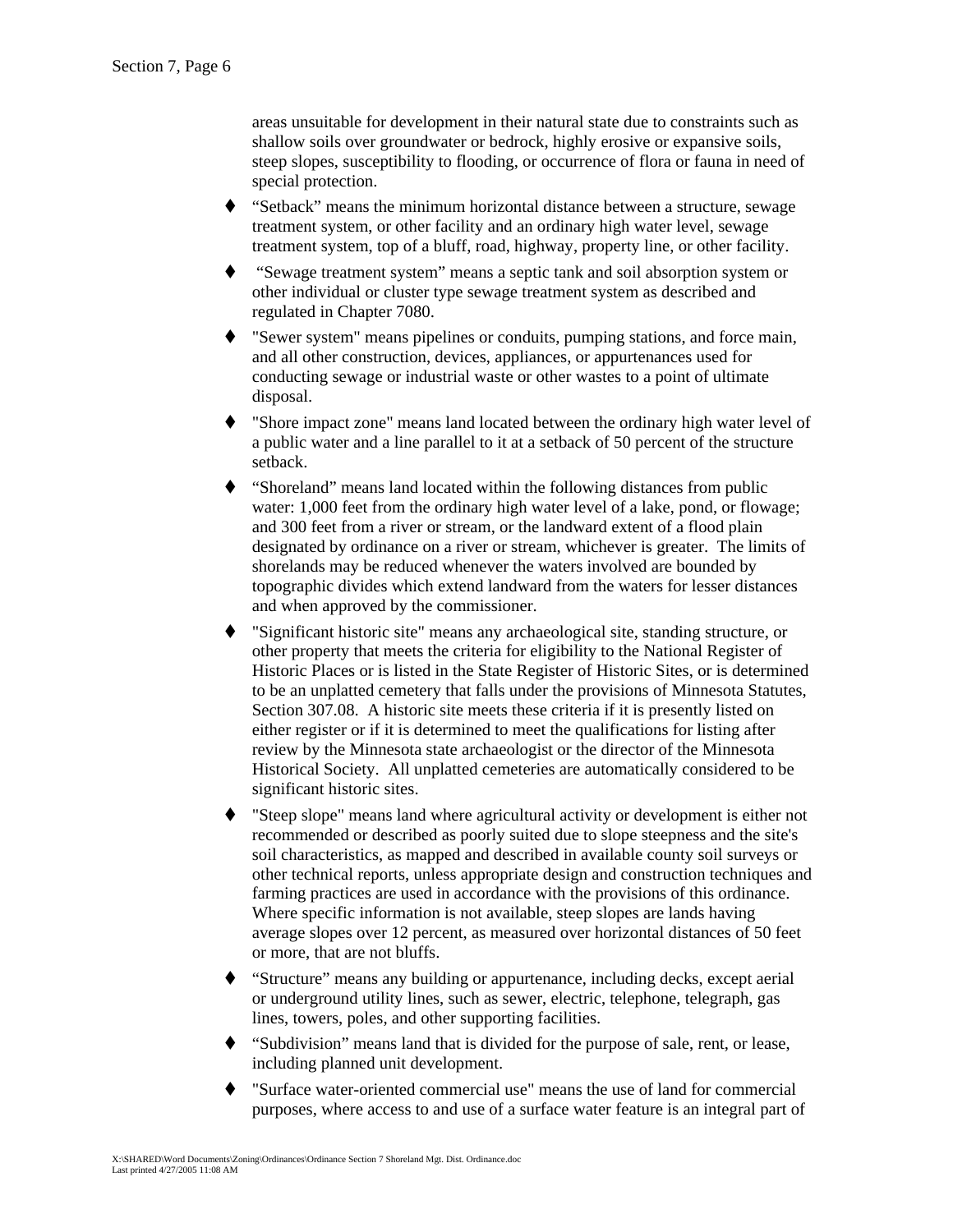the normal conductance of business. Marinas, resorts, and restaurants with transient docking facilities are examples of such use.

- "Toe of the bluff" means the lower point of a 50-foot segment with an average slope exceeding 18 percent.
- "Top of the bluff" means the higher point of a 50-foot segment with an average slope exceeding 18 percent.
- "Variance" means the same as that term is defined or described in Minnesota Statutes, Chapter 394 (for counties) or Chapter 462 (for municipalities).
- "Water-oriented accessory structure or facility" means a small, above ground building or other improvement, except stairways, fences, docks, and retaining walls, which, because of the relationship of its use to a surface water feature, reasonably needs to be located closer to public waters than the normal structure setback. Examples of such structures and facilities include boathouses, gazebos, screen houses, fish houses, pump houses, and detached decks.
- "Wetland" means a surface water feature classified as a wetland in the United States Fish and Wildlife Service Circular No. 39 (1971 edition), which is hereby incorporated by reference, is available through the Minitex interlibrary loan system, and is not subject to frequent change.

# $\bullet$

7.2.5. Policy

 The uncontrolled use of shorelands adversely affects the public health, safety, and general welfare by contributing to pollution of public waters and by impairing the local tax base. In furtherance of the policies declared in Minnesota Statutes, Chapters 103F, 103G, 115, 116, 394, 396, and 462, the commissioner provides the following minimum standards and criteria for the subdivision, use, and development of the shorelands of public waters. The standards and criteria are intended to preserve and enhance the quality of surface waters, conserve the economic and natural environmental values of shorelands, and provide for the wise use of water and related land resources of the state.

- 7.2.6. Scope
	- 7.2.6.1. Responsibilities and authorities. These minimum standards and criteria apply to those shorelands of public waters of the state which are subject to local government land use controls. They are intended to be incorporated into local government shoreland management controls. Each local government is responsible for administration and enforcement of its shoreland management controls adopted in compliance with these standards and criteria. Nothing in these standards and criteria shall be construed as prohibiting or discouraging a local government from adopting and enforcing controls that are more restrictive.
	- 7.2.6.2. Adoption schedule. Counties, and those cities designated by the commissioner in consultation with the appropriate county, must adopt or amend land use controls to bring them into substantial compliance with these standards and criteria within two years of being notified by the commissioner.
	- 7.2.6.3. Implementation flexibility. Local governments may, under special circumstances and with the commissioner's approval, adopt shoreland management controls that are not in strict conformity with these minimum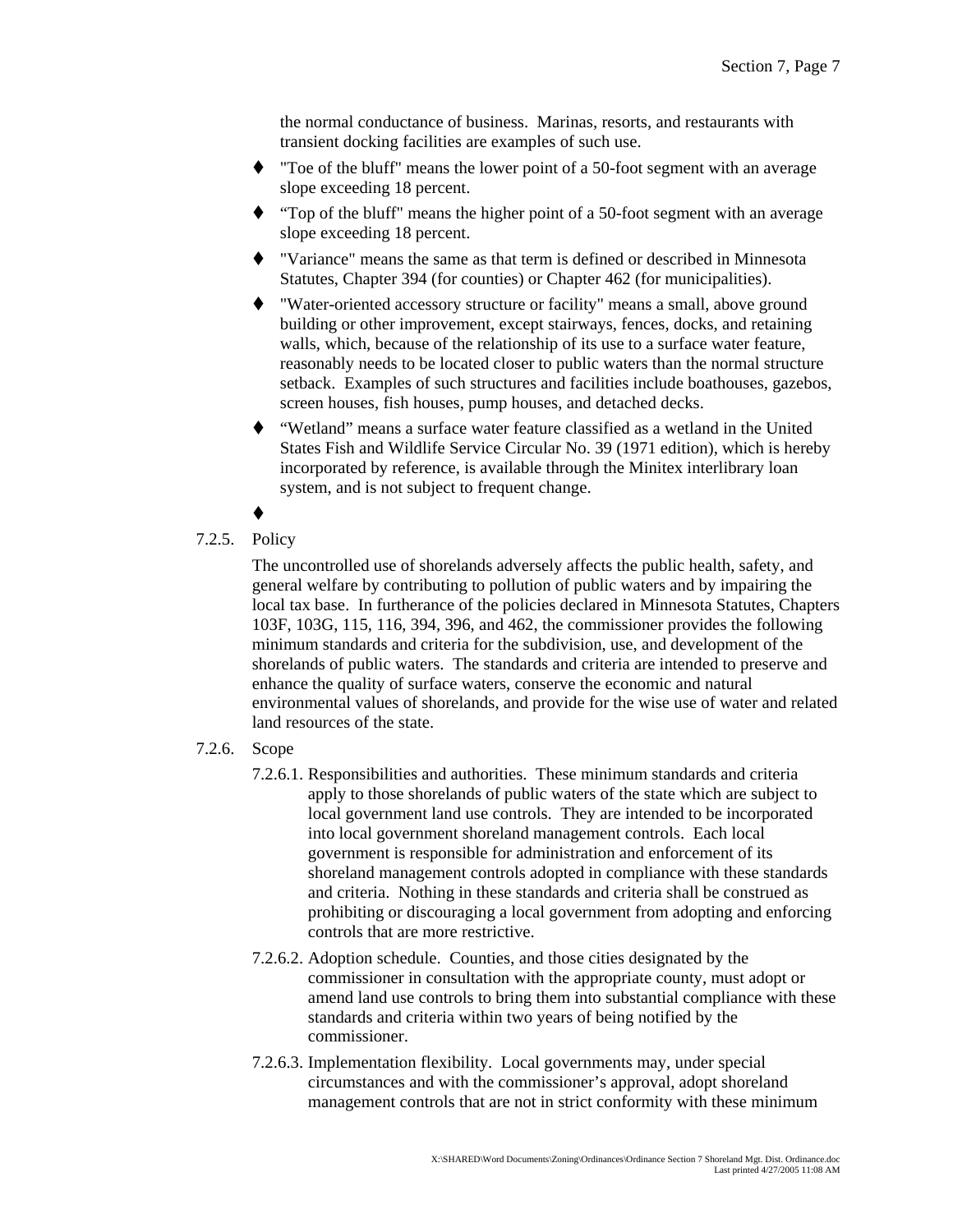standards and criteria, provided the purposes of Minnesota Statutes, Section 103F.201 – 103F.221 are satisfied.

- **7.**2.6.3.1. Special circumstances may include the following situations:
	- 7.2.6.3.1.1. where shorelands have been developed with an assortment of urban land uses for many years and much of the development does not meet the standards in Parts 6120.2500 to 6120.3900;
	- 7.2.6.3.1.2. cities with central business districts located within shorelands;
	- 7.2.6.3.1.3. cities whose only shorelands are along rivers classified as tributary;
	- 7.2.6.3.1.4. small cities that have not had, and do not anticipate, much development activity within shorelands;
	- 7.2.6.3.1.5. counties or portions of counties with topography or vegetation characteristics that would make use of particular minimum state standards impractical;
	- 7.2.6.3.1.6. shorelands that are managed under other water and related land resource management programs authorized by state or federal legislation with goals compatible with Minnesota Statutes, Section 103F.201-103F.221, and Parts 6120.2500 to 6120.3900; or
	- 7.2.6.3.1.7. individual lakes or systems of lakes that are being managed under standards developed specifically for these water resources after a comprehensive study and planning effort.
- 7.2.6.3.2. Alternative management standards may use the following concepts and approaches, or others:
	- 7.2.6.3.2.1. expanded or different public waters classification systems;
	- 7.2.6.3.2.2. designation of areas where land use districts and associated standards are more restrictive than these standards and criteria as trade-offs for other areas where they are less restrictive;
	- 7.2.6.3.2.3. standards and other management approaches that are developed for specific water resources after a comprehensive evaluation and planning effort;
	- 7.2.6.3.2.4. standards developed to take into account commonly occurring hydrologic, geologic, property ownership, topographic, and vegetation patterns and shoreland accessibility issues that would make use of these standards and criteria impractical; or
	- 7.2.6.3.2.5. other types of management or acquisition programs such as stormwater management and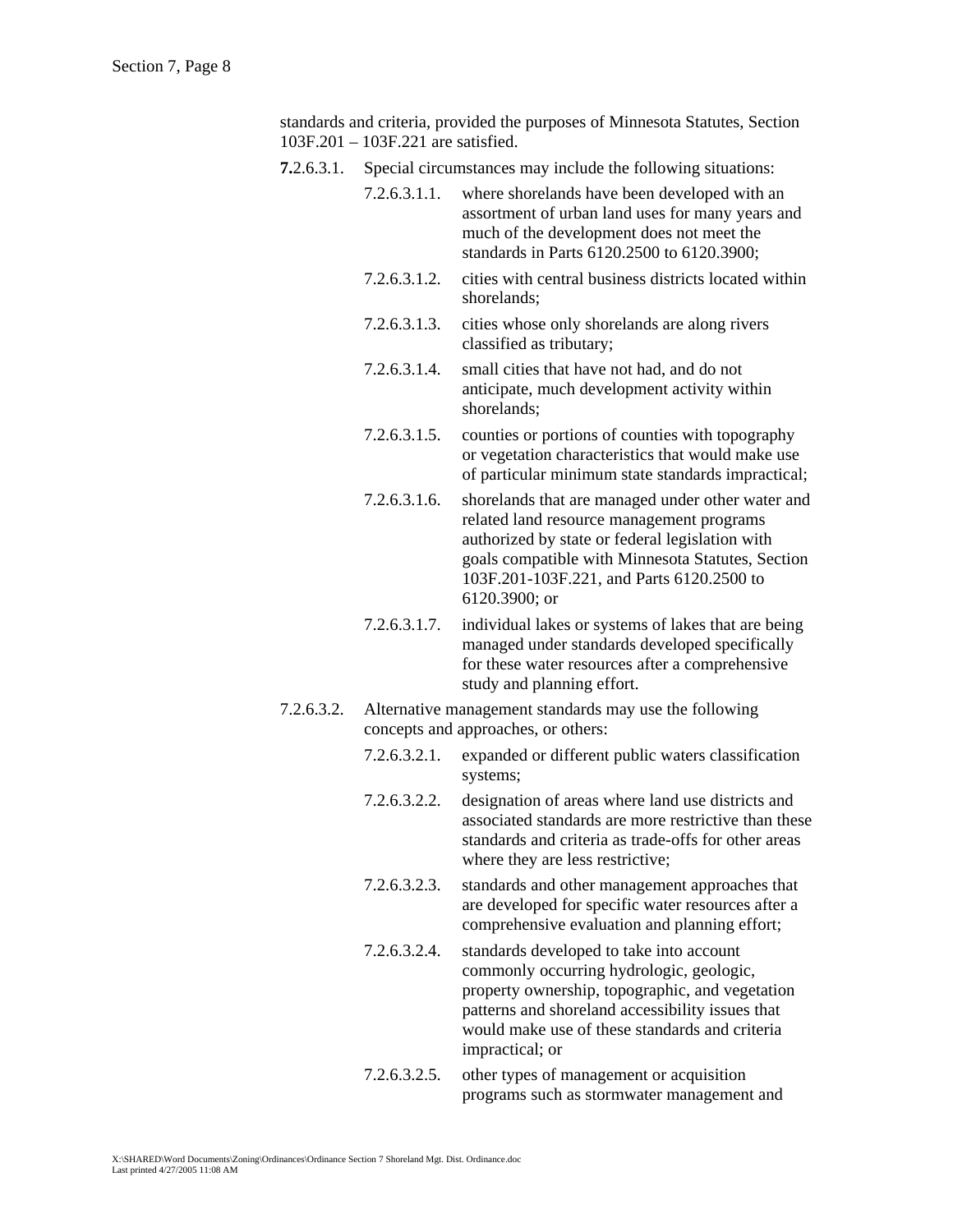public land acquisition programs that reduce the need for use of specific standards in Parts 6120.2500 to 6120.3900.

- 7.2.6.3.3. Local governments must request consideration of an alternative approach under this subpart and must provide written justification and supporting information, maps, and documents, as appropriate, to justify the request to the commissioner, including the following:
	- 7.2.6.3.3.1. existing land use plans and controls for shorelands of each public water;
	- 7.2.6.3.3.2. for the shorelands of each public water, the number, average size, and percent of shoreline occupied by undeveloped lots of record and land in public ownership;
	- 7.2.6.3.3.3. characteristics of existing development, including types, densities, heights, colors, and presence or absence of screening vegetation or topography;
	- 7.2.6.3.3.4. presence or absence of public sewer and stormwater management practices or facilities; and
	- 7.2.6.3.3.5. explanations of how deviations from state standards are justified.
- 7.2.6.3.4. The commissioner shall respond to the local government's request for consideration of an alternative approach under this subpart in accordance with subitems 7.2.6.3.4.1. to 7.2.6.3.4.5.
	- 7.2.6.3.4.1. The commissioner shall in writing acknowledge and approve or deny the request within 60 days of receipt of the request and all necessary supporting documents and technical data. For extraordinarily complex issues and requests involving multigovernment coordination or multi-organization coordination, the commissioner and the affected local units of government may mutually agree to an extension of the 60-day response.
	- 7.2.6.3.4.2. The commissioner in the approval or denial pursuant to this subpart shall state to the local governments the reasons for the approval or denial and, as appropriate, suggest alternative solutions or regulatory approaches that would be acceptable to the commissioner.
	- 7.2.6.3.4.3. The local governments proposing the alternative control and the commissioner shall solicit the input of the public and other governmental bodies that could be affected by the alternate control.
	- 7.2.6.3.4.4. Alternate shoreland controls must be approved by other units of government having adjacent land use authority impacted by the alternate controls.
	- 7.2.6.3.4.5. The local government either proposing an alternate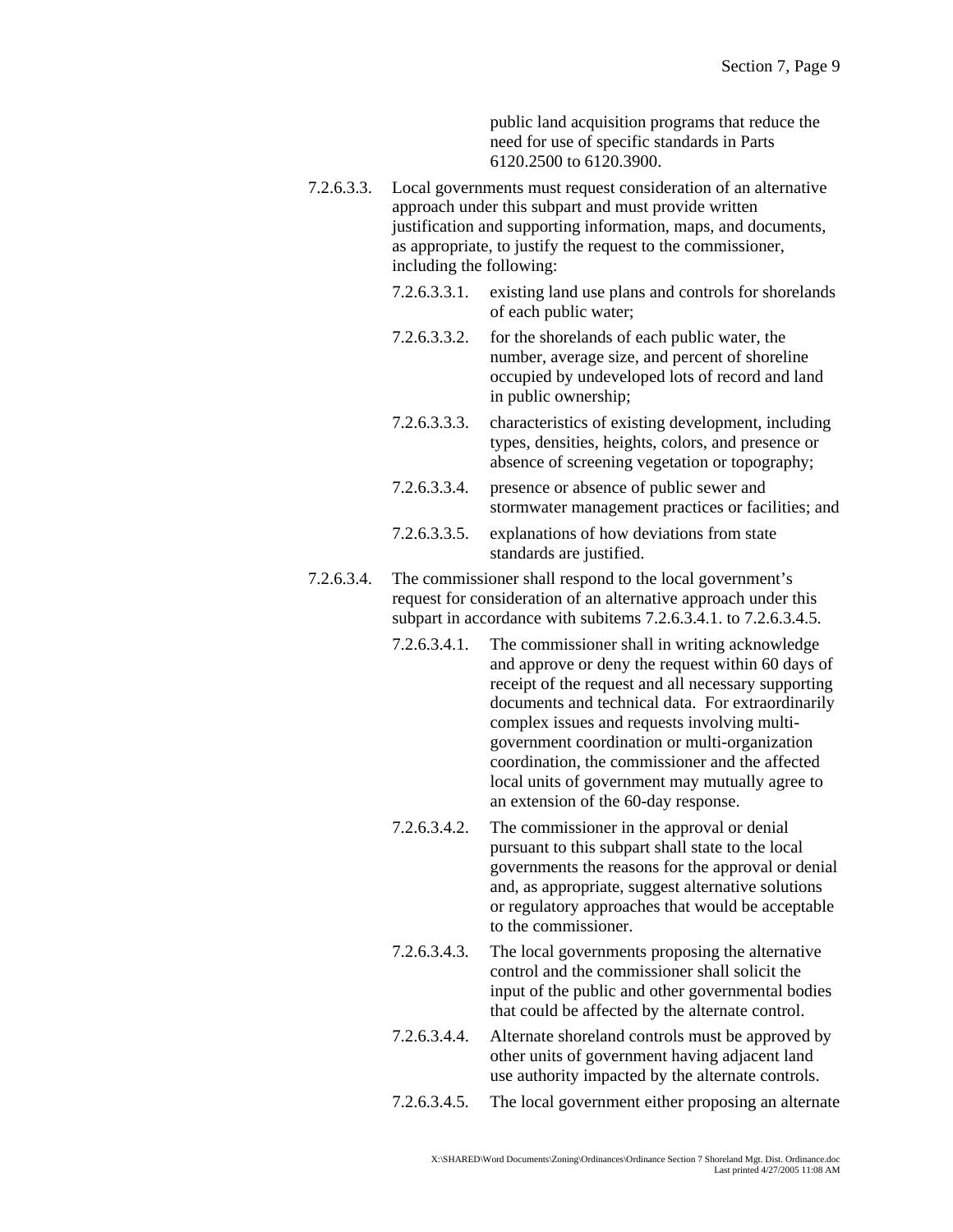local control or a local government being impacted by an alternate local control may request a contested case hearing under Minnesota Statutes, Section 103G.311.

- 7.2.7. Shoreland Management Classification System
	- 7.2.7.1. Criteria. The commissioner shall classify all public waters in accordance with the following criteria:
		- 7.2.7.1.1. size and shape;
		- 7.2.7.1.2. amount and type of existing development;
		- 7.2.7.1.3. road and service center accessibility;
		- 7.2.7.1.4. existing natural characteristics of the waters and shorelands;
		- 7.2.7.1.5. state, regional, and local plans and management programs;
		- 7.2.7.1.6. existing land use restrictions; and
		- 7.2.7.1.7. presence of significant historic sites.
	- 7.2.7.2. Classes. The classes of public waters are natural environment lakes, recreational development lakes, general development lakes, remote river segments, forested river segments, transition river segments, agricultural river segments, urban river segments, and tributary river segments. All of the river classes except tributary consist of watercourses that have been identified as being recreationally significant on a statewide basis. The tributary class consists of all other watercourses identified in the protected waters inventory. General descriptions of each class follow:
		- 7.2.7.2.1. Natural environment lakes are generally small, often shallow lakes with limited capacities for assimilating the impacts of development and recreational use. They often have adjacent lands with substantial constraints for development such as high water tables, exposed bedrock, and unsuitable soils. These lakes, particularly in rural areas, usually do not have much existing development or recreational use.
		- 7.2.7.2.2. Recreational development lakes are generally medium-sized lakes of varying depths and shapes with a variety of landform, soil, and groundwater situations on the lands around them. They often are characterized by moderate levels of recreational use and existing development. Development consists mainly of seasonal and year-round residences and recreationally-oriented commercial uses. Many of these lakes have capacities for accommodating additional development and use.
		- 7.2.7.2.3. General development lakes are generally large, deep lakes or lakes of varying sizes and depths with high levels and mixes of existing development. These lakes often are extensively used for recreation and, except for the very large lakes, are heavily developed around the shore. Second and third tiers of development are fairly common. The larger examples in this class can accommodate additional development and use.
		- 7.2.7.2.4. Remote river segments are primarily located in roadless, forested, sparsely-populated areas of the northeastern part of the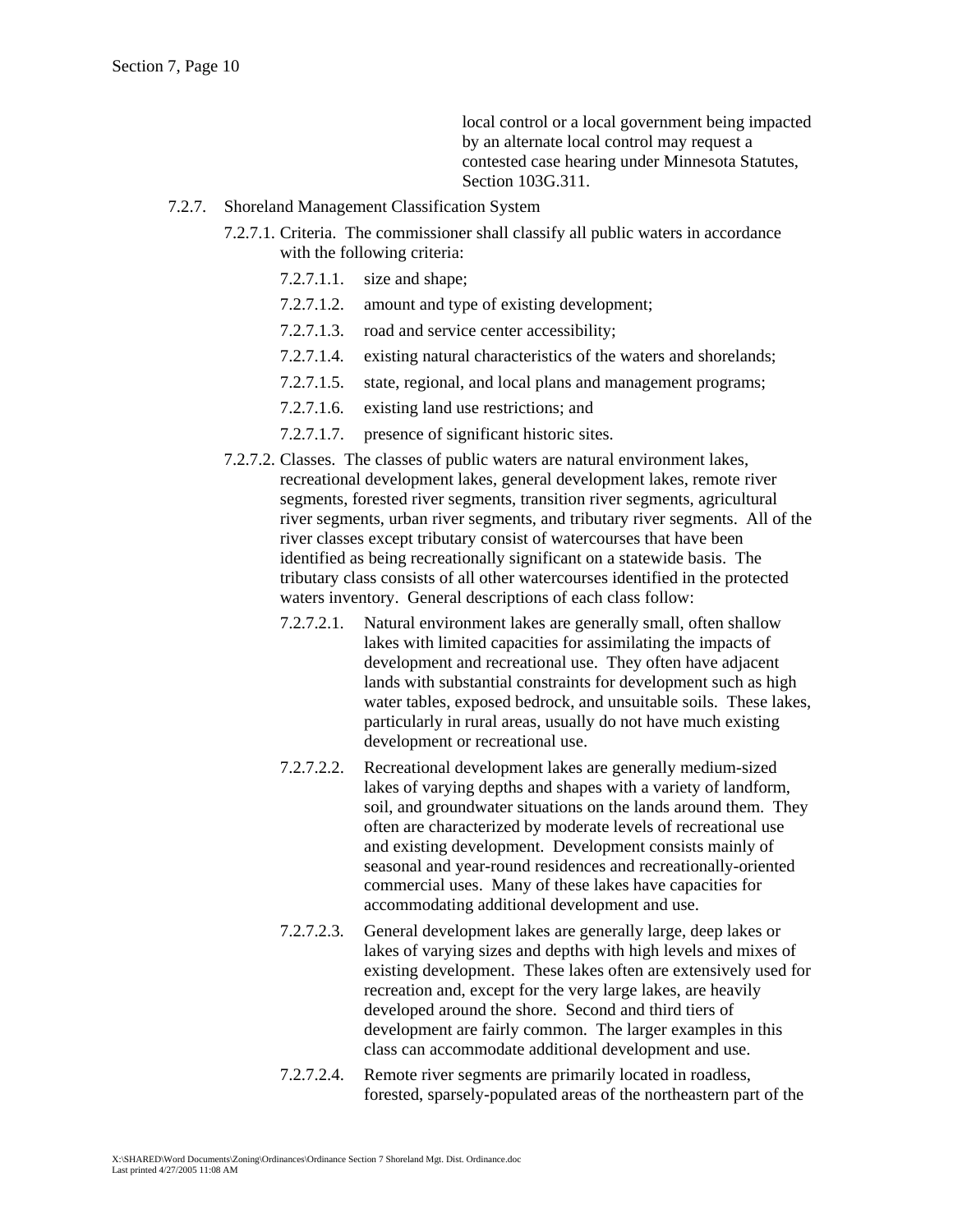state. Common land uses include multiple-use forestry, some recreation facilities, and occasional seasonal or year-round residential. Low intensity recreational uses of these river segments and adjacent lands are common. This class has limited potential for additional development and recreational use due to land suitability and road access constraints.

- 7.2.7.2.5. Forested river segments are located in forested, sparsely to moderately populated areas with some roads in the north-central part of the state. Predominant land uses include multiple-use forestry, some recreation facilities, seasonal residential, and, within commuting distances of several cities, some year-round residential. Low-intensity recreational uses of these rivers and adjacent lands are common. This class has substantial potential for additional development and recreational use.
- 7.2.7.2.6. Transition river segments are generally either located within the Minnesota and Mississippi River valleys, or within the middle reaches of several rivers in all regions except the north-central and northeast. Common land uses include forested within riparian strips and mixtures of cultivated, pasture, and forested beyond. Some seasonal and year-round residential development exists, particularly within commuting distance of major cities. The types and intensities of recreational uses within this class vary widely.
- 7.2.7.2.7. Agricultural river segments are located in well-roaded, intensively cultivated areas of the western and southern regions of the state. Cultivated crops are the predominant land use, with some pasture and occasional feedlots, small municipalities, and small forested areas. Residential development is not common, but some year-round residential use is occurring within commuting distances of major cities. Some intensive recreational use occurs on these river segments in particular areas, but overall recreational use of these waters and adjacent lands is low. Although potential exists for additional development and recreation, water quality constraints and competing land uses, particularly agriculture, will inhibit expansions.
- 7.2.7.2.8. Urban river segments are located within or adjacent to major cities throughout the state. A variety of residential and other urban land uses exists within these segments. Recreational uses of these segments and adjacent lands are common, but vary widely in types and intensities. These segments have potential for additional development, for redevelopment, and for additional recreational use, although recreational use on some of these segments competes with commercial river traffic.
- 7.2.7.2.9. Tributary river segments consist of watercourses mapped in the Protected Waters Inventory that have not been assigned one of the river classes in items 7.2.7.2.4. to 7.2.7.2.8. These segments have a wide variety of existing land and recreational use characteristics. The segments have considerable potential for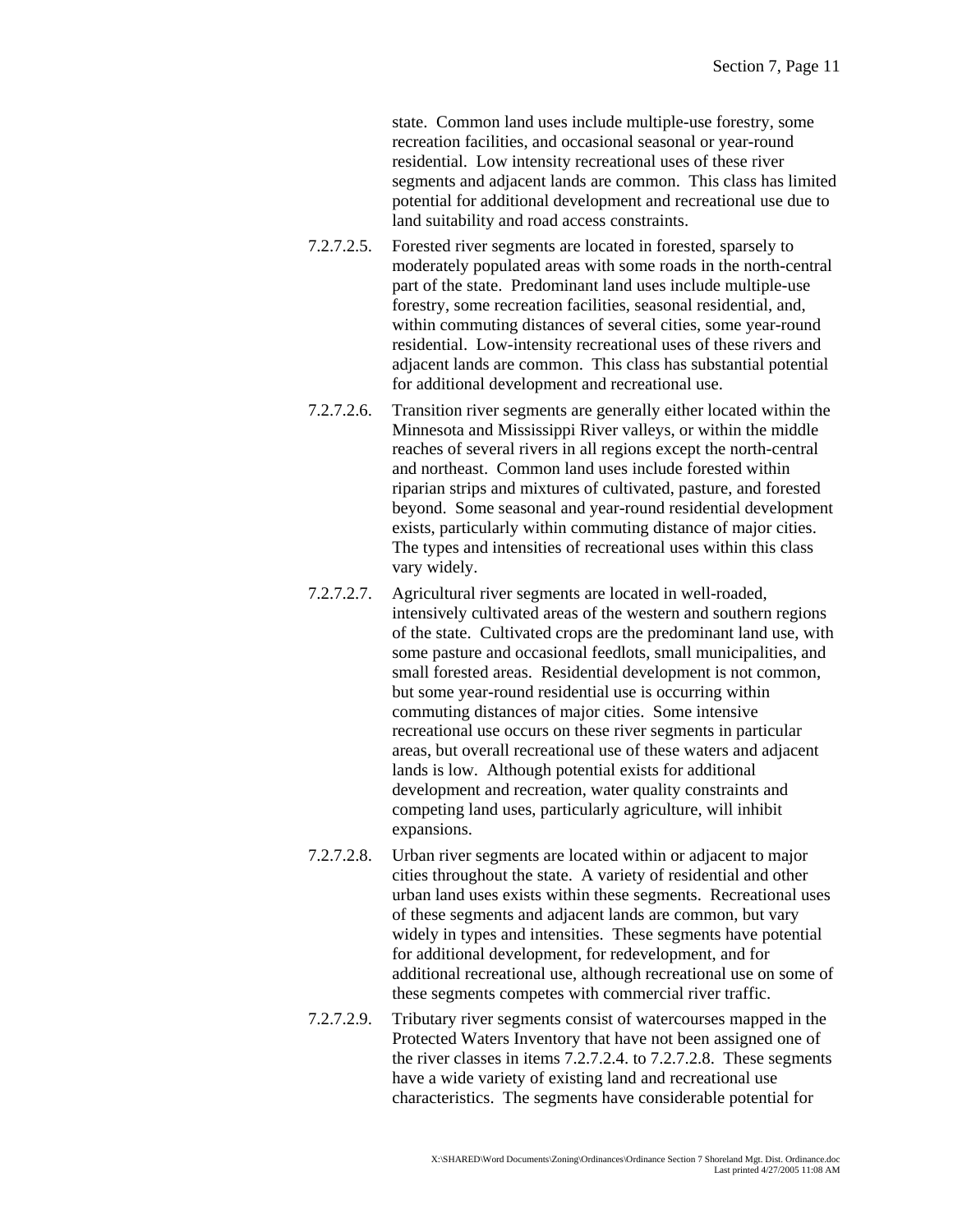additional development and recreational use, particularly those located near roads and cities.

- 7.2.7.3. Supporting data. Supporting data for shoreland management classifications is supplied by the records and files of the Department of Natural Resources, including maps, lists, and other products of the Protected Waters Inventory; data and publications of the Shoreland Update Project; the Minnesota Department of Natural Resources Statewide Outstanding Rivers Inventory; Bulletin No. 25 (1968); and Supplementary Report No. 1 — Shoreland Management Classification System for Public Waters (1976) of the Division of Waters, Minnesota's Lakeshore, Part 2, Statistical Summary, Department of Geography, University of Minnesota; and additional supporting data may be supplied, as needed, by the commissioner. These publications are incorporated by reference, are available through the Minitex interlibrary loan system, and are not subject to frequent change.
- 7.2.7.4. Classification procedures. Public waters shall be classified by the commissioner. The commissioner shall document each classification with appropriate supporting data. A preliminary list of classified public waters shall be submitted to each affected local government. Each affected local government shall be given an opportunity to request a change in the proposed classification. If a local government feels such a change is needed, a written request with supporting data may be submitted to the commissioner for consideration. If a local government requests a change in a proposed shoreland management classification and the public water is located partially within the jurisdiction of another governmental unit, the commissioner shall review the recommendations of the other governmental units before making a final decision on the proposed change.
- 7.2.7.5. Reclassification. The commissioner may, as the need arises, reclassify any public water. Also, any local government may at any time submit a resolution and supporting data requesting a change in any shoreland management classification of waters within its jurisdiction to the commissioner for consideration.
- 7.2.7.6. Modification and expansion of system. The commissioner may, as the need arises, modify or expand the shoreland classification system to provide specialized shoreland management standards based upon unique characteristics and capabilities of any public waters.
- 7.2.8. Land Use Districts

 The development of shorelands of public waters must be controlled by means of land use zoning districts which are designated to be compatible with the classes of public waters in Part 6120.3000. Land use zoning districts may be established to provide for:

- 7.2.8.1. the management of areas unsuitable for development due to wet soils, steep slopes, flooding, inadequate drainage, severe erosion potential, presence of significant historic sites, or any other feature likely to be harmful to the health, safety, or welfare of the residents of the community;
- 7.2.8.2. the reservation of areas suitable for residential development from encroachment by commercial and industrial uses;
- 7.2.8.3. the centralization of service facilities for residential areas and enhancement of economic growth for those areas suitable for limited commercial development;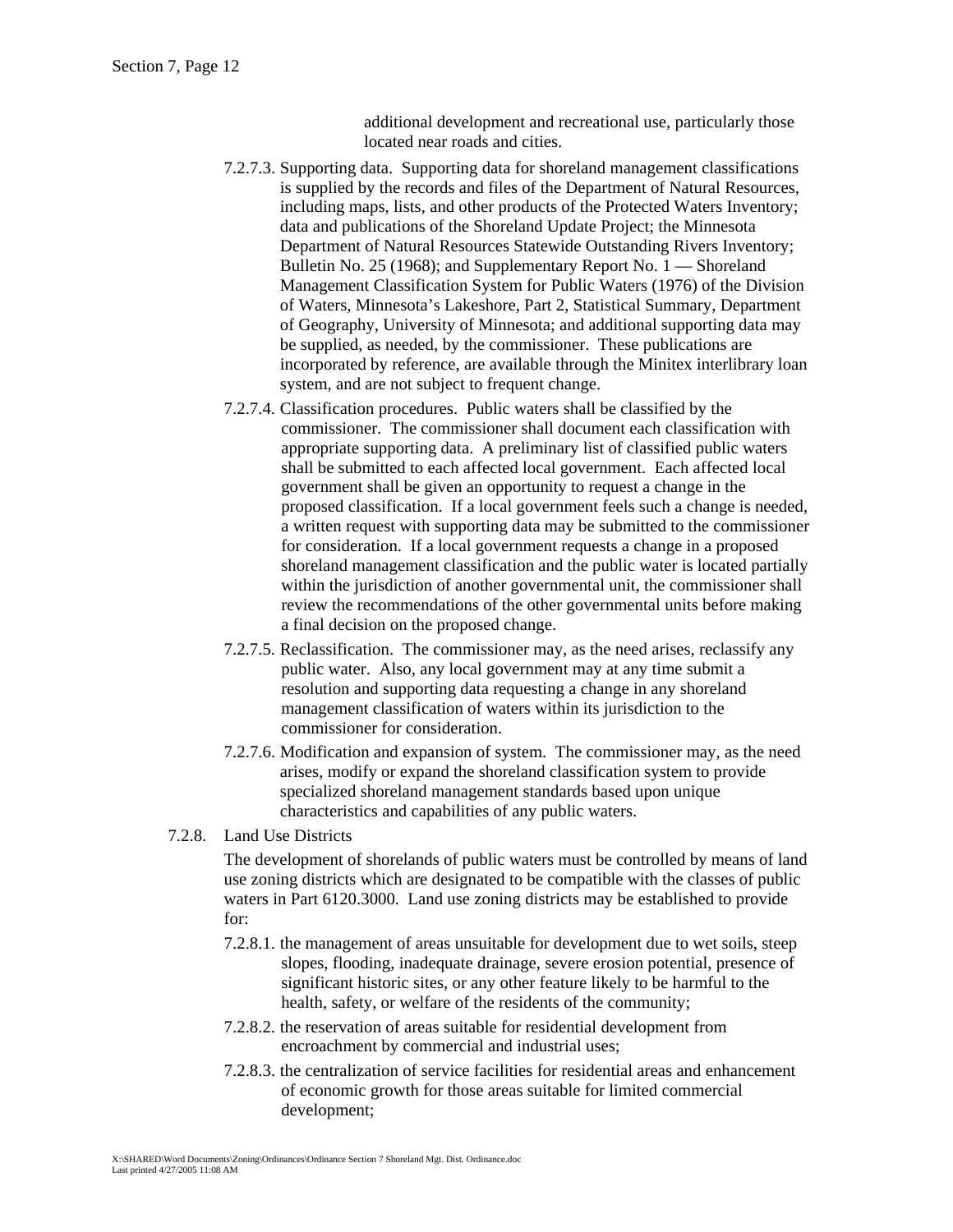- 7.2.8.4. the management of areas for commercial or industrial uses which, by their nature, require location in shoreland areas;
- 7.2.8.5. the protection of valuable agricultural lands from conversion to other uses; and
- 7.2.8.6. the preservation and enhancement of the quality of water-based recreational use of public waters including provisions for public accesses.
- 7.2.9. Criteria for Land Use Zoning District Designation
	- 7.2.9.1. Criteria. The land use zoning districts established by local governments must be based on considerations of:
		- 7.2.9.1.1. preservation of natural areas;
		- 7.2.9.1.2. present ownership and development of shoreland areas;
		- 7.2.9.1.3. shoreland soil types and their engineering capabilities;
		- 7.2.9.1.4. topographic characteristics;
		- 7.2.9.1.5. vegetative cover
		- 7.2.9.1.6. in-water physical characteristics, values, and constraints;
		- 7.2.9.1.7. recreational use of the surface water;
		- 7.2.9.1.8. road and service center accessibility;
		- 7.2.9.1.9. socioeconomic development needs and plans as they involve water and related land resources;
		- 7.2.9.1.10. the land requirements of industry which, by its nature, requires location in shoreland areas; and
		- 7.2.9.1.11. the necessity to preserve and restore certain areas having significant historical or ecological value.
	- 7.2.9.2. Designation of zoning districts. Local governments with adopted land use zoning districts in effect on the date of adoption of Parts 6120.2500 to 6120.3900 may continue to use the districts until revisions are proposed. When amendments to zoning districts on lakes are considered, local governments, at least for all the shoreland within the community of the public water involved and preferably for all shoreland areas within the community, must revise existing zoning district and use provisions to make them substantially compatible with the framework in Subpart 4. On a river, zoning districts and use provisions for all shoreland on both sides within the same class in the community must be revised to make them substantially compatible with the framework in Subpart 5. If the same river class is contiguous for more than a five-mile segment, only the shoreland for a distance of 2.5 miles up and down stream or to the class boundary, if closer, need be evaluated. When an interpretation question arises about whether a specific land use fits within a category in Subpart 4 or 5, the question must be resolved through procedures in local government official controls and state statutes.
	- 7.2.9.3. Land use district descriptions. Land use district descriptions are as follows:
		- 7.2.9.3.1. A special protection district is intended to be used for two basic purposes. The first purpose is to limit and properly manage development in areas that are generally unsuitable for development or uses due to flooding, erosion, limiting soil conditions, steep slopes, or other major physical constraints. A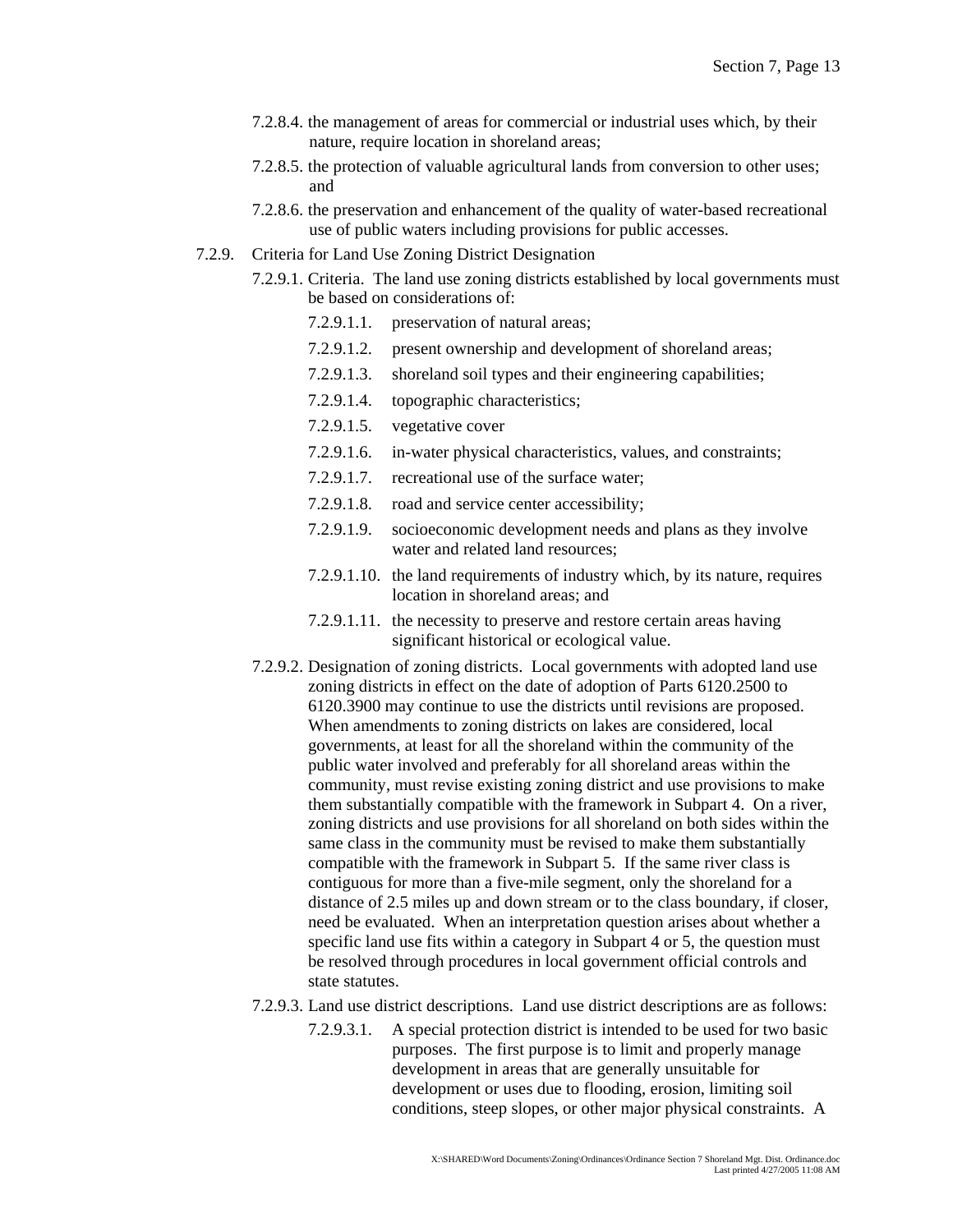second purpose is to manage and preserve areas with special historical, natural, or biological characteristics.

- 7.2.9.3.2. A residential district is primarily intended to allow low to medium density seasonal and year-round residential uses on lands suitable for such uses. It is also intended to prevent establishment of various commercial, industrial, and other uses in these areas that cause conflicts or problems for residential uses. Some nonresidential uses with minimal impacts on residential uses are allowed if properly managed under conditional use procedures.
- 7.2.9.3.3. A high density residential district is intended for use on lands with heterogeneous mixes of soils, vegetation, and topography that are not well suited to residential development using standard, lot-block subdivisions. This approach enables such areas to be developed, often even with higher than lot-block densities, while also avoiding and preserving unsuitable terrain and soils. Other compatible uses, such as residential planned unit development, surface water-oriented commercial, multiple unit single-family, parks, historic sites, and semipublic, are also allowed, primarily as conditional uses.
- 7.2.9.3.4. A water-oriented commercial district is intended to be used only to provide for existing or future commercial uses adjacent to water resources that are functionally dependent on such close proximity.
- 7.2.9.3.5. A general use district is intended to be used only for lands already developed or suitable for development with concentrated urban, particularly commercial, land uses. It should not generally be used on natural environment lakes or remote river classes. Several other intensive urban uses such as industrial and commercial planned unit development are allowed in this district if handled as conditional uses.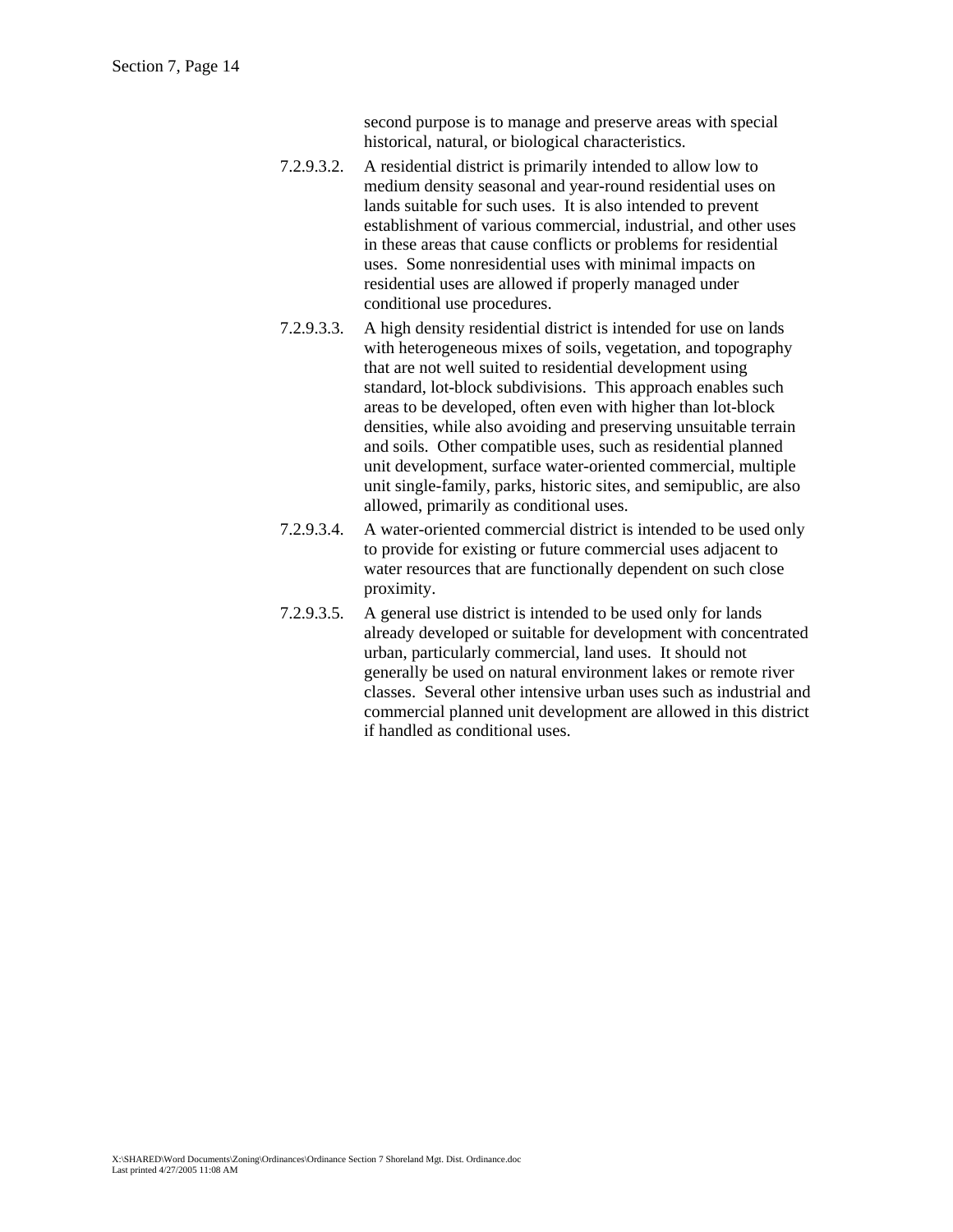### **7.3. Subdivision 3.0 — Administration**

Administration and Enforcement. Local governments must provide for the administration and enforcement of their shoreland management controls by establishing permit procedures for building construction, installation of sewage treatment systems, and grading and filling.

- 7.3.1. Permits Required
	- 7.3.1.1. A permit is required for the construction of buildings or building additions (and including such related activities as construction of decks and signs), the installation and/or alteration of sewage treatment systems, and those grading and filling activities not exempted by Section 7.5.3. of this ordinance. Application for a permit shall be made to the zoning administrator on the forms provided. The application shall include the necessary information so that the zoning administrator can determine the site's suitability for the intended use and that a compliant sewage treatment system will be provided.
	- 7.3.1.2. A permit authorizing an addition to an existing structure shall stipulate that an identified nonconforming sewage treatment system, as defined by Section 7.5.8., shall be reconstructed or replaced in accordance with the provisions of this ordinance.
- 7.3.2. Certificate of Zoning Compliance

The zoning administrator shall issue a certificate of zoning compliance for each activity requiring a permit as specified in Section 7.3.1. of this ordinance. This certificate will specify that the use of land conforms to the requirements of this ordinance. Any use, arrangement, or construction at variance with that authorized by permit shall be deemed a violation of this ordinance and shall be punishable as provided in Section 7.2.3. of this ordinance.

- 7.3.3. Variances
	- 7.3.3.1. Variances may only be granted in accordance with Minnesota Statutes, Chapter 394. A variance may not circumvent the general purposes and intent of this ordinance. No variance may be granted that would allow any use that is prohibited in the zoning district in which the subject property is located. Conditions may be imposed in the granting of a variance to ensure compliance and to protect adjacent properties and the public interest. In considering a variance request, the board of adjustment must also consider whether the property owner has reasonable use of the land without the variance, whether the property is used seasonally or year-round, whether the variance is being requested solely on the basis of economic considerations, and the characteristics of development on adjacent properties.
	- 7.3.3.2. The board of adjustment shall hear and decide requests for variances in accordance with the rules that it has adopted for the conduct of business. When a variance is approved after the Department of Natural Resources has formally recommended denial in the hearing record, the notification of the approved variance required in Section 7.3.4.2. below shall also include the board of adjustment's summary of the public record/testimony and the findings of facts and conclusions which supported the issuance of the variance.
	- 7.3.3.3. For existing developments, the application for variance must clearly demonstrate whether a conforming sewage treatment system is present for the intended use of the property. The variance, if issued, must require reconstruction of a nonconforming sewage treatment system.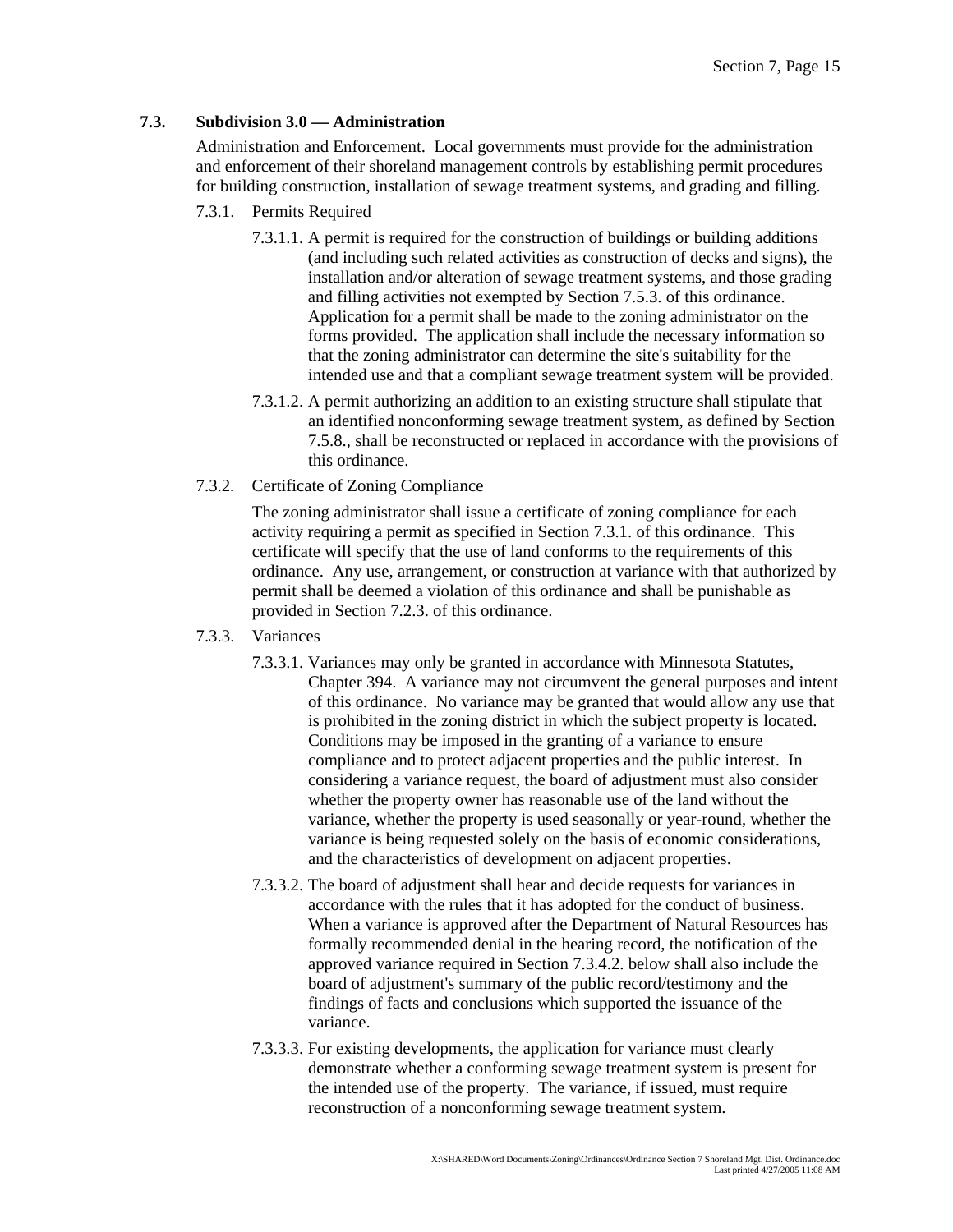- 7.3.4. Notifications to the Department of Natural Resources
	- 7.3.4.1. Copies of all notices of any public hearings to consider variances, amendments, or conditional uses under local shoreland management controls must be sent to the commissioner or the commissioner's designated representative and postmarked at least ten (10) days before the hearings. Notices of hearings to consider proposed subdivisions/plats must include copies of the subdivision/plat.
	- 7.3.4.2. A copy of approved amendments and subdivisions/plats, and final decisions granting variances or conditional uses under local shoreland management controls must be sent to the commissioner or the commissioner's designated representative and postmarked within ten (10) days of final action.
- 7.3.5. Nonconformities
	- 7.3.5.1. Local governments must require upgrading or replacement of any existing, on-site sewage treatment system identified as a nonconformity under a program established under Section 7.5.8. of this ordinance. Systems installed according to all applicable local shoreland management standards adopted under Minnesota local shoreland management standards adopted under Minnesota Statutes, Section 103F.201 – 103F.221, in effect at the time of installation, may be considered as conforming unless they are determined to be failing, except that systems using cesspools, leaching pits, seepage pits, or other deep disposal methods, or systems with less soil treatment area separation above groundwater than required by Minnesota Rules, Chapter 7080, shall be considered nonconforming.
	- 7.3.5.2. All nonconformities other than on-site sewage treatment systems must be managed according to applicable state statutes and local government official controls.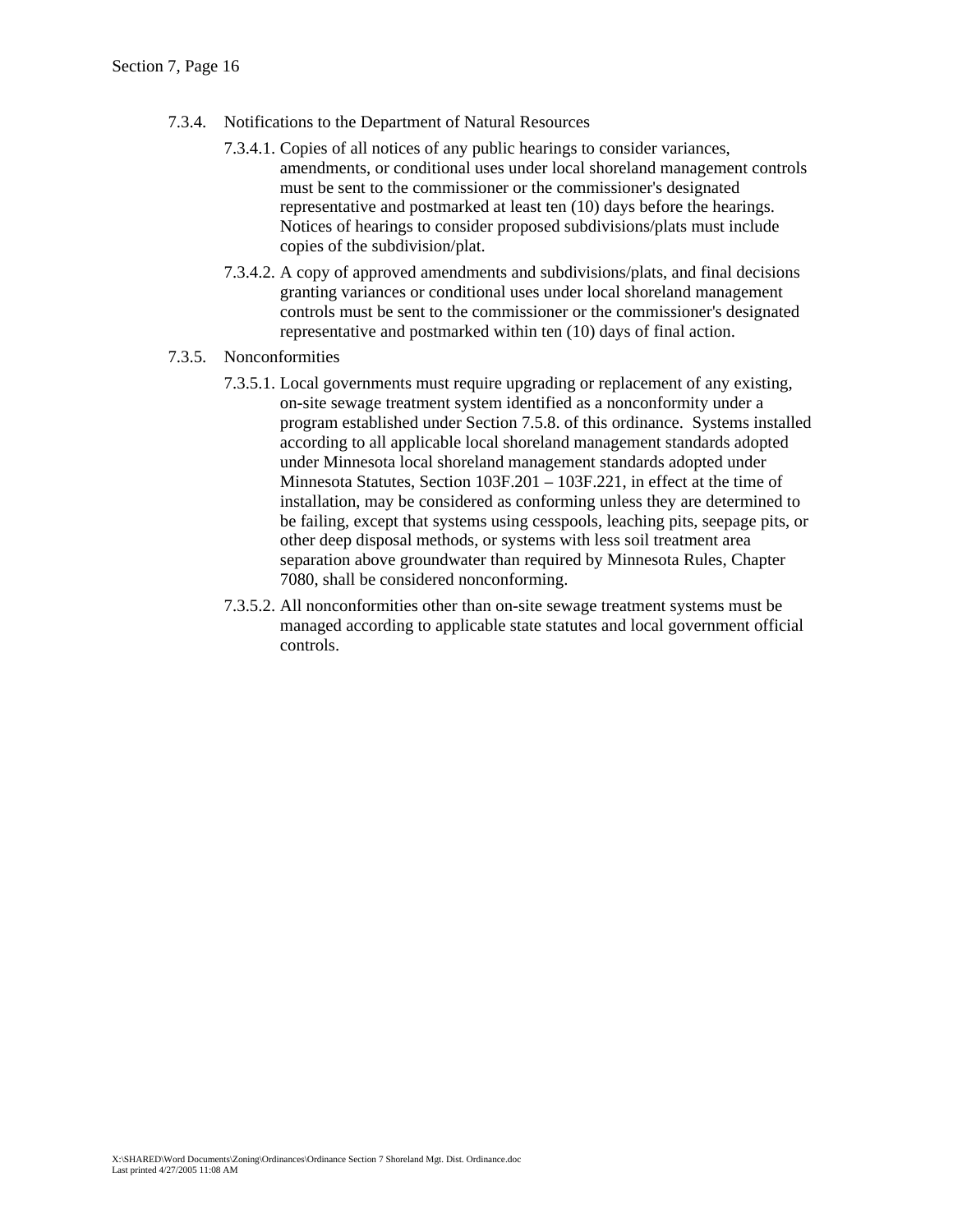# **7.4. Subdivision 4.0 — Shoreland Classification System and Land Use Districts**

7.4.1. Shoreland Classification System

 The public waters of Chippewa County have been classified below consistent with the criteria found in Minnesota Rules, Part 6120.3000, and the Protected Waters Inventory Map for Chippewa County, Minnesota.

7.4.1.1. The shoreland area for the waterbodies listed in Sections 7.4.1.3. and 7.4.1.4. shall be as defined as any land located within the following distances from public waters (1) 1,000 feet from the ordinary high water mark of a lake, pond or flowage; and (2) 300 feet from a river or stream, or the landward extent of a flood plain designated by ordinance on such a river or stream, whichever is greater. The practical limits of shorelands may be less than the statutory limits whenever the waters involved are bounded by natural topographic divides which extend landward from the waters for lesser distances and when approved by the commissioner. This is shown on the official zoning map.

| <b>Township Name</b> | Township No. | Range No. |
|----------------------|--------------|-----------|
| Big Bend             | 119          | 41        |
| Crate                | 118          | 38        |
| Grace                | 119          | 39        |
| Granite Falls        | 115; 116     | 39        |
| Havelock             | 118          | 39        |
| Kragero              | 118; 119     | 42; 43    |
| Leenthrop            | 117          | 39        |
| Lone Tree            | 118          | 37        |
| Louriston            | 119          | 38        |
| Mandt                | 119          | 40        |
| Rheiderland          | 117          | 37        |
| Rosewood             | 118          | 40        |
| Sparta               | 116; 117     | 40; 41    |
| Stoneham             | 117          | 38        |
| Tunsberg             | 118          | 41        |
| Woods                | 119          | 37        |

7.4.1.2. Listed below are the townships of Chippewa County and the township/range numbers in which they occur.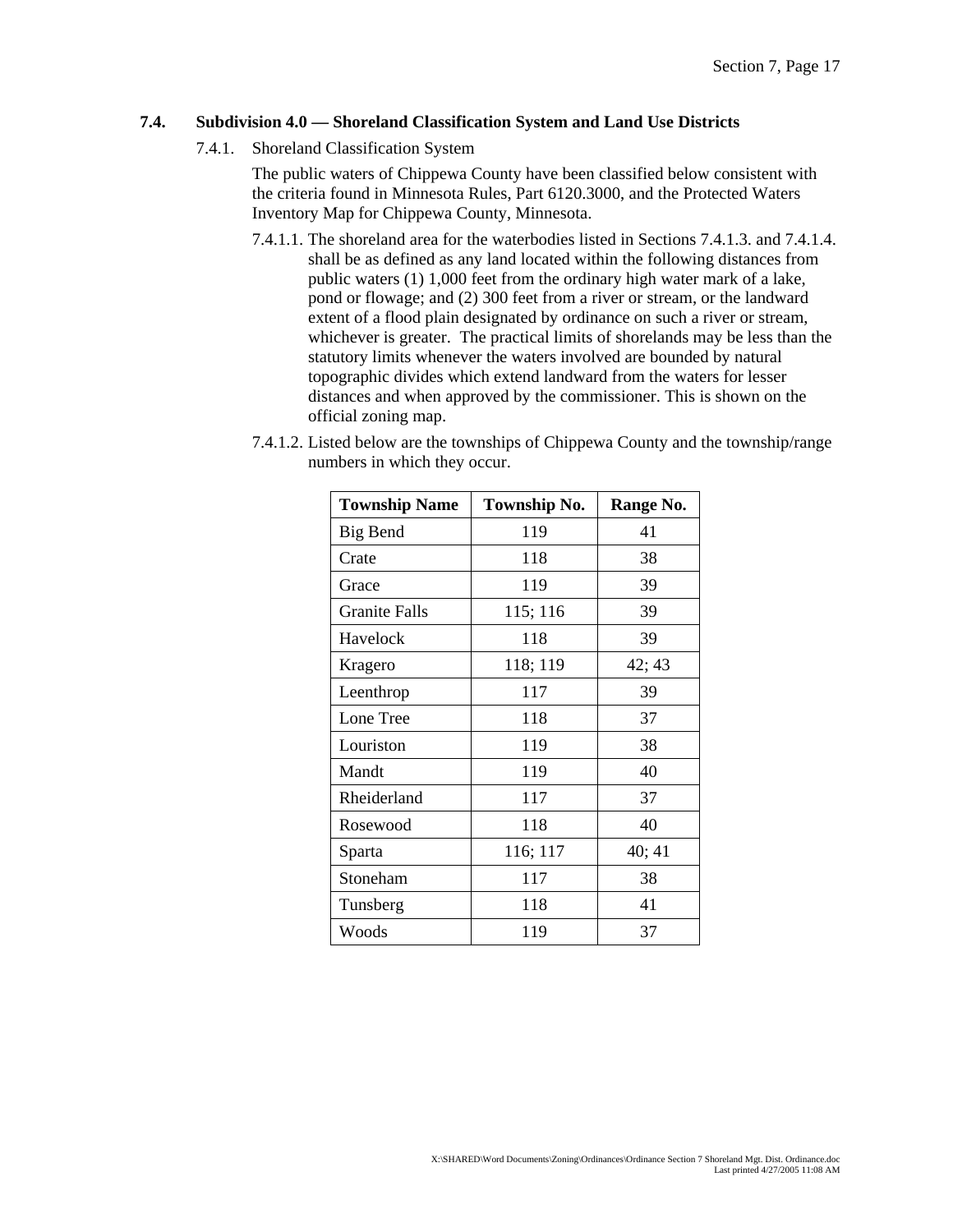| <b>Natural Environment Lakes</b> |                                     |               |            |  |  |
|----------------------------------|-------------------------------------|---------------|------------|--|--|
| <b>Number and Name</b>           | <b>Section</b><br>Range<br>Township |               |            |  |  |
| $12-13$ P: Unnamed               | 14,15                               | 117           | 38         |  |  |
| 12-16 P: Norberg Lake            | 26                                  | 117           | 38         |  |  |
| 12-28 P: Unnamed                 | 17, 20                              | 119           | 38         |  |  |
| 12-30 P: Shakopee Lake           | 6, 7; 1, 12; 31                     | 119; 119; 120 | 38; 39; 38 |  |  |
| 12-31 W: Unnamed                 | 18; 13                              | 119           | 38; 39     |  |  |
| 12-32 P: Unnamed                 | SE <sub>6</sub>                     | 116           | 39         |  |  |
| 12-36 P: Unnamed                 | 5; 32, 33                           | 116; 117      | 39         |  |  |
| 12-43 P: Unnamed                 | 20, 28, 29                          | 119           | 39         |  |  |
| 12-45 P: Unnamed                 | <b>NE28</b>                         | 119           | 39         |  |  |
| 12-47 P: Unnamed                 | 28                                  | 119           | 39         |  |  |
| 12-50 P: County Slough           | 8                                   | 117           | 40         |  |  |
| 12-56 W: Unnamed                 | 19, 20                              | 117           | 40         |  |  |
| 12-57 W: Unnamed                 | 20, 29                              | 117           | 40         |  |  |
| 12-59 P: Carlton Lake            | SE 29                               | 117           | 40         |  |  |
| 12-60 W: Long Slough             | 29                                  | 117           | 40         |  |  |
| 12-61 P: Unnamed                 | 34, 35                              | 117           | 40         |  |  |
| 12-63 P: Unnamed                 | 4, 9, 10                            | 118           | 40         |  |  |
| 12-67 W: Unnamed                 | 5; 31; 32                           | 118; 119      | 40         |  |  |
| 37-46 P: Lac qui Parle           | Various                             | 118; 119; 120 | 41; 42; 43 |  |  |

7.4.1.3. The following public waters (P) and wetlands (W) are classified Natural Environment Lakes:

7.4.1.4. Rivers and Streams

 $A - Agriculture$   $T - Transition$  Tr - Tributary WSR — Wild, Scenic, & Recreational — Please also see Section 8 (Minnesota River Management District) of this ordinance

| <b>Rivers and Streams</b> |                |                                                                            |                                                                  |  |
|---------------------------|----------------|----------------------------------------------------------------------------|------------------------------------------------------------------|--|
| <b>Class</b>              | <b>River</b>   | From                                                                       | Tо                                                               |  |
| $\mathbf T$               | Minnesota (MR) | Outlet of Lac qui Parle in Sec.<br>14, T 118N, R 42W                       | Lac qui Parle Dam, south section<br>line, Sec. 13, T 118N, R 42W |  |
| <b>WSR</b>                | Minnesota (MR) | Lac qui Parle Dam, south<br>section line, Sec. 13, T 118N,<br><b>R</b> 42W | Border of Chippewa and<br><b>Renville Counties</b>               |  |
| A                         | Chippewa (CR)  | All reaches entering Chippewa<br>County from Swift County                  | Confluence with Minnesota R. in<br>Sec. 18, T 117N, R 40W        |  |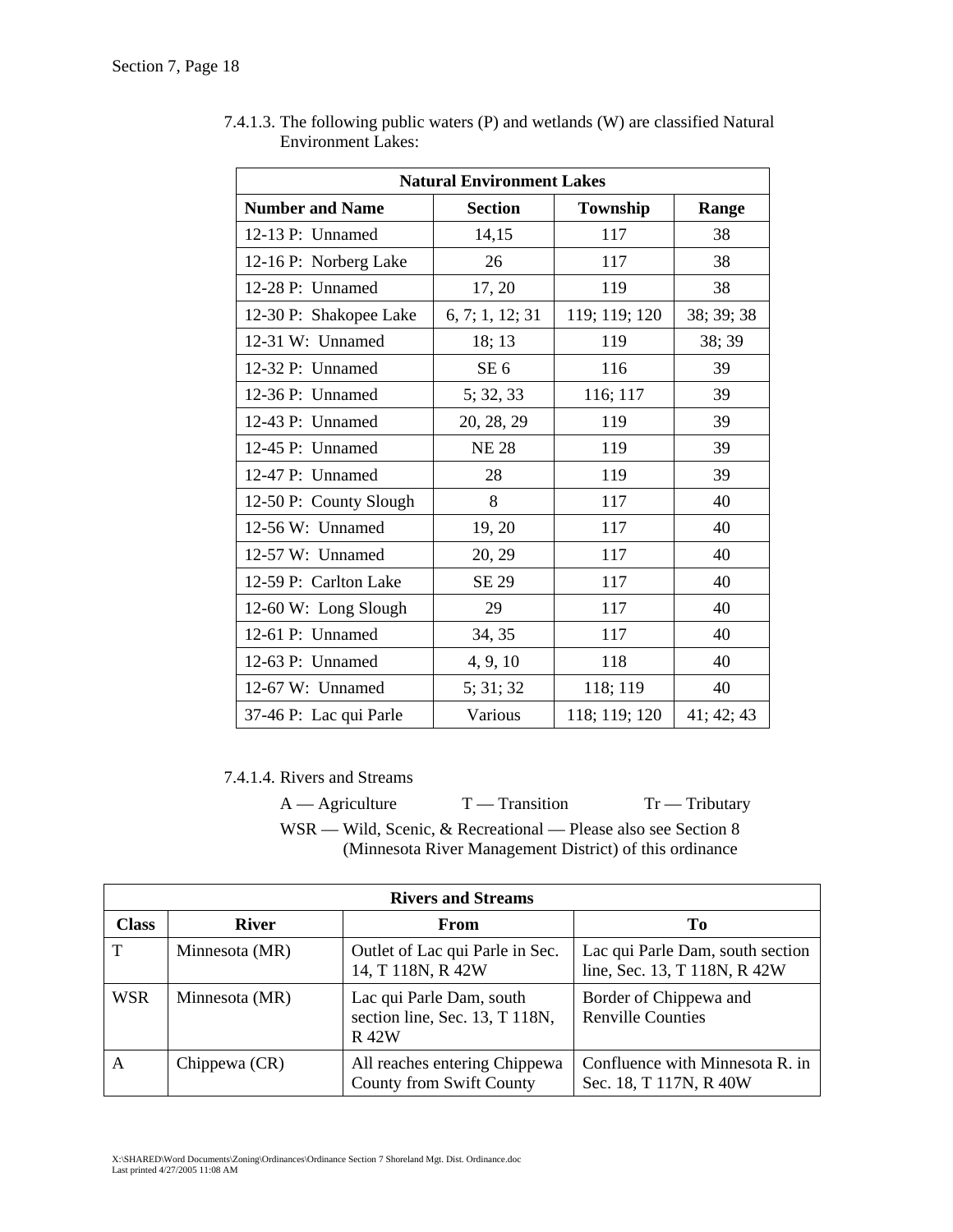| <b>Rivers and Streams</b>                                                                                                                                                                                 |                   |                                           |                                                    |  |
|-----------------------------------------------------------------------------------------------------------------------------------------------------------------------------------------------------------|-------------------|-------------------------------------------|----------------------------------------------------|--|
| <b>Class</b>                                                                                                                                                                                              | <b>River</b>      | From                                      | Tо                                                 |  |
| A                                                                                                                                                                                                         | <b>Hawk Creek</b> | NE <sup>1</sup> /4, Sec. 1, T 116N, R 39W | Border of Chippewa and<br><b>Renville Counties</b> |  |
| TR<br>All other non-classified watercourses as shown on the following chart and on the Protected<br>Waters Inventory Map and List for Chippewa County, a copy of which is hereby adopted by<br>reference. |                   |                                           |                                                    |  |

| <b>Tributary Watercourses</b>  |                |          |       |                |                |       |
|--------------------------------|----------------|----------|-------|----------------|----------------|-------|
|                                |                | From     |       |                | T <sub>0</sub> |       |
| <b>Name</b>                    | <b>Section</b> | Township | Range | <b>Section</b> | Township       | Range |
| Unnamed to Lac qui Parle (LqP) | 18             | 119      | 42    | 34             | 119            | 42    |
| Unnamed to LqP                 | 35             | 119      | 42    | $\overline{2}$ | 118            | 42    |
| Unnamed to MR                  | 11             | 117      | 41    | 13             | 117            | 41    |
| Unnamed to CR                  | $\mathbf{1}$   | 117      | 41    | $\tau$         | 117            | 40    |
| Unnamed to CR                  | 33             | 119      | 41    | 15             | 118            | 41    |
| Unnamed to CR                  | 28             | 119      | 41    | 34             | 119            | 41    |
| <b>Cottonwood Creek</b>        | $\overline{4}$ | 119      | 41    | $\overline{4}$ | 119            | 41    |
| Unnamed to CR                  | 5              | 119      | 40    | 5              | 119            | 40    |
| Unnamed to CR                  | 22             | 119      | 41    | 27             | 119            | 41    |
| Unnamed to CR                  | 36             | 119      | 41    | 27             | 119            | 41    |
| Dry Weather Creek              | 11             | 118      | 41    | $\overline{2}$ | 118            | 41    |
| Spring Creek (SC)              | $\overline{4}$ | 117      | 40    | 6              | 117            | 40    |
| Unnamed to SC                  | $\overline{4}$ | 117      | 40    | $\overline{4}$ | 117            | 40    |
| Unnamed to MR                  | 8              | 117      | 40    | 28             | 117            | 40    |
|                                | (Basin 50)     |          |       |                |                |       |
| Unnamed to MR                  | 26             | 117      | 40    | 35             | 117            | 40    |
| <b>Unnamed to Unnamed</b>      | 16             | 117      | 40    | 27             | 117            | 40    |
| <b>Brafees Creek</b>           | 29             | 117      | 39    | 35             | 117            | 40    |
| Unnamed to MR                  | 18             | 116      | 39    | 18             | 116            | 39    |
| <b>Palmer Creek</b>            | 9              | 116      | 39    | 20             | 116            | 39    |
| Unnamed to MR                  | 27             | 116      | 39    | 34             | 116            | 39    |
| Shakopee Creek (ShC)           | 6              | 119      | 37    | 12             | 119            | 38    |
| Unnamed to ShC                 | 6              | 119      | 37    | 6              | 119            | 37    |
| Unnamed to ShC                 | 29             | 119      | 38    | $\overline{7}$ | 119            | 38    |
|                                |                |          |       | (Basin 30)     |                |       |
| Unnamed to ShC                 | $\overline{2}$ | 119      | 37    | 4              | 119            | 37    |
| Chetomba Creek                 | 32             | 117      | 38    | 32             | 117            | 38    |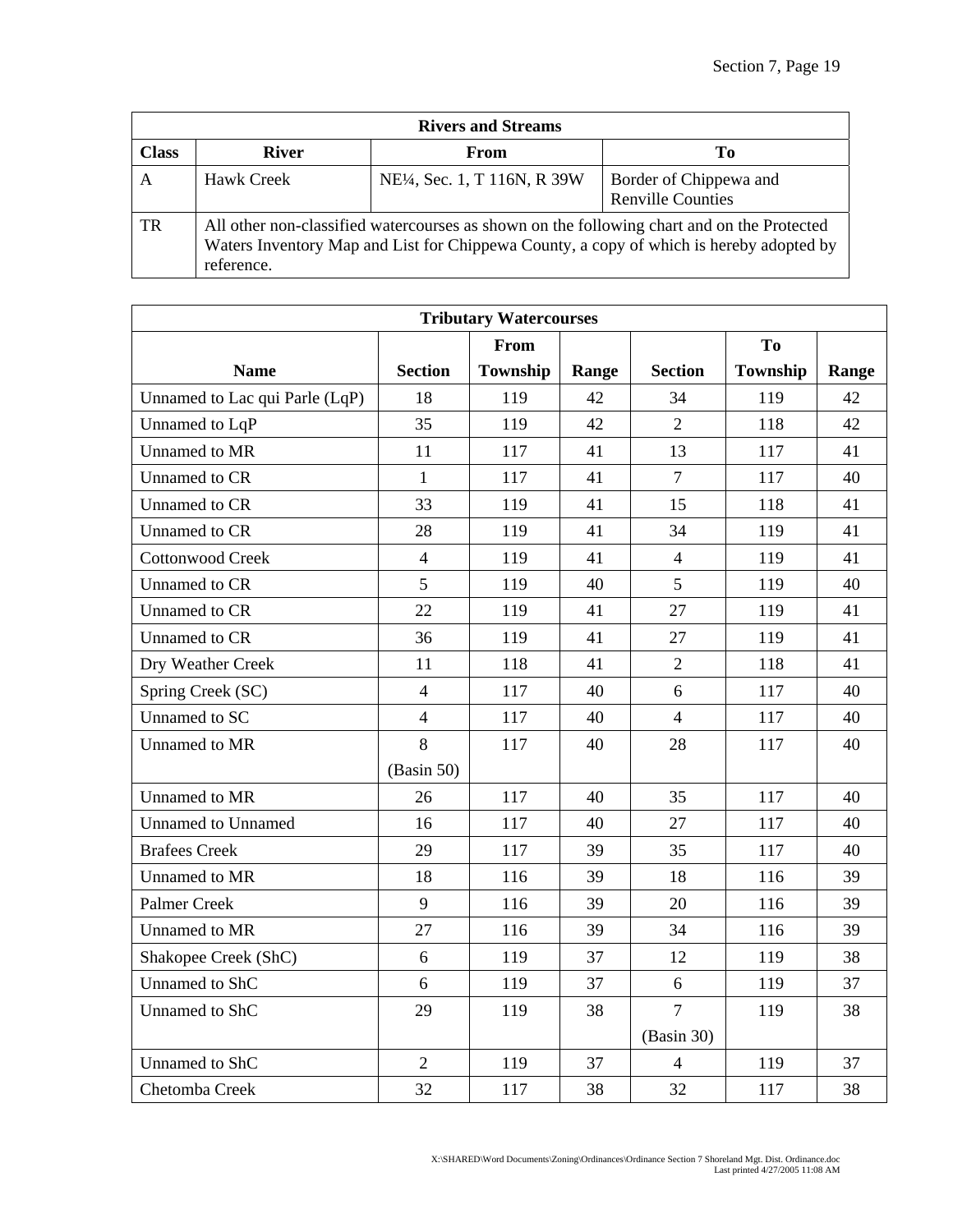- 7.4.2. Land Use District Descriptions
	- 7.4.2.1. Criteria For Designation. The land use districts in Section 7.4.2.2., and the delineation of a land use district's boundaries on the official zoning map, must be consistent with the goals, policies, and objectives of the comprehensive land use plan (when available) and the following criteria, considerations, and objectives:
		- 7.4.2.1.1. General Considerations and Criteria for All Land Uses:
			- 7.4.2.1.1.1. preservation of natural areas;
			- 7.4.2.1.1.2. present ownership and development of shoreland areas;
			- 7.4.2.1.1.3. shoreland soil types and their engineering capabilities;
			- 7.4.2.1.1.4. topographic characteristics;
			- 7.4.2.1.1.5. vegetative cover;
			- 7.4.2.1.1.6. in-water physical characteristics, values, and constraints;
			- 7.4.2.1.1.7. recreational use of the surface water;
			- 7.4.2.1.1.8. road and service center accessibility;
			- 7.4.2.1.1.9. socioeconomic development needs and plans as they involve water and related land resources;
			- 7.4.2.1.1.10. the land requirements of industry which, by its nature, requires location in shoreland areas; and
			- 7.4.2.1.1.11. the necessity to preserve and restore certain areas having significant historical or ecological value.
		- 7.4.2.1.2. Factors and Criteria for Planned Unit Developments:
			- 7.4.2.1.2.1. existing recreational use of the surface waters and likely increases in use associated with planned unit developments;
			- 7.4.2.1.2.2. physical and aesthetic impacts of increased density;
			- 7.4.2.1.2.3. suitability of lands for the planned unit development approach;
			- 7.4.2.1.2.4. level of current development in the area; and
			- 7.4.2.1.2.5. amounts and types of ownership of undeveloped lands.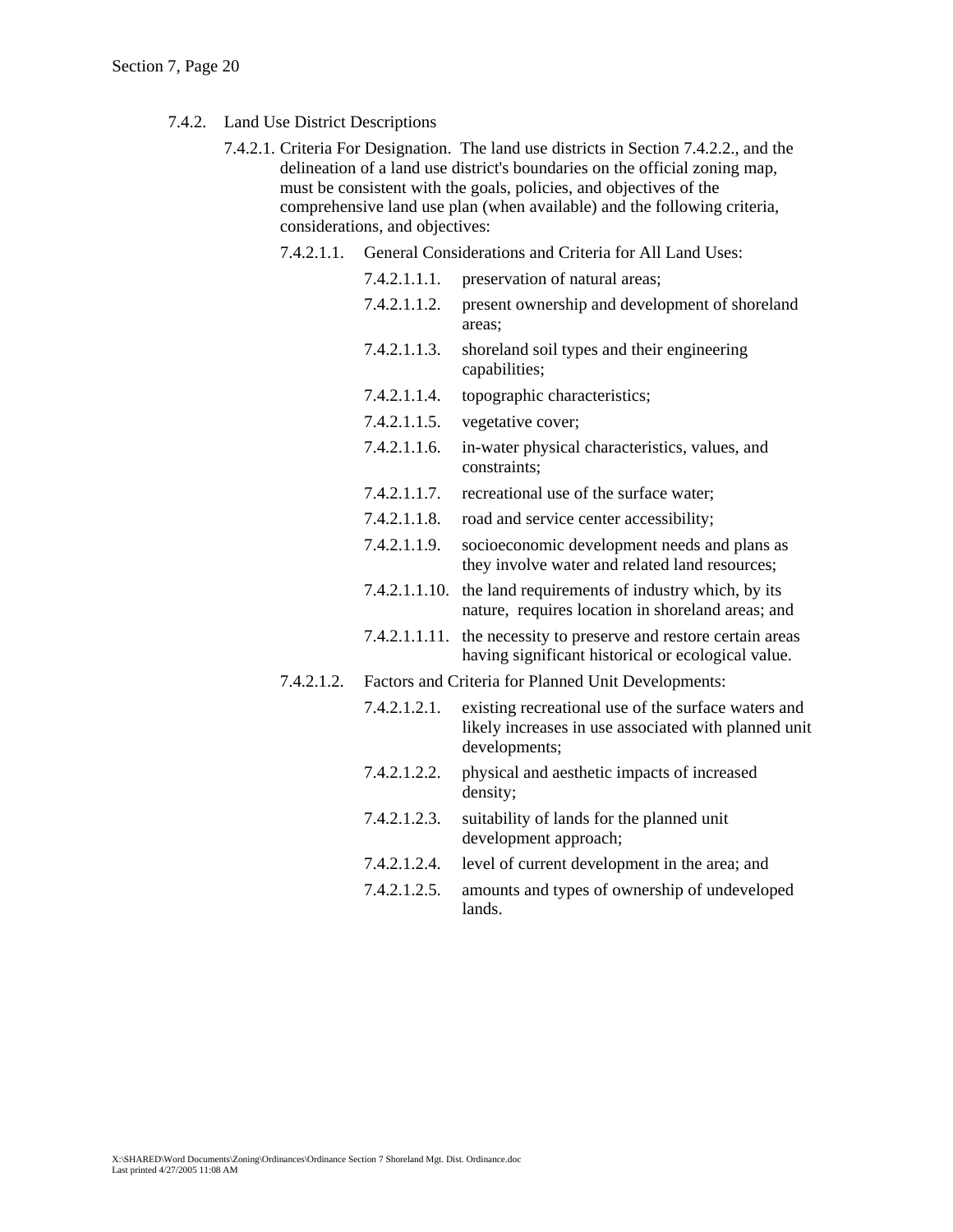7.4.2.2. Land Use District Descriptions. The land use districts provided below, and the allowable land uses therein for the given classifications of waterbodies, shall be properly delineated on the official zoning map for the shorelands of this community. These land use districts are in conformance with the criteria specified in Minnesota Regulation, Part 6120.3200, Subp. 3:

| 7.4.2.2.1. Land Use Districts for Lakes                          |                                            |  |  |
|------------------------------------------------------------------|--------------------------------------------|--|--|
| 7.4.2.2.1.1. Special Protection District — Uses                  | <b>Natural</b><br><b>Environment Lakes</b> |  |  |
| Forest management                                                | P                                          |  |  |
| Sensitive resource management                                    | P                                          |  |  |
| Agricultural: cropland and pasture                               | P                                          |  |  |
| Agricultural feedlots                                            | $\mathcal{C}$                              |  |  |
| Parks and historic sites                                         | $\mathsf{C}$                               |  |  |
| <b>Extractive</b> use                                            | $\mathsf{C}$                               |  |  |
| Single residential                                               | $\mathsf{C}$                               |  |  |
| Mining of metallic minerals and peat                             | P                                          |  |  |
| 7.4.2.2.1.2. Residential District - Uses                         |                                            |  |  |
| Single residential                                               | P                                          |  |  |
| Semipublic                                                       | C                                          |  |  |
| Parks and historic sites                                         | $\mathsf{C}$                               |  |  |
| <b>Extractive</b> use                                            | $\mathsf{C}$                               |  |  |
| Duplex, triplex, quad residential                                | $\mathsf{C}$                               |  |  |
| Forest management                                                | P                                          |  |  |
| Mining of metallic minerals and peat                             | P                                          |  |  |
| 7.4.2.2.1.3. High Density Residential District - Uses            |                                            |  |  |
| Residential planned unit developments                            | $\mathcal{C}$                              |  |  |
| Single residential                                               | P                                          |  |  |
| Surface water oriented commercial *                              | $\mathsf{C}$                               |  |  |
| Semipublic                                                       | $\mathcal{C}$                              |  |  |
| Parks and historic sites                                         | C                                          |  |  |
| Duplex, triplex, quad residential                                | $\mathbf P$                                |  |  |
| <b>Forest Management</b>                                         |                                            |  |  |
| 7.4.2.2.1.4. Water Oriented Commercial District -<br><b>Uses</b> |                                            |  |  |
| Surface water-oriented commercial                                | $\mathbf C$                                |  |  |
| Commercial planned unit development**                            | $\mathsf{C}$                               |  |  |
| Public, semipublic                                               | $\mathsf{C}$                               |  |  |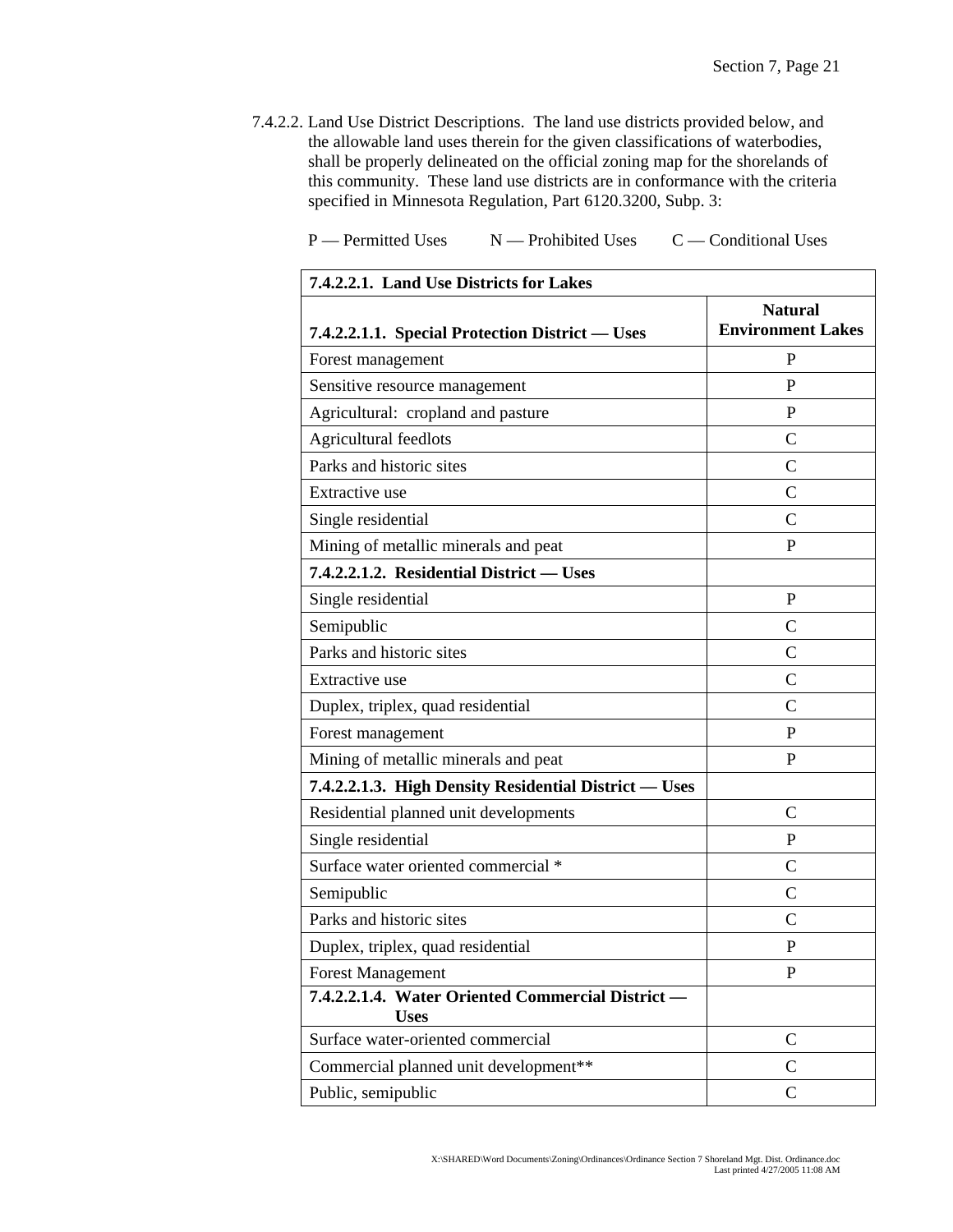| 7.4.2.2.1. Land Use Districts for Lakes (cont.)                  |                                            |  |  |
|------------------------------------------------------------------|--------------------------------------------|--|--|
| 7.4.2.2.1.4. Water Oriented Commercial District —<br><b>Uses</b> | <b>Natural</b><br><b>Environment Lakes</b> |  |  |
| Parks and historic sites                                         | $\subset$                                  |  |  |
| Forest management                                                | P                                          |  |  |
| 7.4.2.2.1.5. General Use District — Uses                         |                                            |  |  |
| Commercial                                                       | C                                          |  |  |
| Commercial planned unit development **                           | $\mathcal{C}_{\mathcal{C}}$                |  |  |
| Industrial                                                       | N                                          |  |  |
| Public, semipublic                                               | $\subset$                                  |  |  |
| Extractive use                                                   | $\mathcal{C}_{\mathcal{C}}$                |  |  |
| Parks and historic sites                                         |                                            |  |  |
| Forest management                                                | P                                          |  |  |
| Mining of metallic minerals and peat                             | P                                          |  |  |

\* As accessory to a residential planned unit development

 \*\* Limited expansion of a commercial planned unit development involving up to six additional dwelling units or sites may be allowed as a permitted use provided the provisions of Section 7.8.0. of this ordinance are satisfied.

# 7.4.2.2.2. Land Use Districts for Rivers and Streams

T — Transition A — Agriculture Tr — Tributary

| 7.4.2.2.2. Land Use Districts for Rivers and Streams |                             |                             |                             |
|------------------------------------------------------|-----------------------------|-----------------------------|-----------------------------|
| 7.4.2.2.2.1. Special Protection District — Uses      | Т                           | $\mathbf{A}$                | Tr                          |
| Forest management                                    | P                           | P                           | P                           |
| Sensitive resource management                        | P                           | P                           | P                           |
| Agricultural cropland and pasture                    | P                           | P                           | P                           |
| Agricultural feedlots                                | $\mathcal{C}_{\mathcal{C}}$ | C                           | $\mathcal{C}_{\mathcal{C}}$ |
| Parks and historic sites                             | C                           | C                           | $\mathsf{C}$                |
| Extractive use                                       | $\mathcal{C}_{\mathcal{C}}$ | $\mathcal{C}$               | $\mathsf{C}$                |
| Single residential                                   | $\mathcal{C}$               | $\mathcal{C}$               | $\mathsf{C}$                |
| Mining of metallic minerals and peat                 | P                           | P                           | P                           |
| 7.4.2.2.2.2. Residential District — Uses             |                             |                             |                             |
| Single residential                                   | P                           | P                           | P                           |
| Semipublic                                           | $\mathcal{C}$               | $\mathcal{C}_{\mathcal{C}}$ | P                           |
| Parks and sites                                      | $\mathcal{C}_{\mathcal{C}}$ | $\subset$                   | P                           |
| Extractive use                                       | C                           | $\mathcal{C}_{\mathcal{C}}$ | $\subset$                   |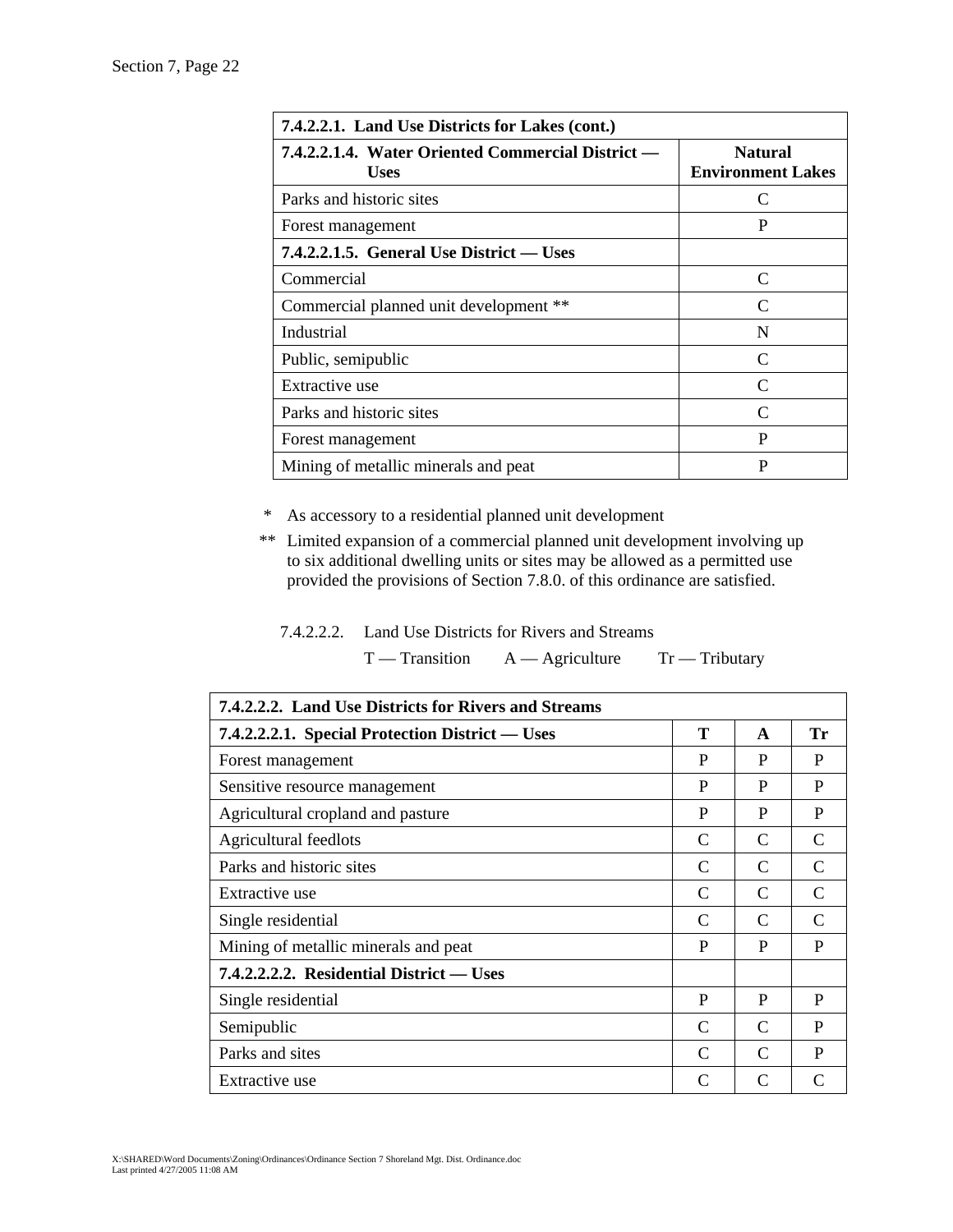| 7.4.2.2.2. Land Use Districts for Rivers and Streams   |                |               |                |  |
|--------------------------------------------------------|----------------|---------------|----------------|--|
| 7.4.2.2.2.2. Residential District — Uses (cont.)       | T              | A             | <b>Tr</b>      |  |
| Duplex, triplex, quad residential                      | $\overline{C}$ | $\mathcal{C}$ | $\mathcal{C}$  |  |
| Forest management                                      | P              | P             | P              |  |
| Mining of metallic minerals and peat                   | $\mathbf{P}$   | P             | P              |  |
| 7.4.2.2.2.3. High Density Residential District - Uses  |                |               |                |  |
| Residential planned unit developments                  | $\mathcal{C}$  | $\mathcal{C}$ | $\mathcal{C}$  |  |
| Single residential                                     | P              | P             | P              |  |
| Surface water oriented commercial *                    | $\overline{C}$ | $\mathcal{C}$ | $\mathcal{C}$  |  |
| Semipublic                                             | $\mathsf{C}$   | $\mathbf C$   | $\mathcal{C}$  |  |
| Parks and historic sites                               | $\mathcal{C}$  | $\mathcal{C}$ | $\overline{C}$ |  |
| Duplex, triplex, quad residential                      | P              | P             | P              |  |
| Forest management                                      | P              | P             | P              |  |
| 7.4.2.2.2.4. Water Oriented Commercial District - Uses |                |               |                |  |
| Surface water-oriented commercial                      | $\mathbf C$    | $\mathbf C$   | $\mathsf{C}$   |  |
| Commercial planned unit development *                  | $\overline{C}$ | $\mathbf C$   | $\overline{C}$ |  |
| Public, semipublic                                     | $\mathcal{C}$  | P             | P              |  |
| Parks and historic sites                               | $\mathsf{C}$   | $\mathcal{C}$ | $\mathcal{C}$  |  |
| Forest management                                      | P              | P             | P              |  |
| 7.4.2.2.2.5. General Use District - Uses               |                |               |                |  |
| Commercial                                             | $\mathbf C$    | $\mathbf C$   | $\mathcal{C}$  |  |
| Commercial planned unit development **                 | $\mathcal{C}$  | $\mathcal{C}$ | $\mathcal{C}$  |  |
| Industrial                                             | $\mathbf N$    | N             | $\mathcal{C}$  |  |
| Public, Semipublic                                     | $\mathcal{C}$  | $\mathcal{C}$ | $\overline{C}$ |  |
| <b>Extractive Use</b>                                  | $\mathcal{C}$  | $\mathcal{C}$ | $\mathbf C$    |  |
| Parks and historic sites                               | $\mathbf C$    | $\mathcal{C}$ | $\mathcal{C}$  |  |
| Forest management                                      | $\mathbf{P}$   | P             | P              |  |
| Mining of metallic minerals and peat                   | $\mathbf P$    | $\mathbf P$   | $\mathbf P$    |  |

\* As accessory to a residential planned unit development

\*\* Limited expansion of a commercial planned unit development involving up to six additional dwelling units or sites may be allowed as a permitted use provided the provisions of Section 7.8.0. of this ordinance are satisfied.

7.4.2.3. Use and Upgrading of Inconsistent Land Use Districts.

7.4.2.3.1. The land use districts adopted in Section 7.7., as they apply to shoreland areas, and their delineated boundaries on the official zoning map, are not consistent with the land use district designation criteria specified in Section 7.4.2.2. herein. These inconsistent land use district designations may continue until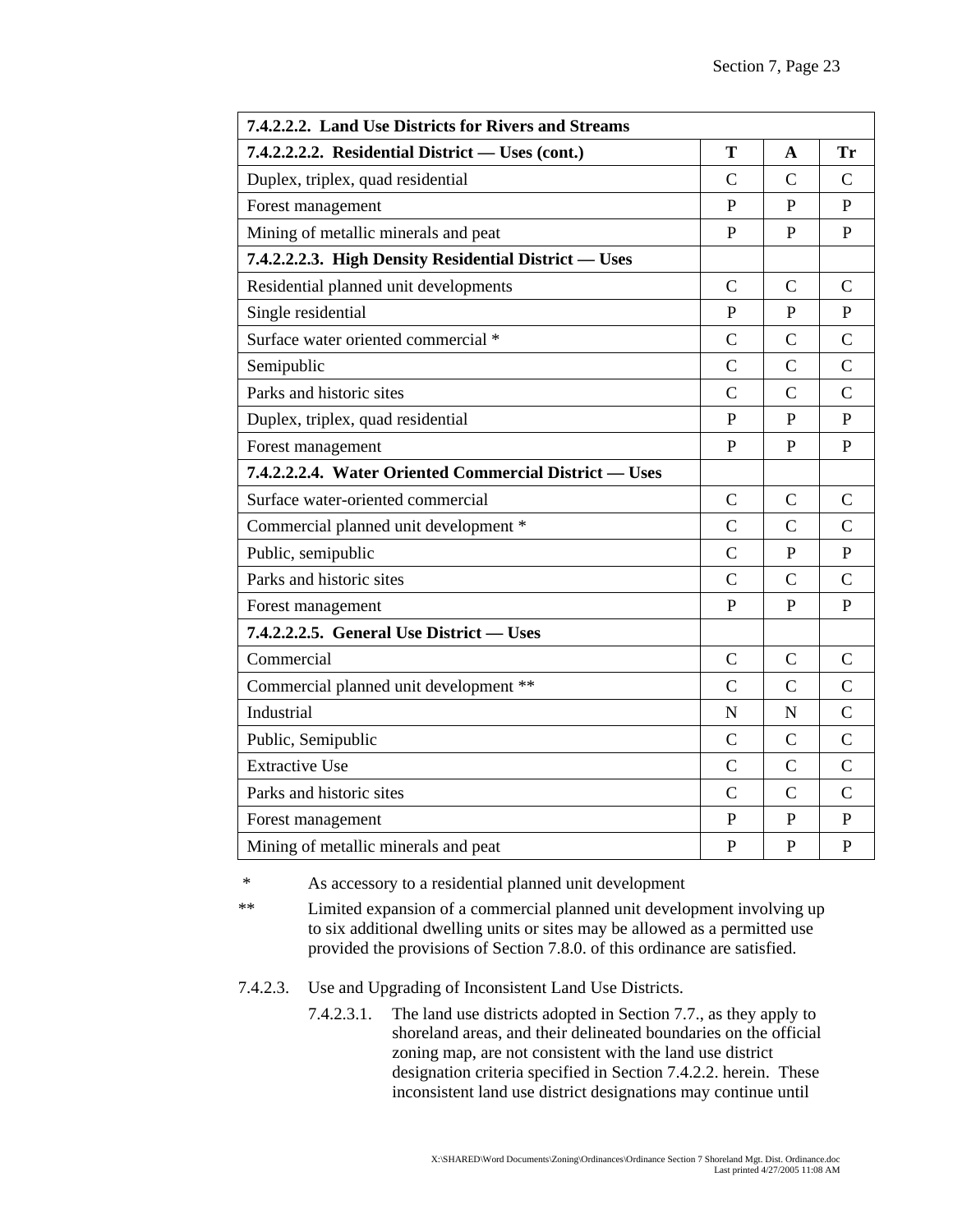revisions are proposed to change either the land use district designation within an existing land use district boundary shown on the official zoning map or to modify the boundary of an existing land use district shown on the official zoning map.

- 7.4.2.3.2. When a revision is proposed to an inconsistent land use district provision, the following additional criteria and procedures shall apply:
	- 7.4.2.3.2.1. For Lakes. When a revision to a land use district designation on a lake is considered, the land use district boundaries and use provisions therein for all the shoreland areas within the jurisdiction of this ordinance on said lake must be revised to make them substantially compatible with the framework in Sections 7.4.2.1. and 7.4.2.2. of this ordinance.
	- 7.4.2.3.2.2. For Rivers and Streams. When a revision to a land use district designation on a river or stream is proposed, the land use district boundaries and the use provisions therein for all shoreland on both sides of the river or stream within the same classification within the jurisdiction of this ordinance must be revised to make them substantially compatible with the framework in Sections 7.4.2.1. and 7.4.2.2. of this ordinance. If the same river classification is contiguous for more than a five-mile segment, only the shoreland for a distance of two and one-half (2.5) miles upstream and downstream, or to the class boundary if closer, need be evaluated and revised.
- 7.4.2.3.3. When an interpretation question arises about whether a specific land use fits within a given "use" category, the interpretation shall be made by the board of adjustment. When a question arises as to whether a land use district's boundaries are properly delineated on the official zoning map, this decision shall be made by the Chippewa County Board of Commissioners.
- 7.4.2.3.4. When a revision is proposed to an inconsistent land use district provision by an individual party or landowner, this individual party or landowner will only be responsible to provide the supporting and/or substantiating information for the specific parcel in question. The Chippewa County Board of Commissioners will direct the zoning administrator to provide such additional information for this waterbody as is necessary to satisfy Items 7.4.2.3.1. and 7.4.2.3.2.
- 7.4.2.3.5. The Chippewa County Board of Commissioners must make a detailed finding of facts and conclusion when taking final action that this revision, and the upgrading of any inconsistent land use district designations on said waterbody, are consistent with the enumerated criteria and use provisions of Section 7.4.2.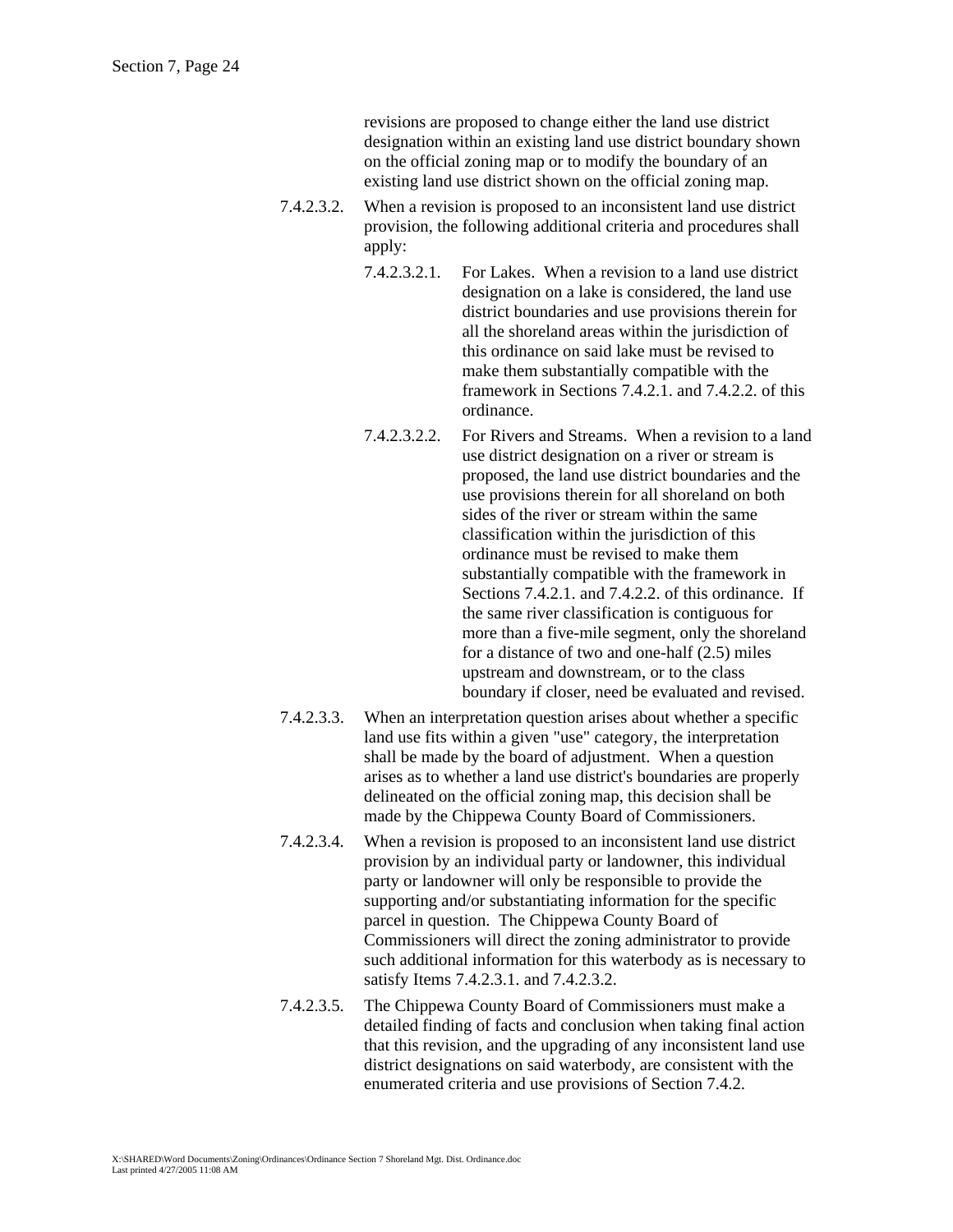# **7.5. Subdivision 5.0 — Zoning and Water Supply/Sanitary Provisions**

### **Zoning Provisions**

Purpose. To manage the effects of shoreland and water surface crowding, to prevent pollution of surface and ground waters of the state, to provide ample space on lots for sewage treatment systems, to minimize flood damages, to maintain property values, to maintain historic values of significant historic sites, and to maintain natural characteristics of shorelands and adjacent water areas, shoreland controls must regulate lot sizes, placement of structures, and alterations of shoreland areas.

### 7.5.1. Lot Area and Width Standards

The lot area (in square feet) and lot width standards (in feet) for single, duplex, triplex, and quad residential lots created after the date of enactment of this ordinance for the lake and river/stream classifications are the following:

| 7.5.1.1. Unsewered Lakes       |                                                 |            |         |            |
|--------------------------------|-------------------------------------------------|------------|---------|------------|
|                                | <b>Riparian Lots</b><br><b>Nonriparian Lots</b> |            |         |            |
| 7.5.1.1.1. Natural Environment | Area                                            | Width      | Area    | Width      |
| Single                         | 80,000                                          | <b>200</b> | 80,000  | <b>200</b> |
| Duplex                         | 120,000                                         | 300        | 160,000 | 400        |
| Triplex                        | 160,000                                         | 400        | 240,000 | 600        |
| Quad                           | 200,000                                         | 500        | 320,000 | 800        |

| 7.5.1.2. Sewered Lakes         |                                                 |       |        |       |
|--------------------------------|-------------------------------------------------|-------|--------|-------|
|                                | <b>Riparian Lots</b><br><b>Nonriparian Lots</b> |       |        |       |
| 7.5.1.2.1. Natural Environment | Area                                            | Width | Area   | Width |
| Single                         | 40,000                                          | 125   | 20,000 | 125   |
| Duplex                         | 70,000                                          | 225   | 35,000 | 220   |
| Triplex                        | 100,000                                         | 325   | 52,000 | 315   |
| Quad                           | 130,000                                         | 425   | 65,000 | 410   |

7.5.1.3. River/Stream Lot Width Standards. There are no minimum lot size requirements for rivers and streams. The lot width standards for single, duplex, triplex, and quad residential developments for the three river/stream classifications are:

| 7.5.1.3. River/Stream |                   |                    |                            |              |  |
|-----------------------|-------------------|--------------------|----------------------------|--------------|--|
|                       |                   |                    | <b>Urban and Tributary</b> |              |  |
|                       | <b>Transition</b> | <b>Agriculture</b> | <b>No Sewer</b>            | <b>Sewer</b> |  |
| Single                | 250               | 150                | 100                        | 75           |  |
| Duplex                | 375               | 225                | 150                        | 115          |  |
| <b>Triplex</b>        | 500               | 300                | <b>200</b>                 | 150          |  |
| Quad                  | 625               | 375                | 250                        | 190          |  |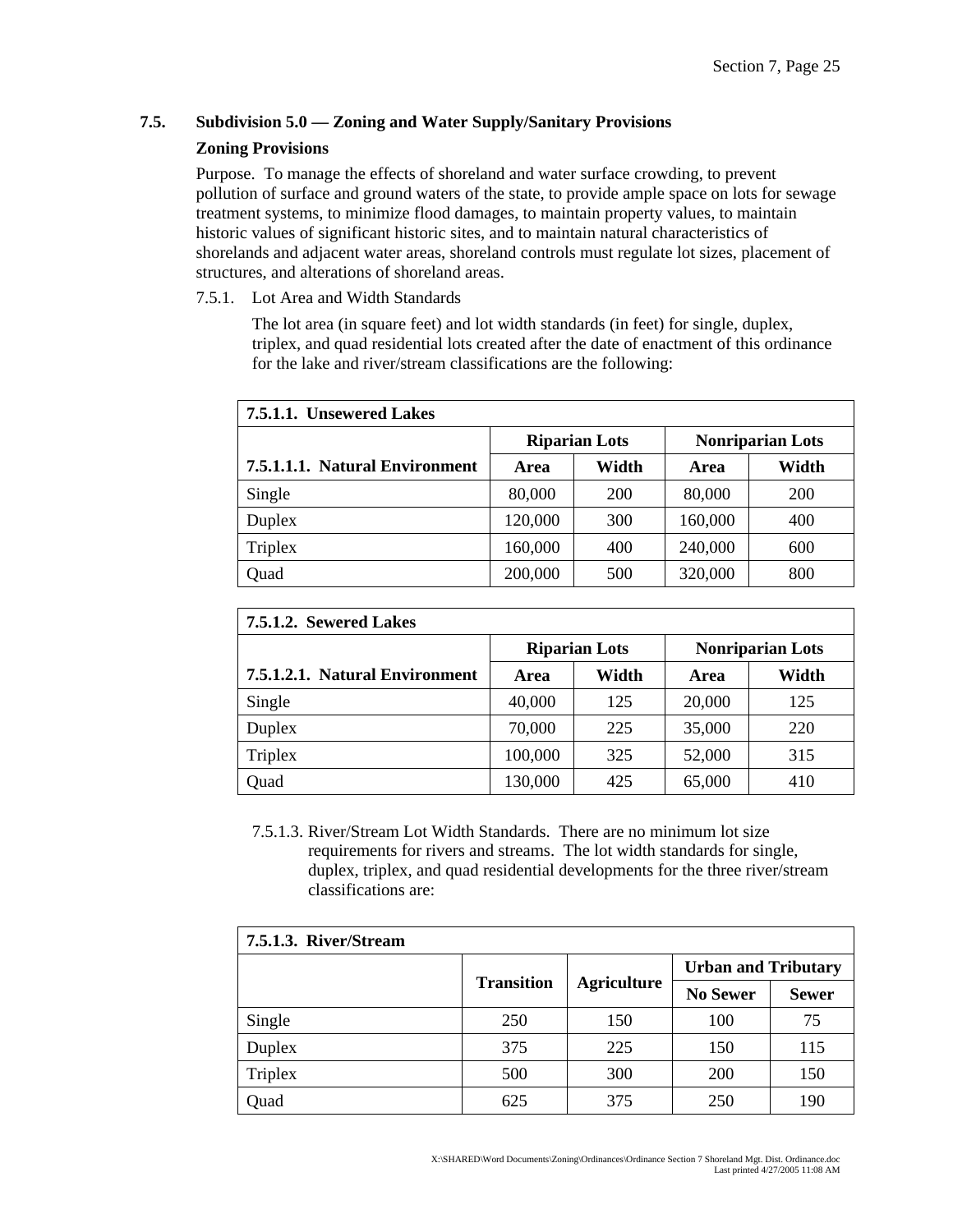- 7.5.1.4. Additional Special Provisions
	- 7.5.1.4.1. Lots must not be occupied by any more dwelling units than indicated in Sections 7.5.1.1.–7.5.1.3. Residential subdivisions with dwelling unit densities exceeding those in the tables in Sections 7.5.1.2. and 7.5.1.3. can only be allowed if designed and approved as residential planned unit developments under Section 7.8.0. of this ordinance. Only land above the ordinary high water level of public waters can be used to meet lot area standards, and lot width standards must be met at both the ordinary high water level and at the building line. The sewer lot area dimensions in Section 7.5.1.2. can only be used if publicly owned sewer system service is available to the property.
	- 7.5.1.4.2. Subdivisions of duplexes, triplexes, and quads on Natural Environment Lakes must also meet the following standards:
		- 7.5.1.4.2.1. Each building must be set back from any lake, stream, or river at least two hundred (200) feet from the ordinary high water level;
		- 7.5.1.4.2.2. each building must have common sewage treatment and water systems in one location and serve all dwelling units in the building;
		- 7.5.1.4.2.3. watercraft docking facilities for each lot must be centralized in one location and serve all dwelling units in the building; and
		- 7.5.1.4.2.4. no more than twenty-five (25) percent of a lake's shoreline can be in duplex, triplex, or quad developments.
	- 7.5.1.4.3. One guest cottage may be allowed on lots meeting or exceeding the duplex lot area and width dimensions presented in Sections 7.5.1.1., 7.5.1.2., and 7.5.1.3., provided the following standards are met:
		- 7.5.1.4.3.1. For lots exceeding the minimum lot dimensions of duplex lots, the guest cottage must be located within the smallest duplex-sized lot that could be created including the principal dwelling unit;
		- 7.5.1.4.3.2. a guest cottage must not cover more than seven hundred (700) square feet of land surface and must not exceed fifteen (15) feet in height; and
		- 7.5.1.4.3.3. a guest cottage must be located or designed to reduce its visibility as viewed from public waters and adjacent shorelands by vegetation, topography, increased setbacks or color, assuming summer leaf-on conditions.
	- 7.5.1.4.4. Lots intended as controlled accesses to public waters or as recreation areas for use by owners of nonriparian lots within subdivisions are permissible and must meet or exceed the following standards:
		- 7.5.1.4.4.1. They must meet the width and size requirements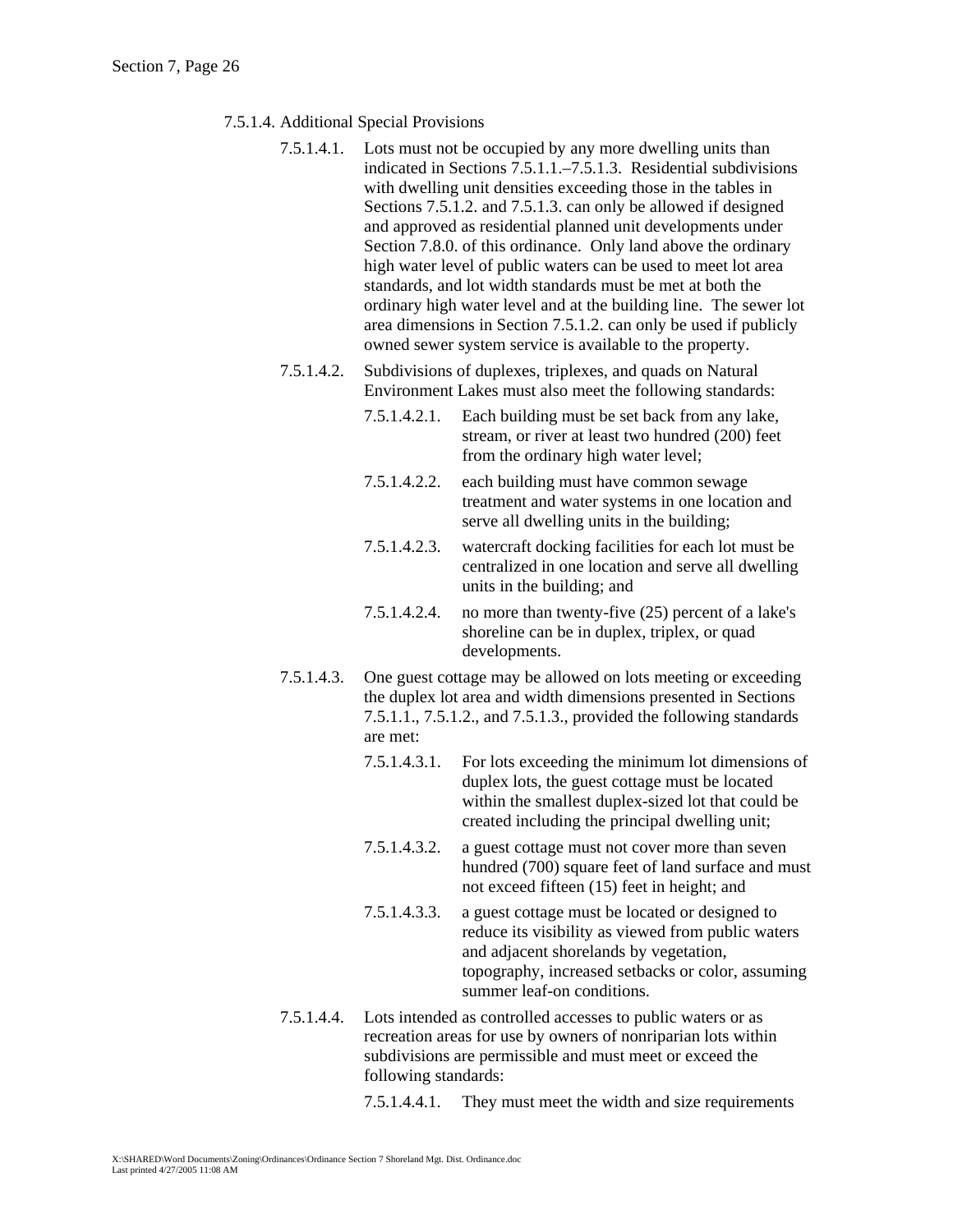for residential lots, and be suitable for the intended uses of controlled access lots.

7.5.1.4.4.2. If docking, mooring, or over-water storage of more than six (6) watercraft is to be allowed at a controlled access lot, then the width of the lot (keeping the same lot depth) must be increased by the percent of the requirements for riparian residential lots for each watercraft beyond six, consistent with the following table:

| <b>Controlled Access Lot Frontage Requirements</b>                                                             |    |  |
|----------------------------------------------------------------------------------------------------------------|----|--|
| Ratio of Lake Size to Shore<br><b>Required Increase in</b><br><b>Frontage</b> (percent)<br>Length (acres/mile) |    |  |
| Less than 100                                                                                                  | 25 |  |
| $100 - 200$                                                                                                    | 20 |  |
| $201 - 300$                                                                                                    | 15 |  |
| $301 - 400$                                                                                                    | 10 |  |
| Greater than 400                                                                                               |    |  |

- 7.5.1.4.4.3. They must be jointly owned by all purchasers of lots in the subdivision or by all purchasers of nonriparian lots in the subdivision who are provided riparian access rights on the access lot; and
- 7.5.1.4.4.4. covenants or other equally effective legal instruments must be developed that specify which lot owners have authority to use the access lot and what activities are allowed. The activities may include watercraft launching, loading, storage, beaching, mooring, or docking. They must also include other outdoor recreational activities that do not significantly conflict with general public use of the public water or the enjoyment of normal property rights by adjacent property owners. Examples of the nonsignificant conflict activities include swimming, sunbathing, or picnicking. The covenants must limit the total number of vehicles allowed to be parked and the total number of watercraft allowed to be continuously moored, docked, or stored over water, and must require centralization of all common facilities and activities in the most suitable locations on the lot to minimize topographic and vegetation alterations. They must also require all parking areas, storage buildings, and other facilities to be screened by vegetation or topography as much as practical from view from the public water, assuming summer, leaf-on conditions.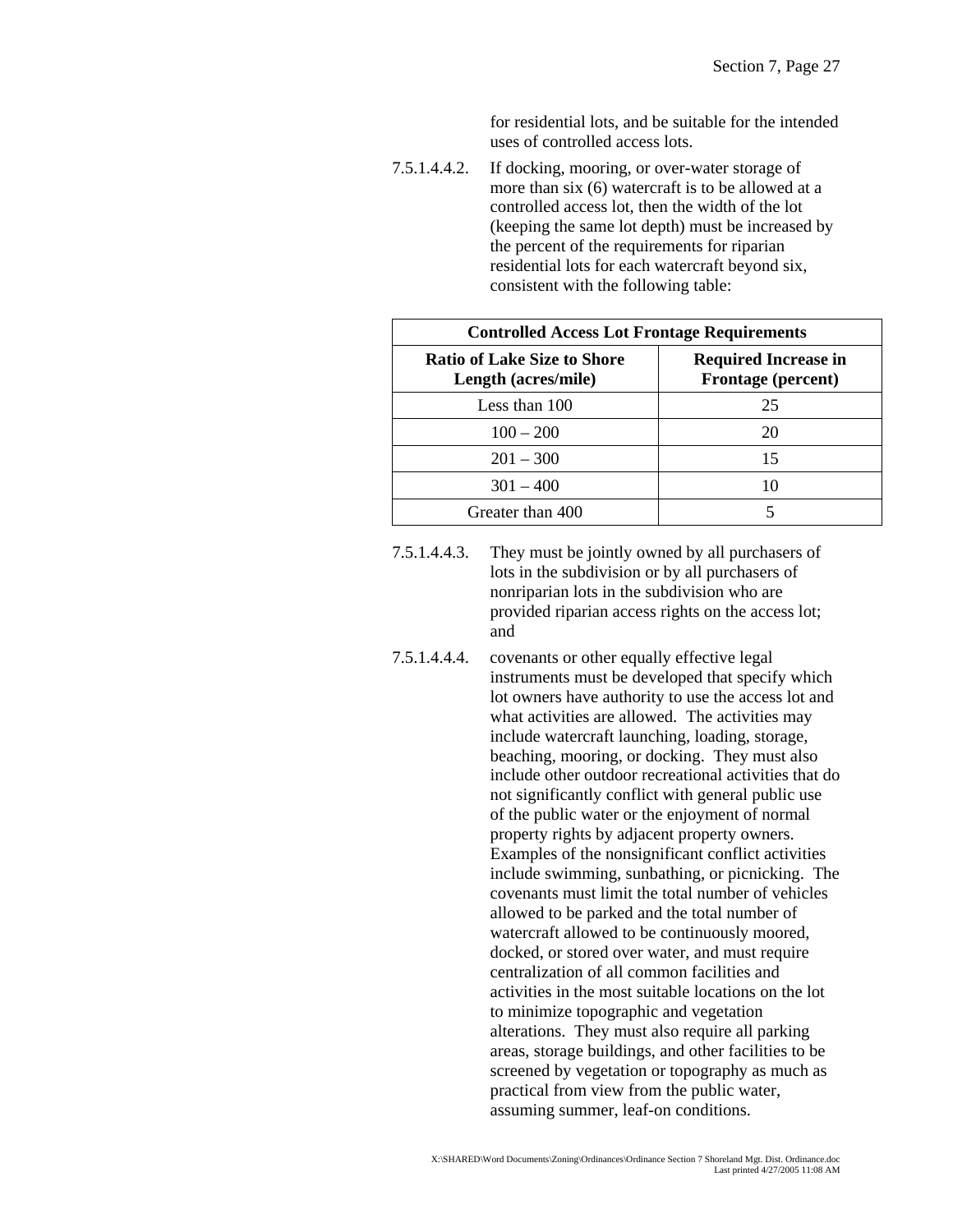- 7.5.2. Placement, Design, and Height of Structures.
	- 7.5.2.1. Placement of Structures on Lots. When more than one setback applies to a site, structures and facilities must be located to meet all setbacks. Where structures exist on the adjoining lots on both sides of a proposed building site, structure setbacks may be altered without a variance to conform to the adjoining setbacks from the ordinary high water level, provided the proposed building site is not located in a shore impact zone or in a bluff impact zone. Structures shall be located as follows:

 Unless otherwise noted within this ordinance, all sections under Minnesota Rules Chapter 7080 of the MPCA Individual Sewage Treatment Systems apply.

| <b>Ordinary High Water Level *</b> |                   |                  |                                   |  |
|------------------------------------|-------------------|------------------|-----------------------------------|--|
|                                    | <b>Structures</b> | <b>Sewage</b>    |                                   |  |
| <b>Classes of Public Waters</b>    | <b>Sewered</b>    | <b>Unsewered</b> | <b>Treatment</b><br><b>System</b> |  |
| <b>Lakes</b>                       |                   |                  |                                   |  |
| <b>Natural Environment</b>         | 150               | 150              | 150                               |  |
| <b>Rivers</b>                      |                   |                  |                                   |  |
| Transition                         | 150               | 150              | 100                               |  |
| <b>Agriculture and Tributary</b>   | 100               | 50               | 75                                |  |

# **7.5.2.1.1. Structure and On-site Sewage System Setbacks (in feet) from**

\* One water-oriented accessory structure designed in accordance with Section 7.5.2.2. of this ordinance may be set back a minimum distance of ten (10) feet from the ordinary high water level.

| 7.5.2.1.2. Additional Structure Setbacls. The following additional<br>structure setbacks apply, regardless of the classification of the<br>waterbody: |                   |  |
|-------------------------------------------------------------------------------------------------------------------------------------------------------|-------------------|--|
| <b>Setback From</b>                                                                                                                                   | Setback (in feet) |  |
| Top of bluff                                                                                                                                          | 30                |  |
| Unplatted cemetery                                                                                                                                    | 50                |  |
| Right-of-way line of federal, state, or county highway                                                                                                | 50                |  |
| Historic site                                                                                                                                         | 50                |  |
| Right-of-way line of town road, public street, or other<br>roads or streets not classified                                                            | 20                |  |

- 7.5.2.1.3. Bluff Impact Zones. Structures and accessory facilities, except stairways and landings, must not be placed within bluff impact zones.
- 7.5.2.1.4. Steep Slopes. Local government officials must evaluate possible soil erosion impacts and development visibility from public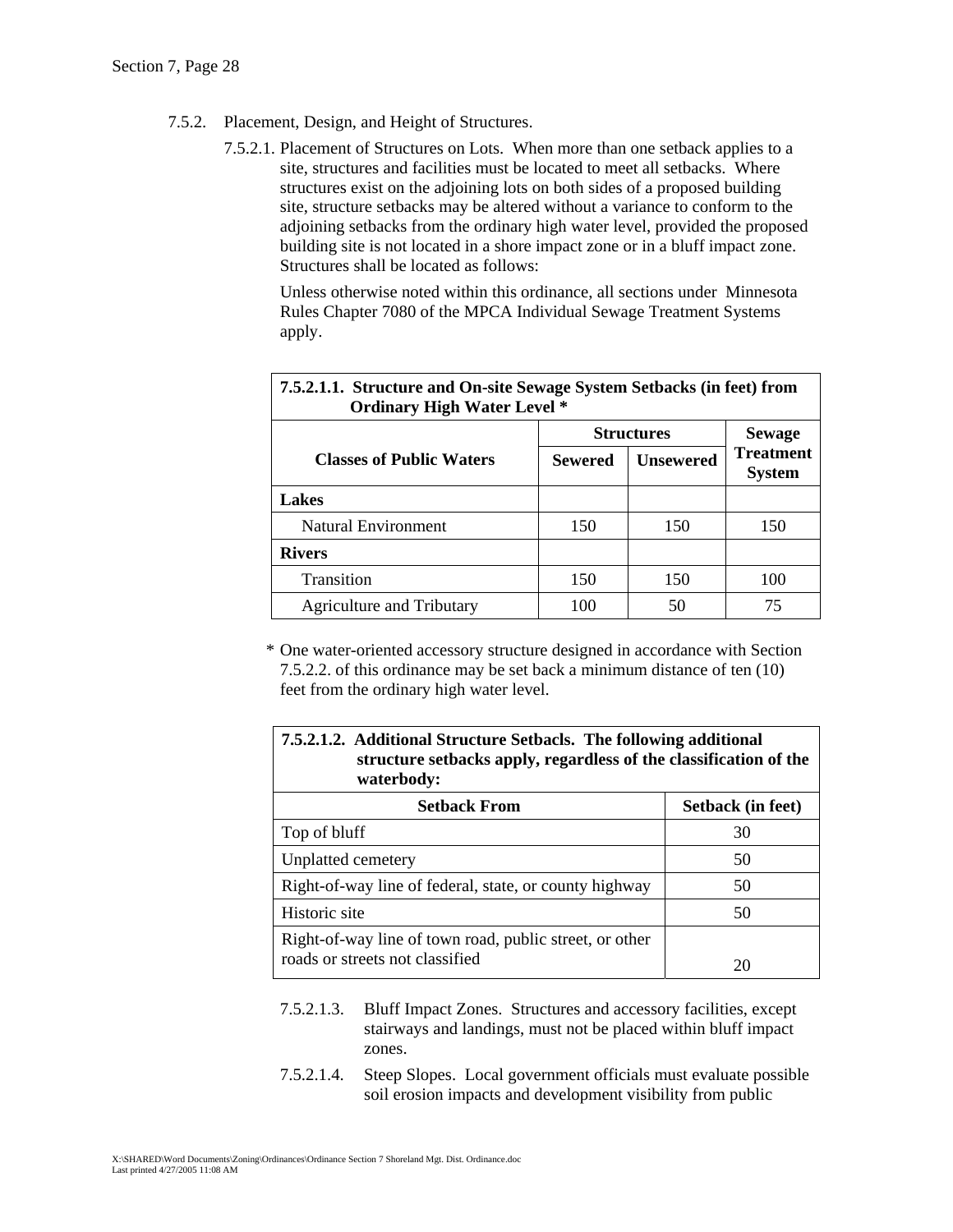waters before issuing a permit for construction of sewage treatment systems, roads, driveways, structures, or other improvements on steep slopes. When determined necessary, conditions must be attached to issued permits to prevent erosion and to preserve existing vegetation screening of structures, vehicles, and other facilities as viewed from the surface of public waters, assuming summer, leaf-on vegetation.

7.5.2.1.5. Uses Without Water-Oriented Needs. Uses without water-oriented needs must be located on lots or parcels without public waters frontage, or, if located on lots or parcels with public waters frontage, must either be set back double the normal ordinary high water level setback or be substantially screened from view from the water by vegetation or topography, assuming summer, leaf-on conditions.

### 7.5.2.2. Design Criteria For Structures.

- 7.5.2.2.1. High water elevations. Structures must be placed in accordance with any floodplain regulations applicable to the site. Where these controls do not exist, the elevation to which the lowest floor, including basement, is placed or flood-proofed must be determined as follows:
	- 7.5.2.2.1.1. For lakes, by placing the lowest floor at a level at least three feet above the highest known water level, or three feet above the ordinary high water level, whichever is higher;
	- 7.5.2.2.1.2. for rivers and streams, by placing the lowest floor at least three feet above the flood of record, if data are available. If data are not available, by placing the lowest floor at least three feet above the ordinary high water level, or by conducting a technical evaluation to determine effects of proposed construction upon flood stages and flood flows and to establish a flood protection elevation. Under all three approaches, technical evaluations must be done by a qualified engineer or hydrologist consistent with Parts 6120.5000 to 6120.6200 governing the management of flood plain areas. If more than one approach is used, the highest flood protection elevation determined must be used for placing structures and other facilities; and
	- 7.5.2.2.1.3. water-oriented accessory structures may have the lowest floor placed lower than the elevation determined in this item if the structure is constructed of flood-resistant materials to the elevation, electrical and mechanical equipment is placed above the elevation, and, if long duration flooding is anticipated, the structure is built to withstand ice action and wind-driven waves and debris.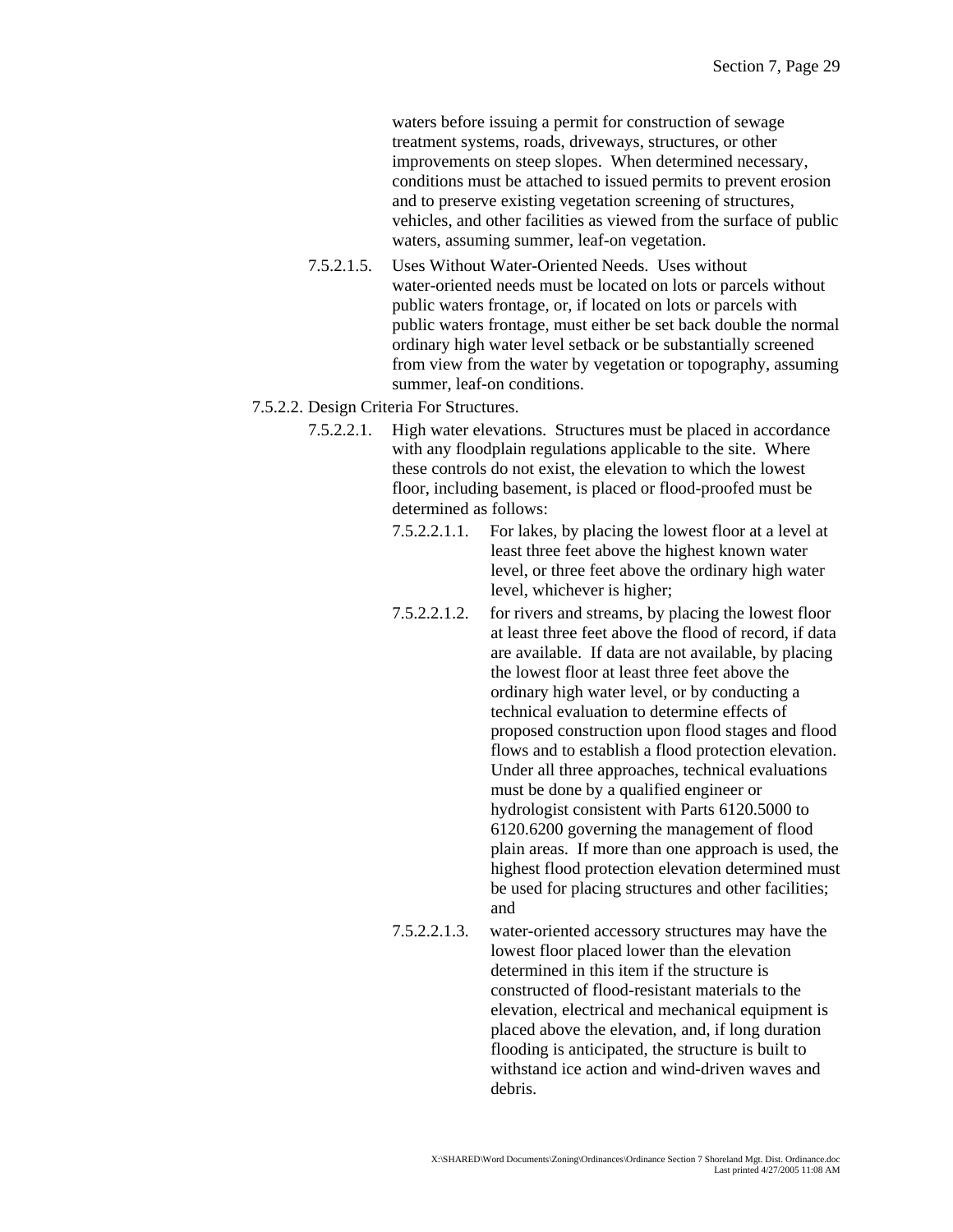- 7.5.2.2.2. Accessory structures and facilities. All accessory structures and facilities, except those that are water-oriented, must meet or exceed structure setback standards.
- 7.5.2.2.3. Water-oriented accessory structures. Each lot may have one water-oriented accessory structure not meeting the normal structure setback in Section 7.5.2.1. of this ordinance if this water-oriented accessory structure complies with the following provisions:
	- 7.5.2.2.3.1. The structure or facility must not exceed ten (10) feet in height, exclusive of safety rails, and cannot occupy an area greater than two hundred fifty (250) square feet. Detached decks must not exceed eight (8) feet above grade at any point;
	- 7.5.2.2.3.2. the setback of the structure or facility from the ordinary high water level must be at least ten (10) feet;
	- 7.5.2.2.3.3. the structure or facility must be treated to reduce visibility as viewed from public waters and adjacent shorelands by vegetation, topography, increased setbacks or color, assuming summer, leaf-on conditions;
	- 7.5.2.2.3.4. the roof may be used as a deck with safety rails, but must not be enclosed or used as a storage area;
	- 7.5.2.2.3.5. the structure or facility must not be designed or used for human habitation and must not contain water supply or sewage treatment facilities; and
	- 7.5.2.2.3.6. as an alternative for general development and recreational development waterbodies, water-oriented accessory structures used solely for watercraft storage, and including storage of related boating and water-oriented sporting equipment, may occupy an area up to 400 square feet provided the maximum width of the structure is 20 feet as measured parallel to the configuration of the shoreline.
- 7.5.2.2.4. Stairways, lifts, and landings. Stairways and lifts are the preferred alternative to major topographic alterations for achieving access up and down bluffs and steep slopes to shore areas. Stairways and lifts must meet the following design requirements:
	- 7.5.2.2.4.1. Stairways and lifts must not exceed four (4) feet in width on residential lots. Wider stairways may be used for commercial properties, public open-space recreational properties, and planned unit developments;
	- 7.5.2.2.4.2. landings for stairways and lifts on residential lots must not exceed thirty-two (32) square feet in area. Landings larger than thirty-two (32) square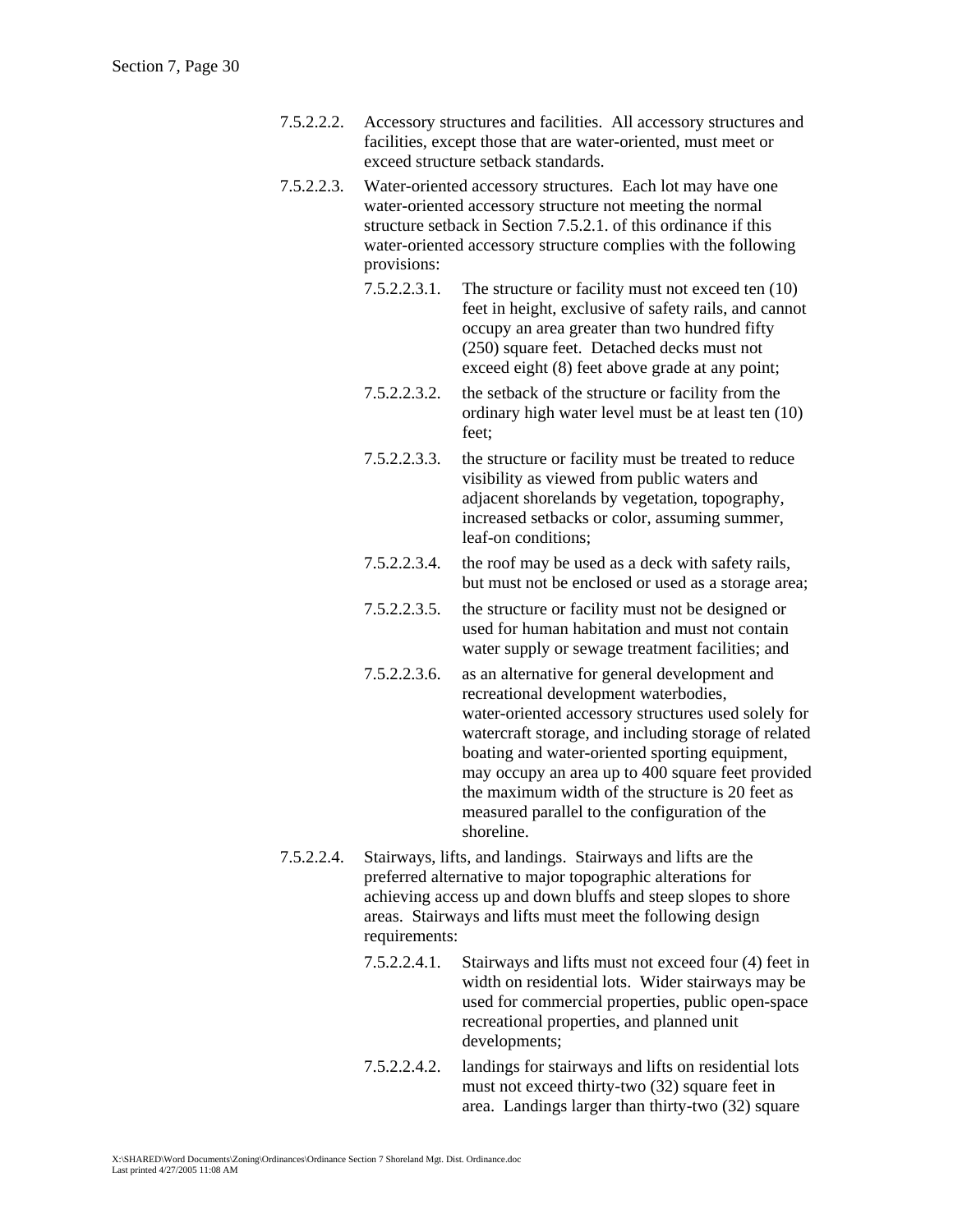feet may be used for commercial properties, public open-space recreational properties, and planned unit developments;

- 7.5.2.2.4.3. canopies or roofs are not allowed on stairways, lifts, or landings;
- 7.5.2.2.4.4. stairways, lifts, and landings may be either constructed above the ground on posts or pilings, or placed into the ground, provided they are designed and built in a manner that ensures control of soil erosion;
- 7.5.2.2.4.5. stairways, lifts, and landings must be located in the most visually inconspicuous portions of lots, as viewed from the surface of the public water assuming summer, leaf-on conditions, whenever practical; and
- 7.5.2.2.4.6. facilities such as ramps, lifts, or mobility paths for physically handicapped persons are also allowed for achieving access to shore areas, provided that the dimensional and performance standards of subitems 7.5.2.2.4.1. to 7.5.2.2.4.5. are complied with in addition to the requirements of Minnesota Regulations, Chapter 1340.
- 7.5.2.2.5. Decks. Except as provided in item 7.5.2.2.3., decks must meet the structure setback standards. Decks that do not meet setback requirements from public waters may be allowed without a variance to be added to structures existing on the date the shoreland structure setbacks were established by ordinance, if all of the following criteria and standards are met:
	- 7.5.2.2.5.1. a thorough evaluation of the property and structure reveals no reasonable location for a deck meeting or exceeding the existing ordinary high water level setback of the structure;
	- 7.5.2.2.5.2. the deck encroachment toward the ordinary high water level does not exceed 15 percent of the existing shoreline setback of the structure from the ordinary high water level or does not encroach closer than 30 feet, whichever is more restrictive; and
	- 7.5.2.2.5.3. the deck is constructed primarily of wood, and is not roofed or screened.
- 7.5.2.2.6. Significant historic sites. No structure may be placed on a significant historic site in a manner that affects the values of the site unless adequate information about the site has been removed and documented in a public repository.
- 7.5.2.2.7. Steep slopes. The zoning administrator must evaluate possible soil erosion impacts and development visibility from public waters before issuing a permit for construction of sewage treatment systems, roads, driveways, structures, or other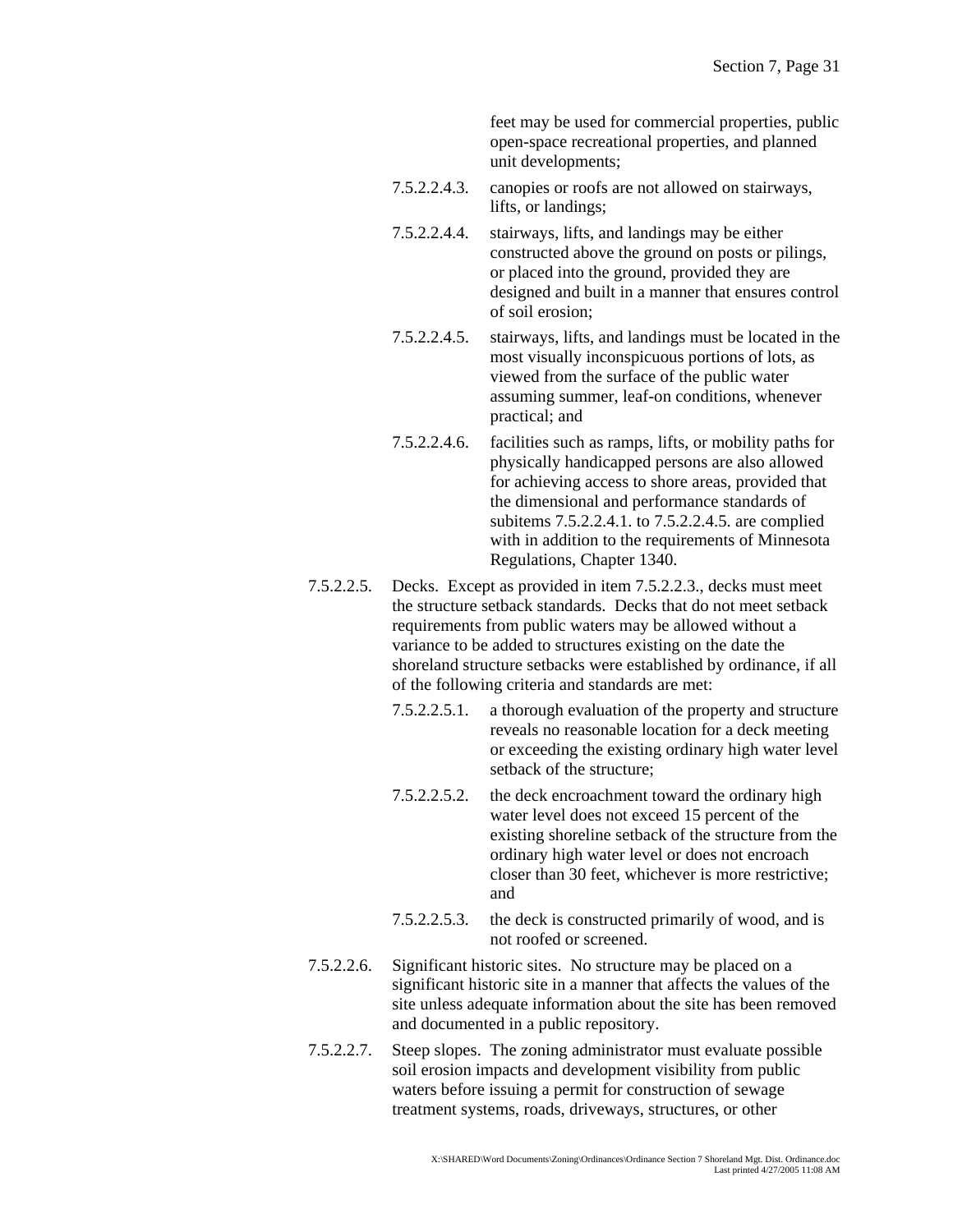improvements on steep slopes. When determined necessary, conditions must be attached to issued permits to prevent erosion and to preserve existing vegetation screening of structures, vehicles, and other facilities as viewed from the surface of public waters, assuming summer, leaf-on vegetation.

- 7.5.2.3. Height of Structures. All structures in residential districts, except churches and nonresidential agricultural structures, must not exceed twenty-five (25) feet in height.
- 7.5.3. Shoreland Alterations

Alterations of vegetation and topography will be regulated to prevent erosion into public waters, fix nutrients, preserve shoreland aesthetics, preserve historic values, prevent bank slumping, and protect fish and wildlife habitat.

- 7.5.3.1. Vegetation Alterations.
	- 7.5.3.1.1. Vegetation alteration necessary for the construction of structures and sewage treatment systems and the construction of roads and parking areas regulated by Section 7.5.4. of this ordinance are exempt from the vegetation alteration standards that follow.
	- 7.5.3.1.2. Removal or alteration of vegetation, except for agricultural and forest management uses as regulated in Sections 7.5.6.2. and 7.5.6.3., respectfully, is allowed subject to the following standards:
		- 7.5.3.1.2.1. Intensive vegetation clearing within the shore and bluff impact zones and on steep slopes is not allowed. Intensive vegetation clearing for forest land conversion to another use outside of these areas is allowable as a conditional use if an erosion control and sedimentation plan is developed and approved by the SWCD in which the property is located.
		- 7.5.3.1.2.2. In shore and bluff impact zones and on steep slopes, limited clearing of trees and shrubs and cutting, pruning, and trimming of trees is allowed to provide a view to the water from the principal dwelling site and to accommodate the placement of stairways and landings, picnic areas, access paths, livestock watering areas, beach and watercraft access areas, and permitted water-oriented accessory structures or facilities, provided that:
			- 7.5.3.1.2.2.1. the screening of structures, vehicles, or other facilities as viewed from the water, assuming summer, leaf-on conditions, is not substantially reduced; 7.5.3.1.2.2.2. along rivers, existing shading of water surfaces is preserved; and
			- 7.5.3.1.2.2.3. the above provisions are not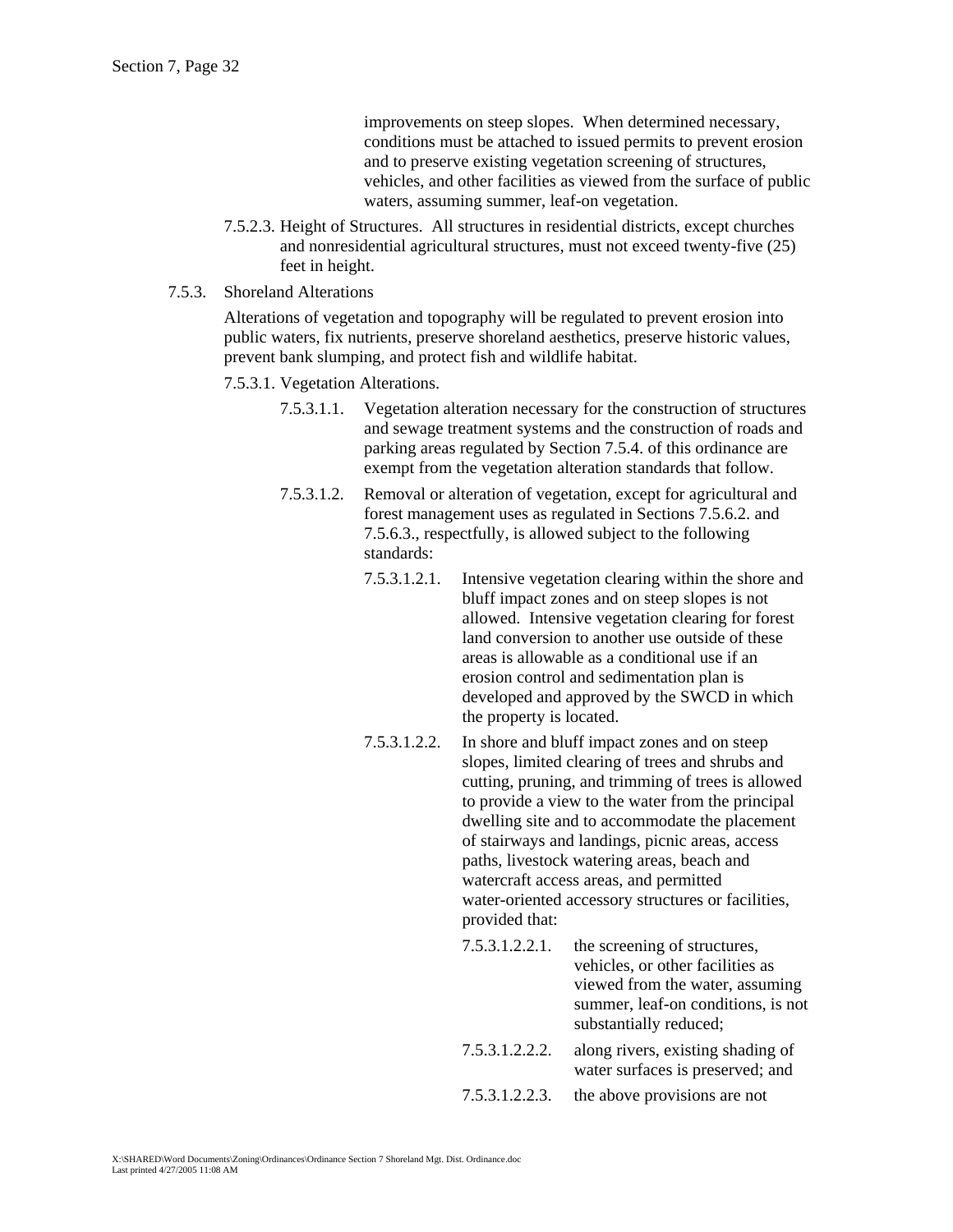applicable to the removal of trees, limbs, or branches that are dead, diseased, or pose safety hazards.

- 7.5.3.2. Topographic Alterations/Grading and Filling.
	- 7.5.3.2.1. Grading and filling and excavations necessary for the construction of structures, sewage treatment systems, and driveways under validly issued construction permits for these facilities do not require the issuance of a separate grading and filling permit. However, the grading and filling standards in this section must be incorporated into the issuance of permits for construction of structures, sewage treatment systems, and driveways.
	- 7.5.3.2.2. Public roads and parking areas are regulated by Section 7.5.4. of this ordinance.
	- 7.5.3.2.3. Notwithstanding Items 7.5.3.2.1. and 7.5.3.2.2. above, a grading and filling permit will be required for:
		- 7.5.3.2.3.1. the movement of more than ten (10) cubic yards of material on steep slopes or within shore or bluff impact zones; and
		- 7.5.3.2.3.2. the movement of more than 50 cubic yards of material outside of steep slopes and shore and bluff impact zones.
	- 7.5.3.2.4. The following considerations and conditions must be adhered to during the issuance of construction permits, grading and filling permits, conditional use permits, variances, and subdivision approvals:
		- 7.5.3.2.4.1. Grading or filling in any Type 2, 3, 4, 5, 6, 7, or 8 wetland must be evaluated to determine how extensively the proposed activity would affect the following functional qualities of the wetland:\*
			- 7.5.3.2.4.1.1. sediment and pollutant trapping and retention;
			- 7.5.3.2.4.1.2. storage of surface runoff to prevent or reduce flood damage;
			- 7.5.3.2.4.1.3. fish and wildlife habitat;
			- 7.5.3.2.4.1.4. recreational use;
			- 7.5.3.2.4.1.5. shoreline or bank stabilization; and
			- 7.5.3.2.4.1.6. noteworthiness, including special qualities such as historic signficance, critical habitat for endangered plants and animals, or others.
			- \* This evaluation must also include a determination of whether the wetland alteration being proposed requires permits, reviews, or approvals by other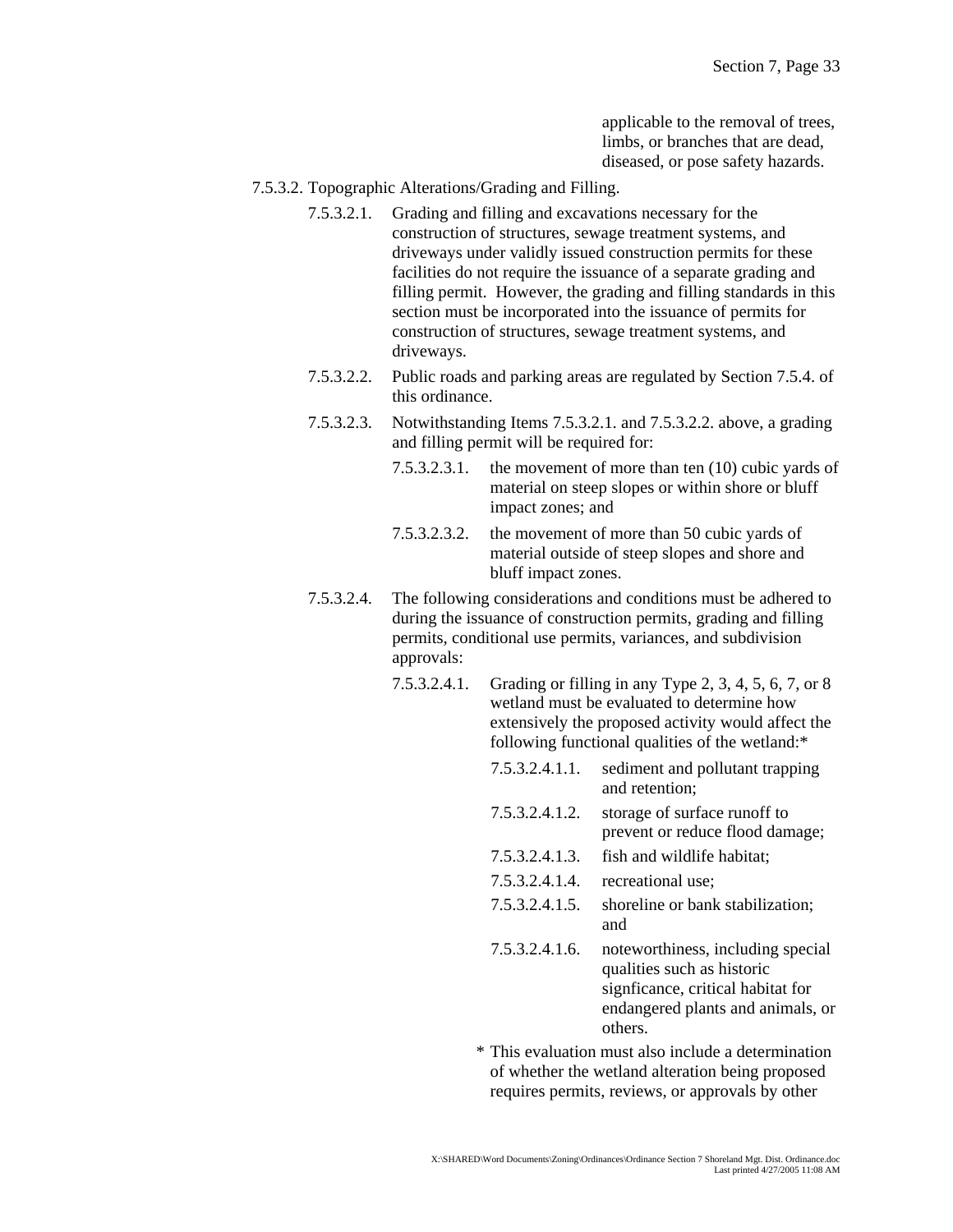local, state, or federal agencies such as a watershed district, the Minnesota Department of Natural Resources, or the United States Army Corps of Engineers. The applicant will be so advised.

- 7.5.3.2.4.2. Alterations must be designed and conducted in a manner that ensures only the smallest amount of bare ground is exposed for the shortest time possible;
- 7.5.3.2.4.3. Mulches or similar materials must be used, where necessary, for temporary bare soil coverage, and a permanent vegetation cover must be established as soon as possible;
- 7.5.3.2.4.4. Methods to minimize soil erosion and to trap sediments before they reach any surface water feature must be used;
- 7.5.3.2.4.5. Altered areas must be stabilized to acceptable erosion control standards consistent with the field office technical guides of the local soil and water conservation districts and the United States Soil Conservation Service;
- 7.5.3.2.4.6. Fill or excavated material must not be placed in a manner that creates an unstable slope;
- 7.5.3.2.4.7. Plans to place fill or excavated material on steep slopes must be reviewed by qualified professionals for continued slope stability and must not create finished slopes of 30 percent or greater;
- 7.5.3.2.4.8. Fill or excavated material must not be placed in bluff impact zones;
- 7.5.3.2.4.9. Any alterations below the ordinary high water level of public waters must first be authorized by the commissioner under Minnesota Statutes, Section 103G.245;
- 7.5.3.2.4.10. Alterations of topography must only be allowed if they are accessory to permitted or conditional uses and do not adversely affect adjacent or nearby properties; and
- 7.5.3.2.4.11. Placement of natural rock riprap, including associated grading of the shoreline and placement of a filter blanket, is permitted if the finished slope does not exceed three feet horizontal to one foot vertical, the landward extent of the riprap is within ten feet of the ordinary high water level, and the height of the riprap above the ordinary high water level does not exceed three feet.
- 7.5.3.2.5. Connections to public waters. Excavations where the intended purpose is connection to a public water, such as boat slips,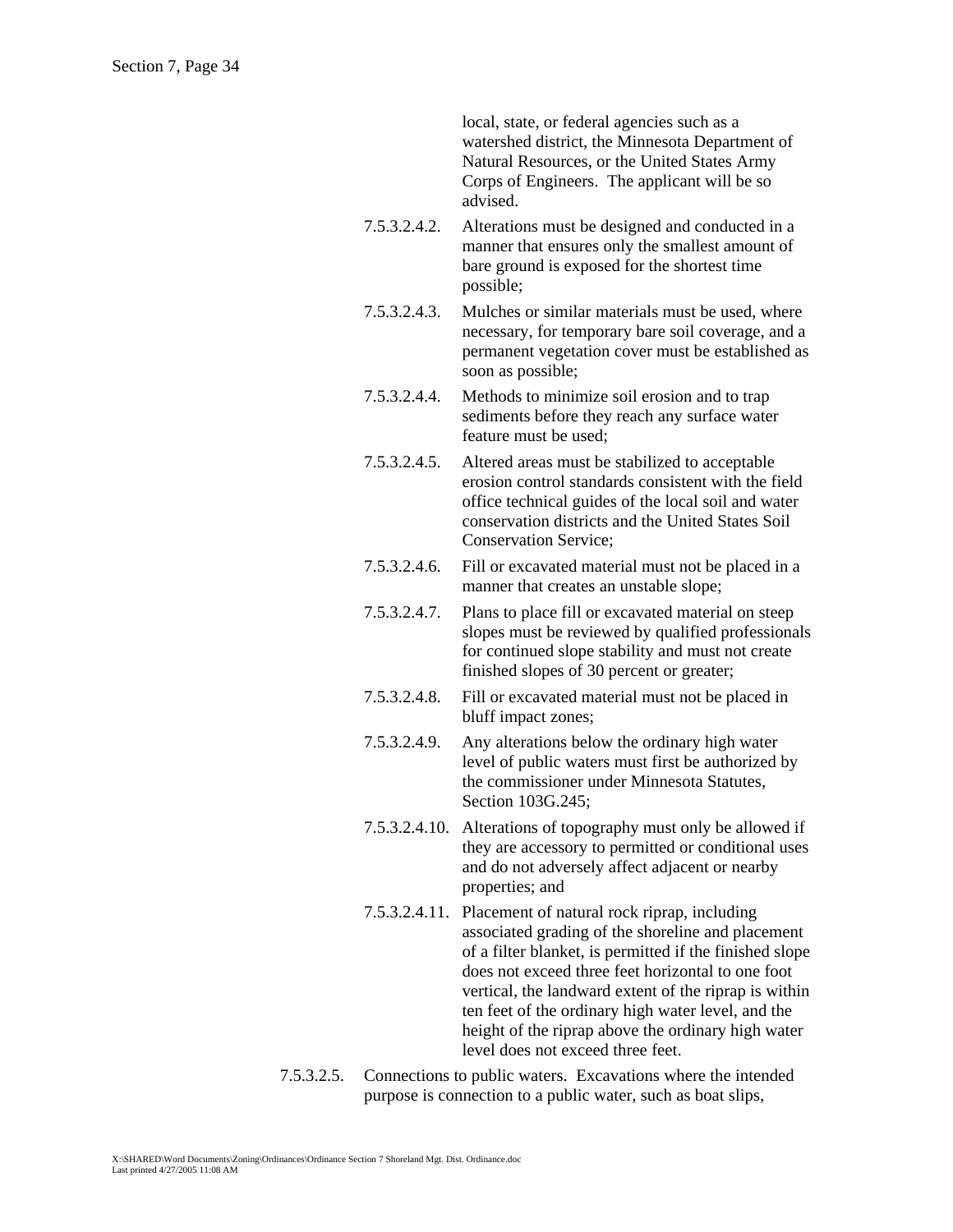canals, lagoons, and harbors, must be controlled by local shoreland controls. Permission for excavations may be given only after the commissioner has approved the proposed connection to public waters.

- 7.5.4. Placement and Design of Roads, Driveways, and Parking Areas.
	- 7.5.4.1. Public and private roads and parking areas must be designed to take advantage of natural vegetation and topography to achieve maximum screening from view from public waters. Documentation must be provided by a qualified individual that all roads and parking areas are designed and constructed to minimize and control erosion to public waters consistent with the field office technical guides of the local soil and water conservation district, or other applicable technical materials.
	- 7.5.4.2. Roads, driveways, and parking areas must meet structure setbacks and must not be placed within bluff and shore impact zones, when other reasonable and feasible placement alternatives exist. If no alternatives exist, they may be placed within these areas, and must be designed to minimize adverse impacts.
	- 7.5.4.3. Public and private watercraft access ramps, approach roads, and access-related parking areas may be placed within shore impact zones provided the vegetative screening and erosion control conditions of this subpart are met. For private facilities, the grading and filling provisions of Section 7.5.3.2. of this ordinance must be met.

### 7.5.5. Stormwater Management.

The following general and specific standards shall apply:

- 7.5.5.1. General Standards:
	- 7.5.5.1.1. When possible, existing natural drainageways, wetlands, and vegetated soil surfaces must be used to convey, store, filter, and retain stormwater runoff before discharge to public waters.
	- 7.5.5.1.2. Development must be planned and conducted in a manner that will minimize the extent of disturbed areas, runoff velocities, erosion potential, and reduce and delay runoff volumes. Disturbed areas must be stabilized and protected as soon as possible and facilities or methods used to retain sediment on the site.
	- 7.5.5.1.3. When development density, topographic features, and soil and vegetation conditions are not sufficient to adequately handle stormwater runoff using natural features and vegetation, various types of constructed facilities such as diversions, settling basins, skimming devices, dikes, waterways, and ponds may be used. Preference must be given to designs using surface drainage, vegetation, and infiltration rather than buried pipes and man-made materials and facilities.
- 7.5.5.2. Specific Standards:
	- 7.5.5.2.1. Impervious surface coverage of lots must not exceed twenty-five (25) percent of the lot area.
	- 7.5.5.2.2. When constructed facilities are used for stormwater management, documentation must be provided by a qualified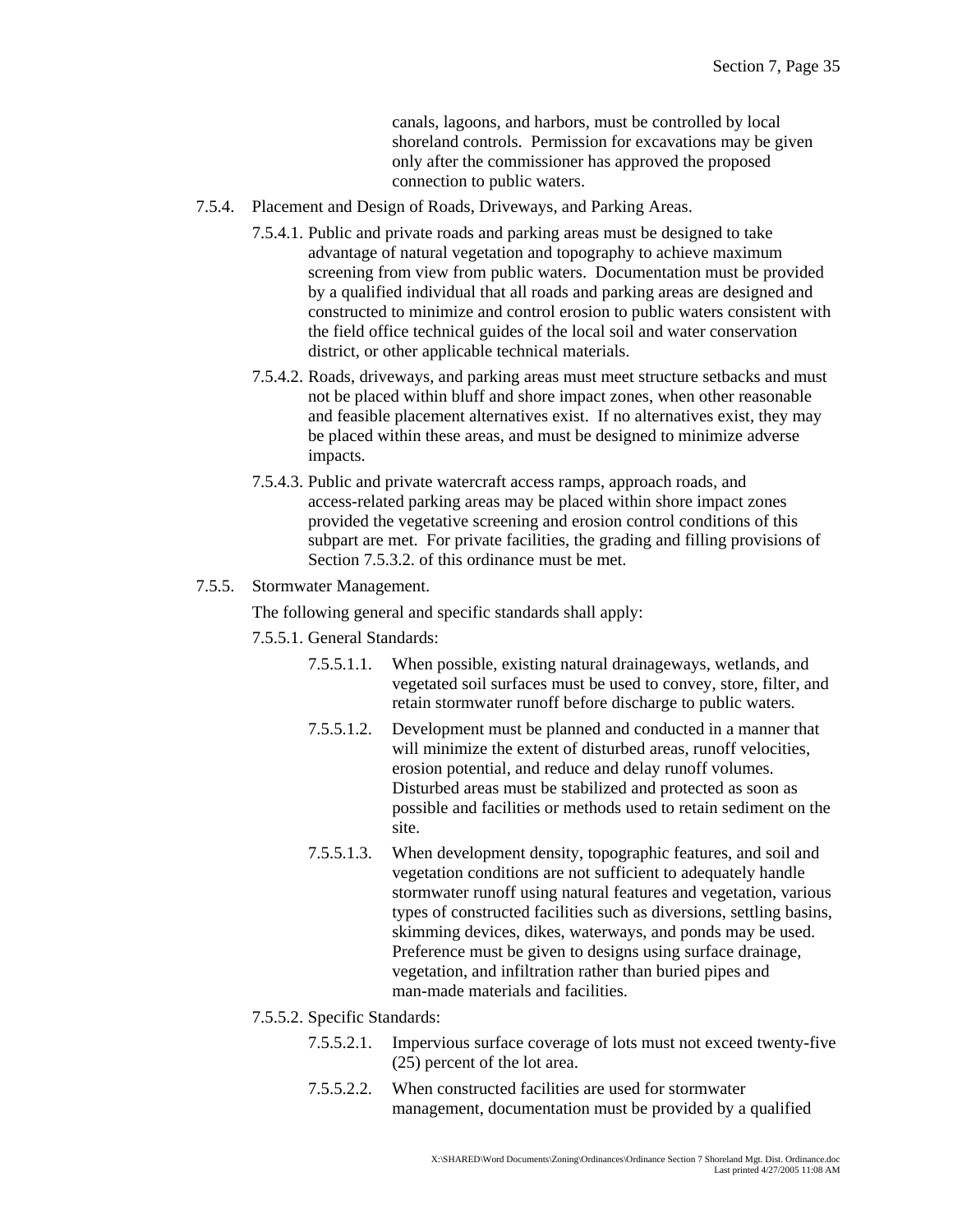individual that they are designed and installed consistent with the field office technical guide of the local soil and water conservation districts.

- 7.5.5.2.3. New constructed stormwater outfalls to public waters must provide for filtering or settling of suspended solids and skimming of surface debris before discharge.
- 7.5.6. Special Provisions for Commercial, Industrial, Public/Semipublic, Agricultural, Forestry and Extractive Uses, and Mining of Metallic Minerals and Peat.
	- 7.5.6.1. Standards for Commercial, Industrial, Public, and Semipublic Uses.
		- 7.5.6.1.1. Surface water-oriented commercial uses and industrial, public, or semipublic uses with similar needs to have access to and use of public waters may be located on parcels or lots with frontage on public waters. Those uses with water-oriented needs must meet the following standards:
			- 7.5.6.1.1.1. In addition to meeting impervious coverage limits, setbacks, and other zoning standards in this ordinance, the uses must be designed to incorporate topographic and vegetative screening of parking areas and structures;
			- 7.5.6.1.1.2. uses that require short-term watercraft mooring for patrons must centralize these facilities and design them to avoid obstructions of navigation and to be the minimum size necessary to meet the need; and
			- 7.5.6.1.1.3. uses that depend on patrons arriving by watercraft may use signs and lighting to convey needed information to the public, subject to the following general standards:
				- 7.5.6.1.1.3.1. No advertising signs or supporting facilities for signs may be placed in or upon public waters. Signs conveying information or safety messages may be placed in or on public waters by a public authority or under a permit issued by the county sheriff;
				- 7.5.6.1.1.3.2. signs may be placed, when necessary, within the shore impact zone if they are designed and sized to be the minimum necessary to convey needed information. They must only convey the location and name of the establishment and the general types of goods or services available. The signs must not contain other detailed information such as product brands and prices, must not be located higher than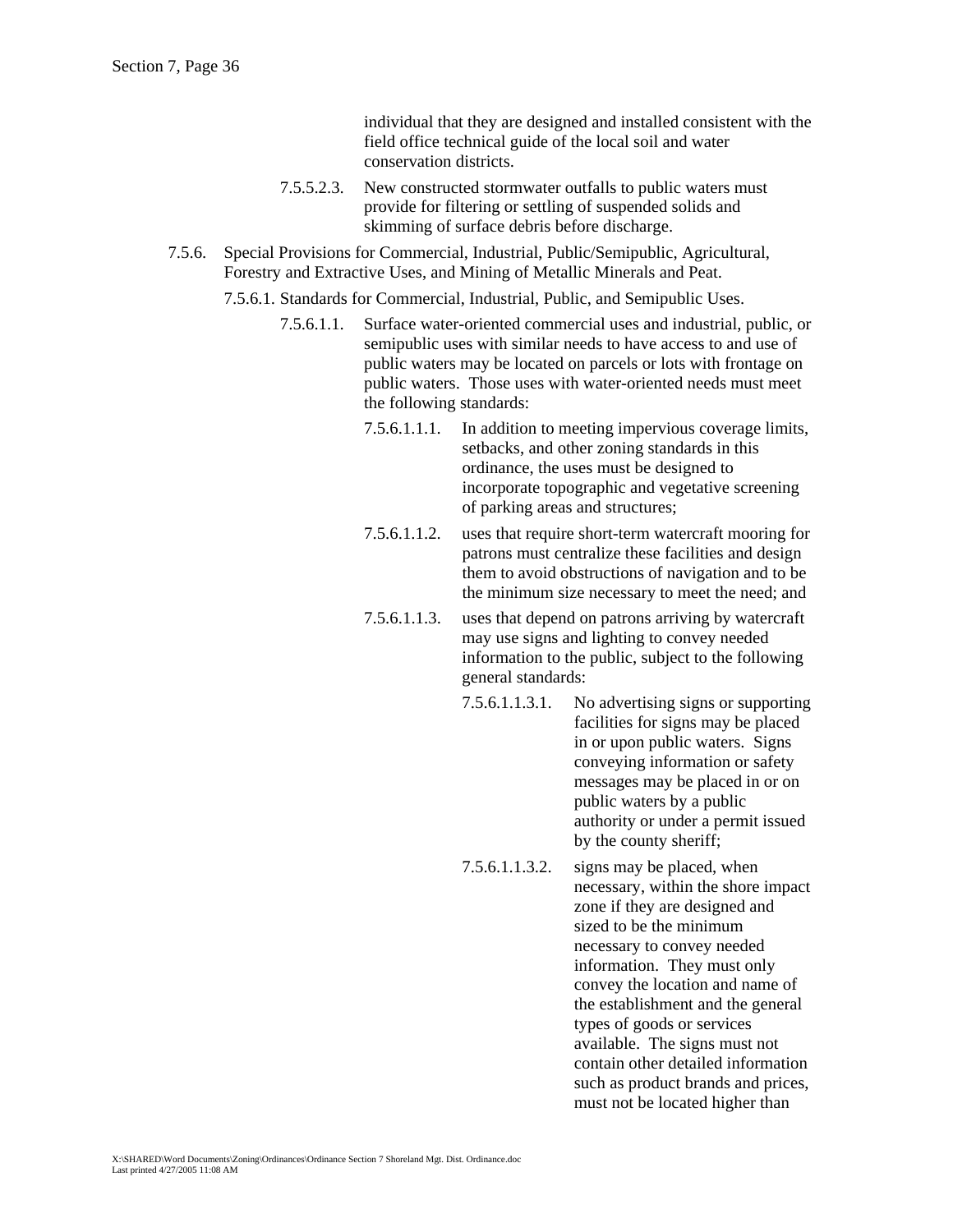ten (10) feet above the ground, and must not exceed thirty-two (32) square feet in size. If illuminated by artificial lights, the lights must be shielded or directed to prevent illumination out across public waters; and

- 7.5.6.1.1.3.3. other outside lighting may be located within the shore impact zone or over public waters if it is used primarily to illuminate potential safety hazards and is shielded or otherwise directed to prevent direct illumination out across public waters. This does not preclude use of navigational lights.
- 7.5.6.1.2. Uses without water-oriented needs must be located on lots or parcels without public waters frontage, or, if located on lots or parcels with public waters frontage, must either be set back double the normal ordinary high water level setback or be substantially screened from view from the water by vegetation or topography, assuming summer, leaf-on conditions.
- 7.5.6.2. Agriculture Use Standards.
	- 7.5.6.2.1. General cultivation farming, grazing, nurseries, horticulture, truck farming, sod farming, and wild crop harvesting are permitted uses if steep slopes and shore and bluff impact zones are maintained in permanent vegetation or operated under an approved conservation plan (Resource Management Systems) consistent with the field office technical guides of the local soil and water conservation districts or the United States Soil Conservation Service, as provided by a qualified individual or agency. The shore impact zone for parcels with permitted agricultural land uses is equal to a line parallel to and 50 feet from the ordinary high water level.
	- 7.5.6.2.2. Animal feedlots must meet the following standards:
		- 7.5.6.2.2.1. New feedlots must not be located in the shoreland of watercourses or in bluff impact zones and must meet a minimum setback of three hundred (300) feet from the ordinary high water level of all public waters basins; and
		- 7.5.6.2.2.2. modifications or expansions to existing feedlots that are located within three hundred (300) feet of the ordinary high water level or within a bluff impact zone are allowed if they do not further encroach into the existing ordinary high water level setback or encroach on bluff impact zones.
- 7.5.6.3. Forest Management Standards. The harvesting of timber and associated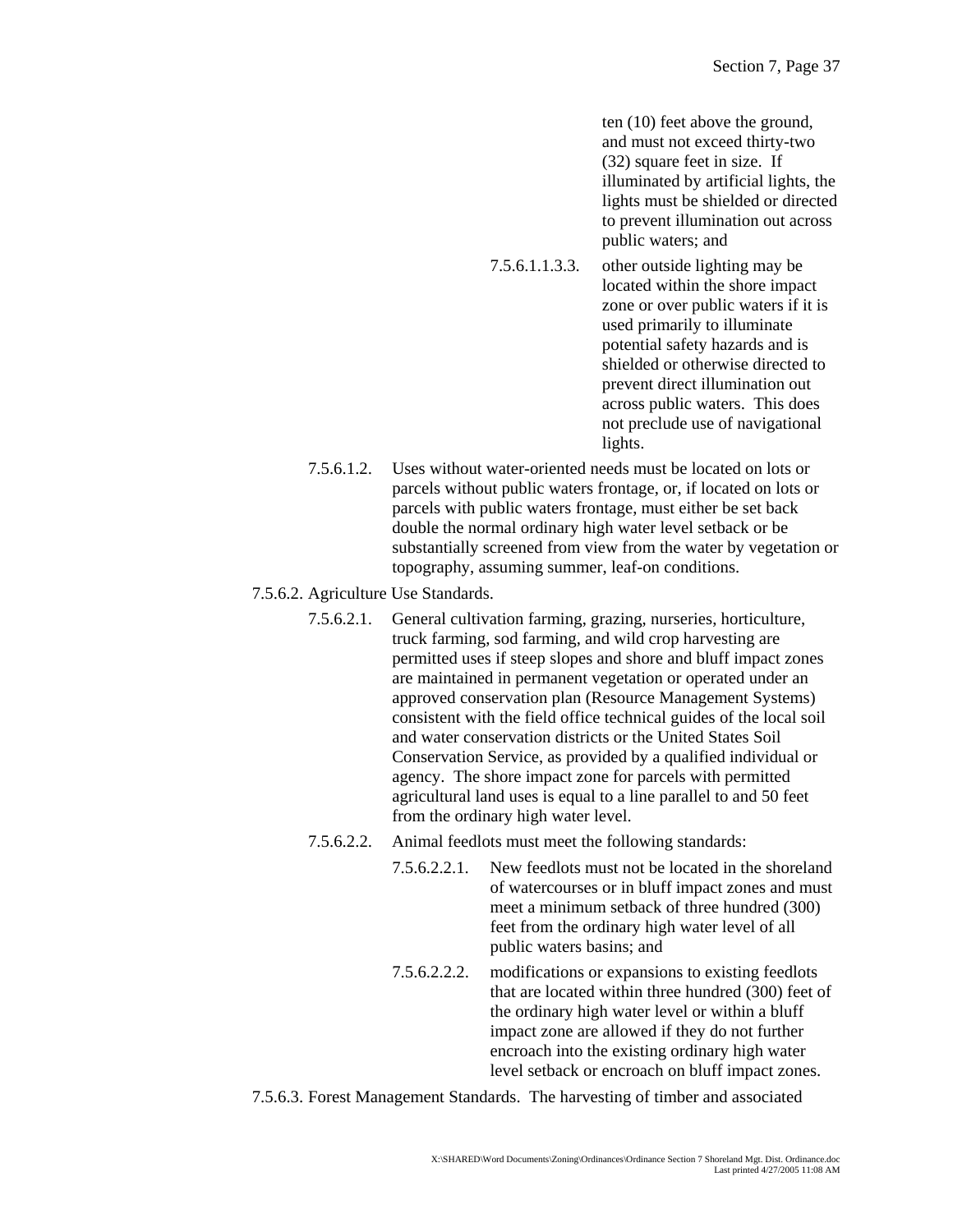reforestation must be conducted consistent with the provisions of the Minnesota Nonpoint Source Pollution Assessment-Forestry and the provisions of Water Quality in Forest Management "Best Management Practices in Minnesota."

- 7.5.6.4. Extractive Use Standards.
	- 7.5.6.4.1. Site Development and Restoration Plan. An extractive use site development and restoration plan must be developed, approved, and followed over the course of operation of the site. The plan must address dust, noise, possible pollutant discharges, hours and duration of operation, and anticipated vegetation and topographic alterations. It must also identify actions to be taken during operation to mitigate adverse environmental impacts, particularly erosion, and must clearly explain how the site will be rehabilitated after extractive activities end.
	- 7.5.6.4.2. Setbacks for Processing Machinery. Processing machinery must be located consistent with setback standards for structures from ordinary high water levels of public waters and from bluffs.
- 7.5.6.5. Mining of Metallic Minerals and Peat. Mining of metallic minerals and peat, as defined in Minnesota Statutes, Sections 93.44 to 93.51, shall be a permitted use provided the provisions of Minnesota Statutes, Sections 93.44 to 93.51, are satisfied.
- 7.5.7. Conditional Uses

Conditional uses allowable within shoreland areas shall be subject to the review and approval procedures, and criteria and conditions for review of conditional uses established community-wide. The following additional evaluation criteria and conditions apply within shoreland areas:

- 7.5.7.1. Evaluation criteria. A thorough evaluation of the waterbody and the topographic, vegetation, and soils conditions on the site must be made to ensure:
	- 7.5.7.1.1. The prevention of soil erosion or other possible pollution of public waters, both during and after construction;
	- 7.5.7.1.2. the visibility of structures and other facilities as viewed from public waters is limited;
	- 7.5.7.1.3. the site is adequate for water supply and on-site sewage treatment; and
	- 7.5.7.1.4. the types, uses, and numbers of watercraft that the project will generate are compatible in relation to the suitability of public waters to safely accommodate these watercraft.
- 7.5.7.2. Conditions attached to conditional use permits. The Chippewa County Planning Commission, upon consideration of the criteria listed above and the purposes of this ordinance, shall attach such conditions to the issuance of the conditional use permits as it deems necessary to fulfill the purposes of this ordinance. Such conditions may include, but are not limited to, the following:
	- 7.5.7.2.1. increased setbacks from the ordinary high water level;
	- 7.5.7.2.2. limitations on the natural vegetation to be removed or the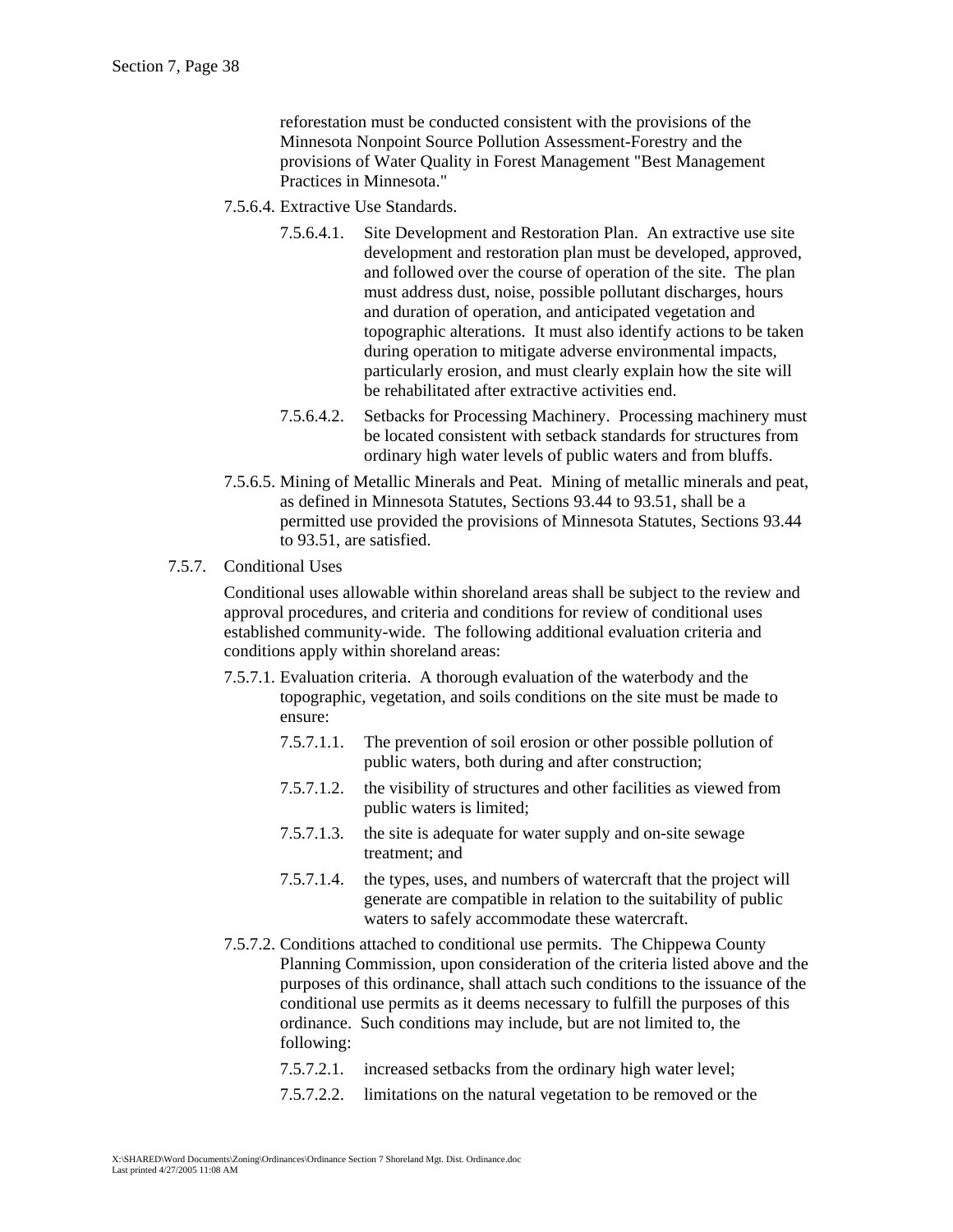requirement that additional vegetation be planted; and

- 7.5.7.2.3. Special provisions for the location, design, and use of structures, sewage treatment systems, watercraft launching and docking areas, and vehicle parking areas.
- 7.5.8. Water Supply and Sewage Treatment
	- 7.5.8.1. Water Supply. Any public or private supply of water for domestic purposes must meet or exceed standards for water quality of the Minnesota Department of Health and the Minnesota Pollution Control Agency. Private wells must be located, constructed, maintained, and sealed in accordance with or in a more thorough manner than the Water Well Construction Code of the Minnesota Department of Health.
	- 7.5.8.2. Sewage treatment. Any premises used for human occupancy must be provided with an adequate method of sewage treatment, as follows:
		- 7.5.8.2.1. Publicly-owned sewer systems must be used where available.
		- 7.5.8.2.2. All private sewage treatment systems must meet or exceed the Minnesota Pollution Control Agency's standards for individual sewage treatment systems contained in the document titled, "Individual Sewage Treatment Systems Standards, Chapter 7080," a copy of which is hereby adopted by reference and declared to be a part of this ordinance.
		- 7.5.8.2.3. On-site sewage treatment systems must be set back from the ordinary high water level in accordance with the setbacks contained in Section 7.5.2.1. of this ordinance.
		- 7.5.8.2.4. All proposed sites for individual sewage treatment systems shall be evaluated in accordance with the criteria in Subitems 7.5.8.2.4.1.-7.5.8.2.4.4. If the determination of a site's suitability cannot be made with publicly available, existing information, it shall then be the responsibility of the applicant to provide sufficient soil borings and percolation tests from on-site field investigations.

### Evaluation criteria:

- 7.5.8.2.4.1. depth to the highest known or calculated ground water table or bedrock; 7.5.8.2.4.2. soil conditions, properties, and permeability; 7.5.8.2.4.3. slope;
- 7.5.8.2.4.4. the existence of lowlands, local surface depressions, and rock outcrops;
- 7.5.8.2.5. Nonconforming sewage treatment systems shall be regulated and upgraded in accordance with Section 7.5.8.2. of this ordinance.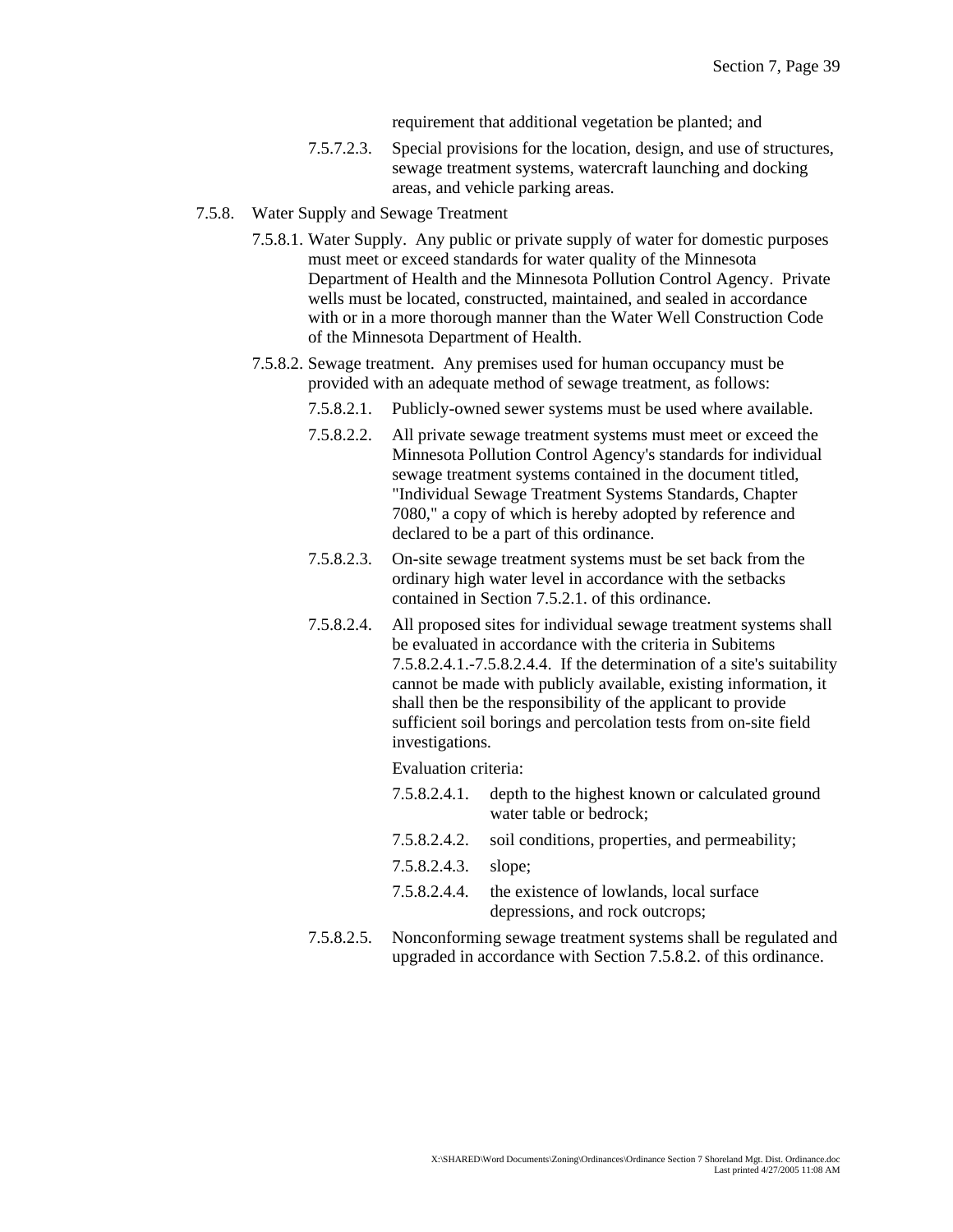Section 7, Page 40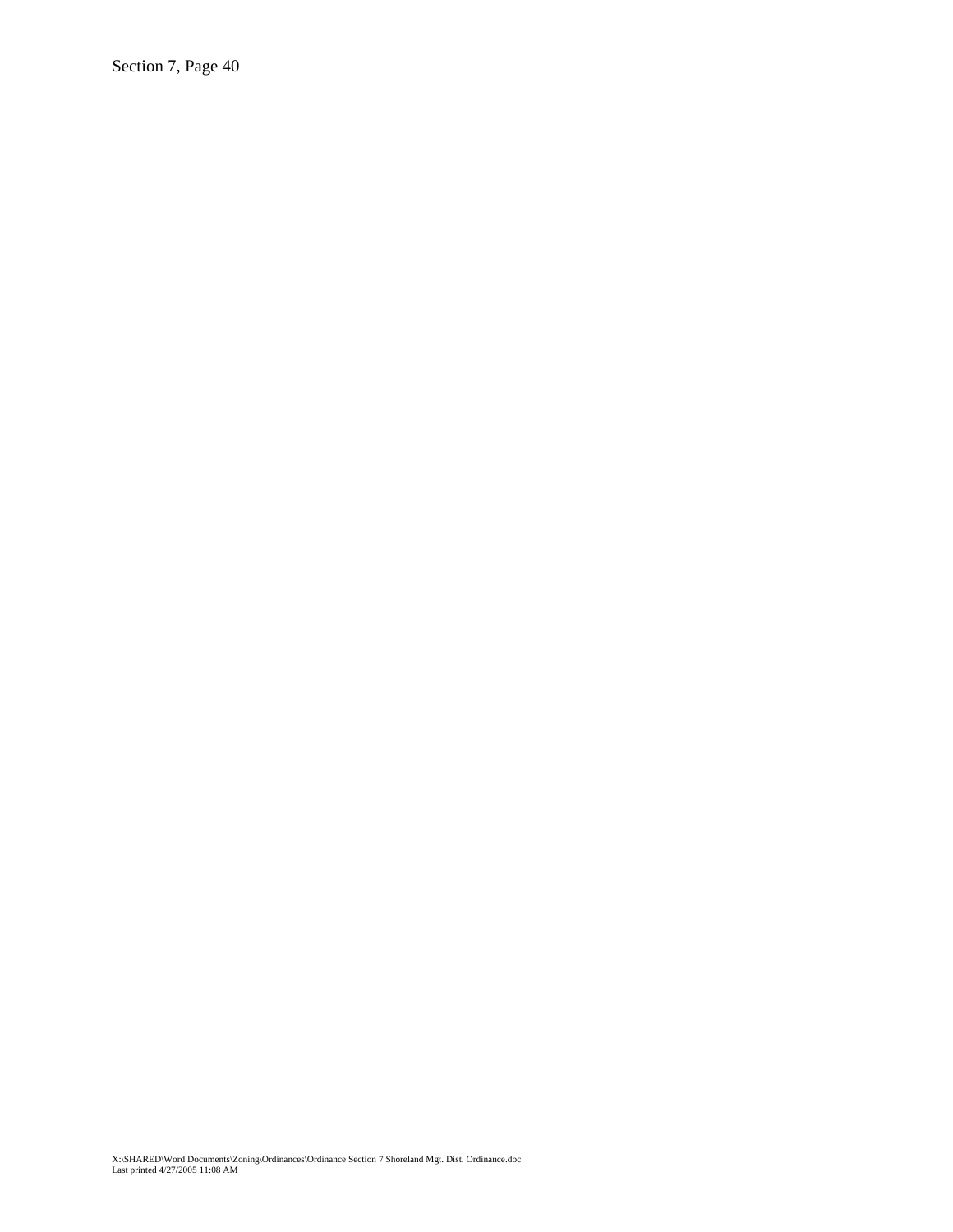### **7.6. Subdivision 6.0. — Nonconformities**

All legally established nonconformities as of the date of this ordinance may continue, but they will be managed according to applicable state statutes and other regulations of this community for the subjects of alterations and additions, repair after damage, discontinuance of use, and intensification of use; except that the following standards will also apply in shoreland areas:

- 7.6.1. Construction on nonconforming lots of record.
	- 7.6.1.1. Lots of record in the office of the county recorder on the date of enactment of local shoreland controls that do not meet the requirements of Section 7.5.1. and Sections 7.5.1.1.–7.5.1.3. of this ordinance may be allowed as building sites without variances from lot size requirements provided the use is permitted in the zoning district, the lot has been in separate ownership from abutting lands at all times since it became substandard, was created compliant with official controls in effect at the time, and sewage treatment and setback requirements of this ordinance are met.
	- 7.6.1.2. A variance from setback requirements must be obtained before any use, sewage treatment system, or building permit is issued for a lot. In evaluating the variance, the board of adjustment shall consider sewage treatment and water supply capabilities or constraints of the lot and shall deny the variance if adequate facilities cannot be provided.
	- 7.6.1.3. If, in a group of two or more contiguous lots under the same ownership, any individual lot does not meet the requirements of Section 7.5.1. of this ordinance, the lot must not be considered as a separate parcel of land for the purposes of sale or development. The lot must be combined with the one or more contiguous lots so they equal one or more parcels of land, each meeting the requirements of Section 7.5.1. of this ordinance as much as possible.
- 7.6.2. Additions/expansions to nonconforming structures.
	- 7.6.2.1. All additions or expansions to the outside dimensions of an existing nonconforming structure must meet the setback, height, and other requirements of Section 7.5.0. of this ordinance. Any deviation from these requirements must be authorized by a variance pursuant to Section 7.3.3.
	- 7.6.2.2. Deck additions may be allowed without a variance to a structure not meeting the required setback from the ordinary high water level if all of the following criteria and standards are met:
		- 7.6.2.2.1. The structure existed on the date the structure setbacks were established;
		- 7.6.2.2.2. a thorough evaluation of the property and structure reveals no reasonable location for a deck meeting or exceeding the existing ordinary high water level setback of the structure;
		- 7.6.2.2.3. the deck encroachment toward the ordinary high water level does not exceed fifteen (15) percent of the existing setback of the structure from the ordinary high water level or does not encroach closer than thirty (30) feet, whichever is more restrictive; and
		- 7.6.2.2.4. the deck is constructed primarily of wood, and is not roofed or screened.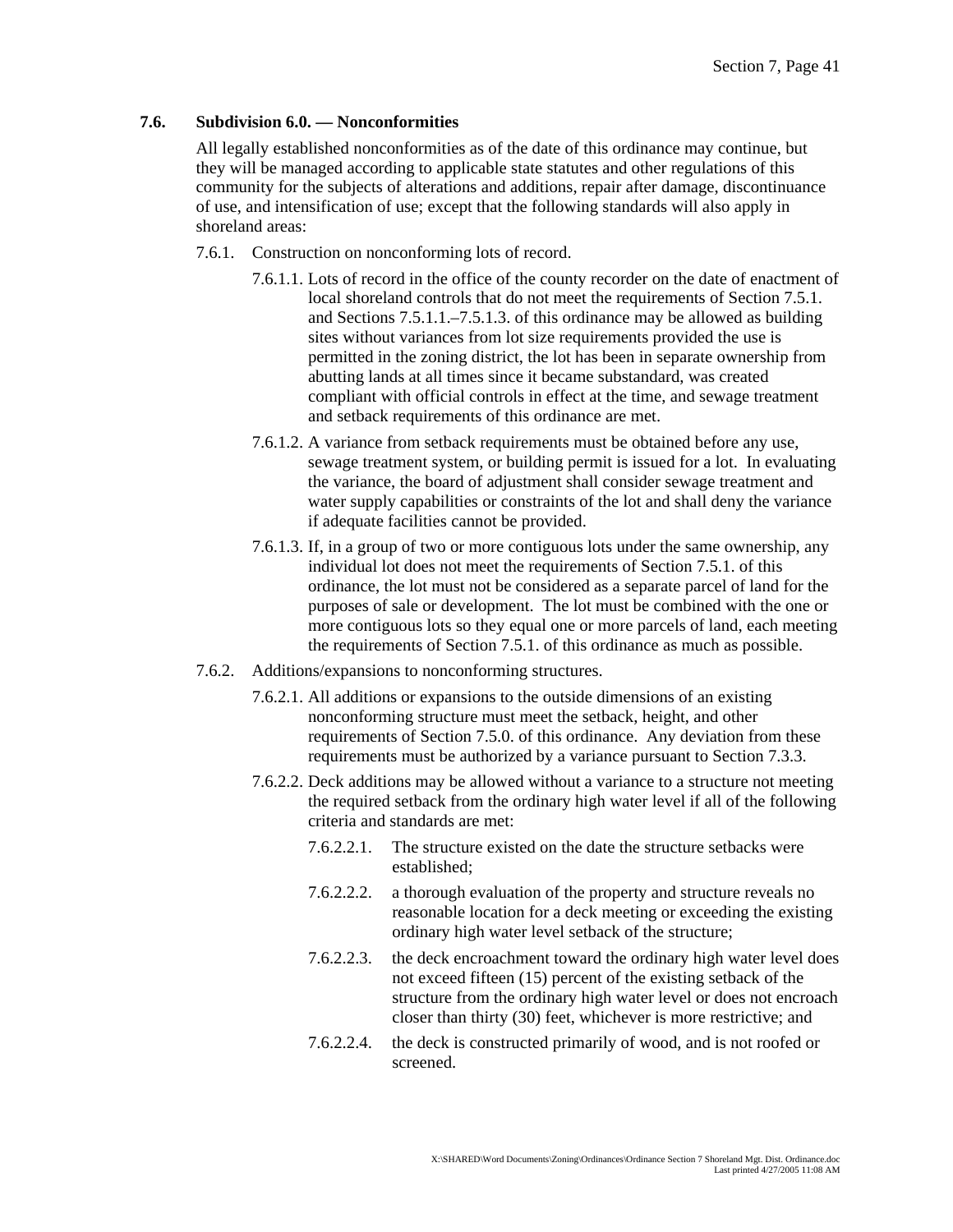- 7.6.3. Nonconforming sewage treatment systems.
	- 7.6.3.1. A sewage treatment system not meeting the requirements of Section 7.5.8. of this ordinance must be upgraded, at a minimum, at any time a permit or variance of any type is required for any improvement on, or use of, the property. For the purposes of this provision, a sewage treatment system shall not be considered nonconforming if the only deficiency is the sewage treatment system's improper setback from the ordinary high water level.
	- 7.6.3.2. The governing body of Chippewa County has by formal resolution notified the commissioner of its program to identify nonconforming sewage treatment systems. Chippewa County will require upgrading or replacement of any nonconforming system identified by this program within a reasonable period of time, which will not exceed two (2) years. Sewage systems installed according to all applicable local shoreland management standards adopted under Minnesota Statutes, Section 103F.201 – 103F.221, in effect at the time of installation may be considered as conforming unless they are determined to be failing, except that systems using cesspools, leaching pits, seepage pits, or other deep disposal methods, or systems with less soil treatment area separation above groundwater than required by the Minnesota Pollution Control Agency's Chapter 7080 for design of on-site sewage treatment systems, shall be considered nonconforming.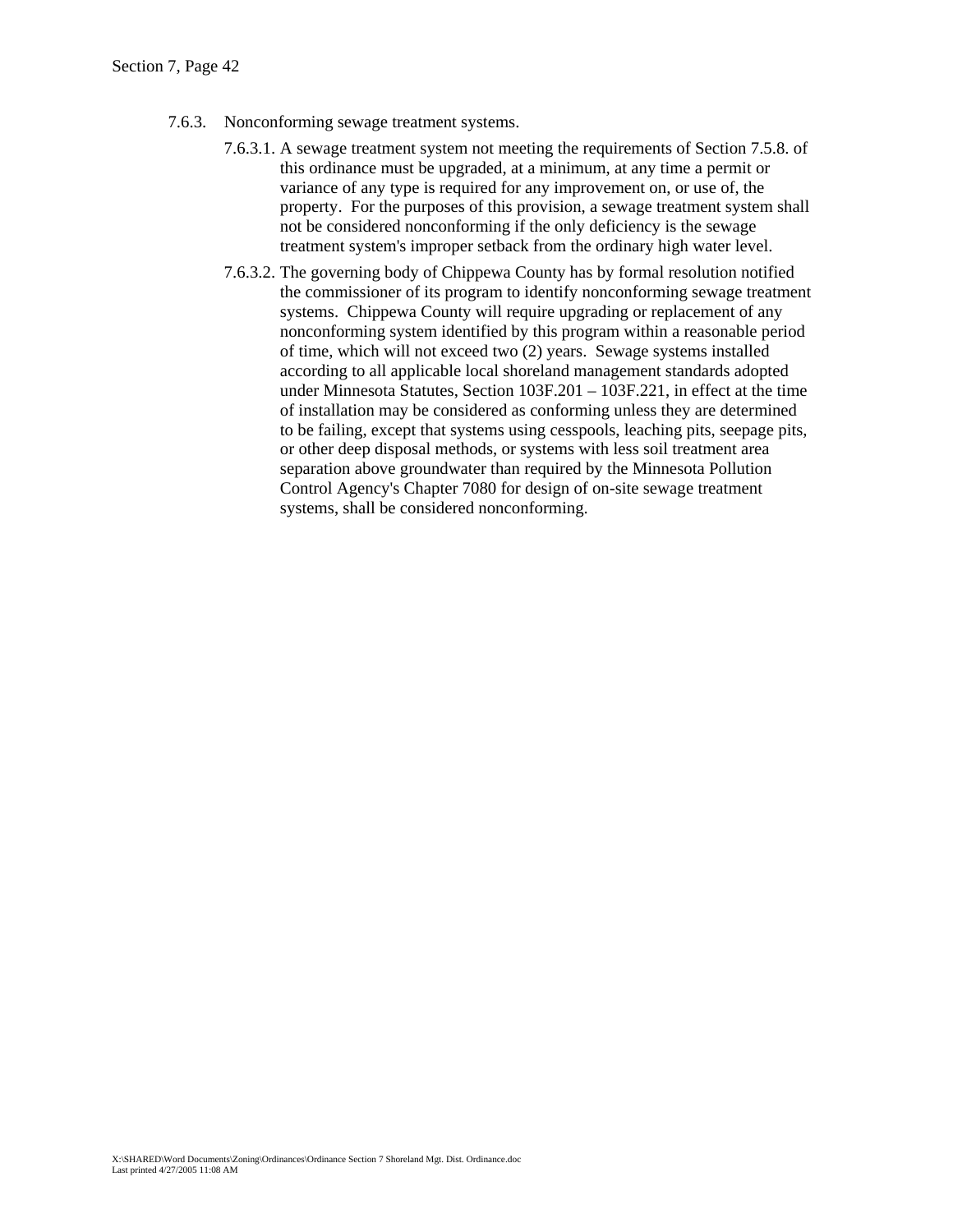### **7.7. Subdivision 7.0. — Subdivision/Platting Provisions**

- 7.7.1. Land suitability. Each lot created through subdivision, including planned unit developments authorized under Section 7.8.0. of this ordinance, must be suitable in its natural state for the proposed use with minimal alteration. Suitability analysis by the Chippewa County Planning Commission shall consider susceptibility to flooding, existence of wetlands, soil and rock formations with severe limitations for development, severe erosion potential, steep topography, inadequate water supply or sewage treatment capabilities, near-shore aquatic conditions unsuitable for water-based recreation, important fish and wildlife habitat, presence of significant historic sites, or any other feature of the natural land likely to be harmful to the health, safety, or welfare of future residents of the proposed subdivision or of the community.
- 7.7.2. Consistency with other controls. Subdivisions must conform to all official controls of Chippewa County. A subdivision will not be approved where a later variance from one or more standards in official controls would be needed to use the lots for their intended purpose. In areas not served by publicly owned sewer and water systems, a subdivision will not be approved unless domestic water supply is available and a sewage treatment system consistent with Sections 7.5.2. and 7.5.8. can be provided for every lot. Each lot shall meet the minimum lot size and dimensional requirements of Section 7.5.1., including at least a minimum contiguous lawn area, that is free of limiting factors sufficient for the construction of two standard soil treatment systems. Lots that would require use of holding tanks must not be approved.
- 7.7.3. Information requirements. Sufficient information must be submitted by the applicant for Chippewa County Planning Commission to make a determination of land suitability. The information shall include at least the following:
	- 7.7.3.1. topographic contours at ten-foot intervals or less from United States Geological Survey maps or more accurate sources, showing limiting site characteristics;
	- 7.7.3.2. the surface water features required in Minnesota Statutes to be shown on plats, obtained from United States Geological Survey quadrangle topographic maps or more accurate sources;
	- 7.7.3.3. adequate soils information to determine suitability for building and on-site sewage treatment capabilities for every lot from the most current existing sources or from field investigations such as soil borings, percolation tests, or other methods;
	- 7.7.3.4. information regarding adequacy of domestic water supply; extent of anticipated vegetation and topographic alterations; near-shore aquatic conditions, including depths, types of bottom sediments, and aquatic vegetation; and proposed methods for controlling stormwater runoff and erosion, both during and after construction activities;
	- 7.7.3.5. location of hundred (100)-year flood plain areas and floodway districts from existing adopted maps or data; and
	- 7.7.3.6. a line or contour representing the ordinary high water level, the "toe" and the "top" of bluffs, and the minimum building setback distances from the top of the bluff and the lake or stream.
- 7.7.4. Dedications. When a land or easement dedication is a condition of subdivision approval, the approval must provide easements over natural drainage or ponding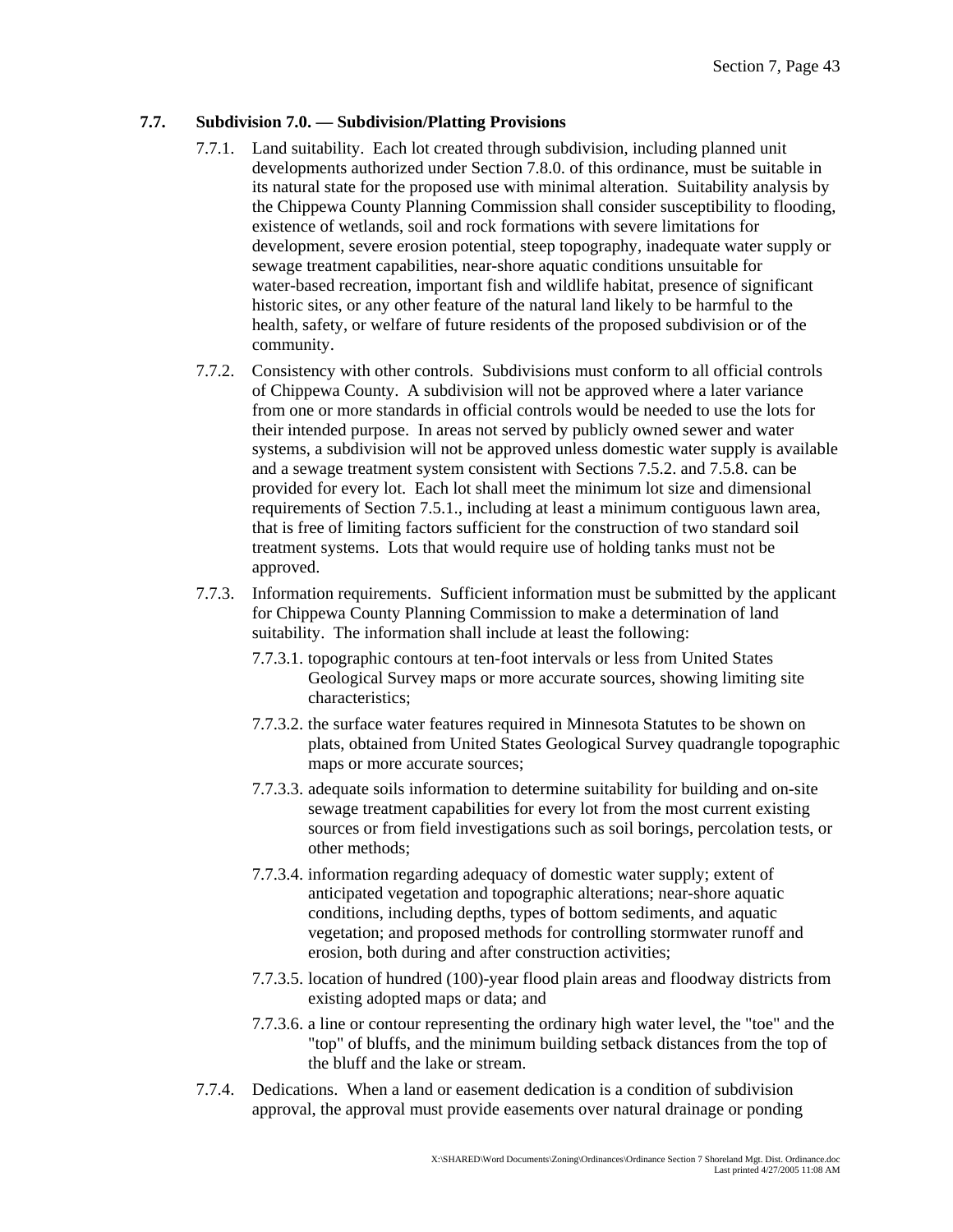areas for management of stormwater and significant wetlands.

- 7.7.5. Platting. All subdivisions that create five or more lots or parcels that are two and one-half (2-1/2) acres or less in size shall be processed as a plat in accordance with Minnesota Statutes, Chapter 505. No permit for construction of buildings or sewage treatment systems shall be issued for lots created after these official controls were enacted unless the lot was approved as part of a formal subdivision.
- 7.7.6. Controlled Access or Recreational Lots. Lots intended as controlled accesses to public waters or for recreational use areas for use by nonriparian lots within a subdivision must meet or exceed the sizing criteria in Section 7.5.1.4. of this ordinance.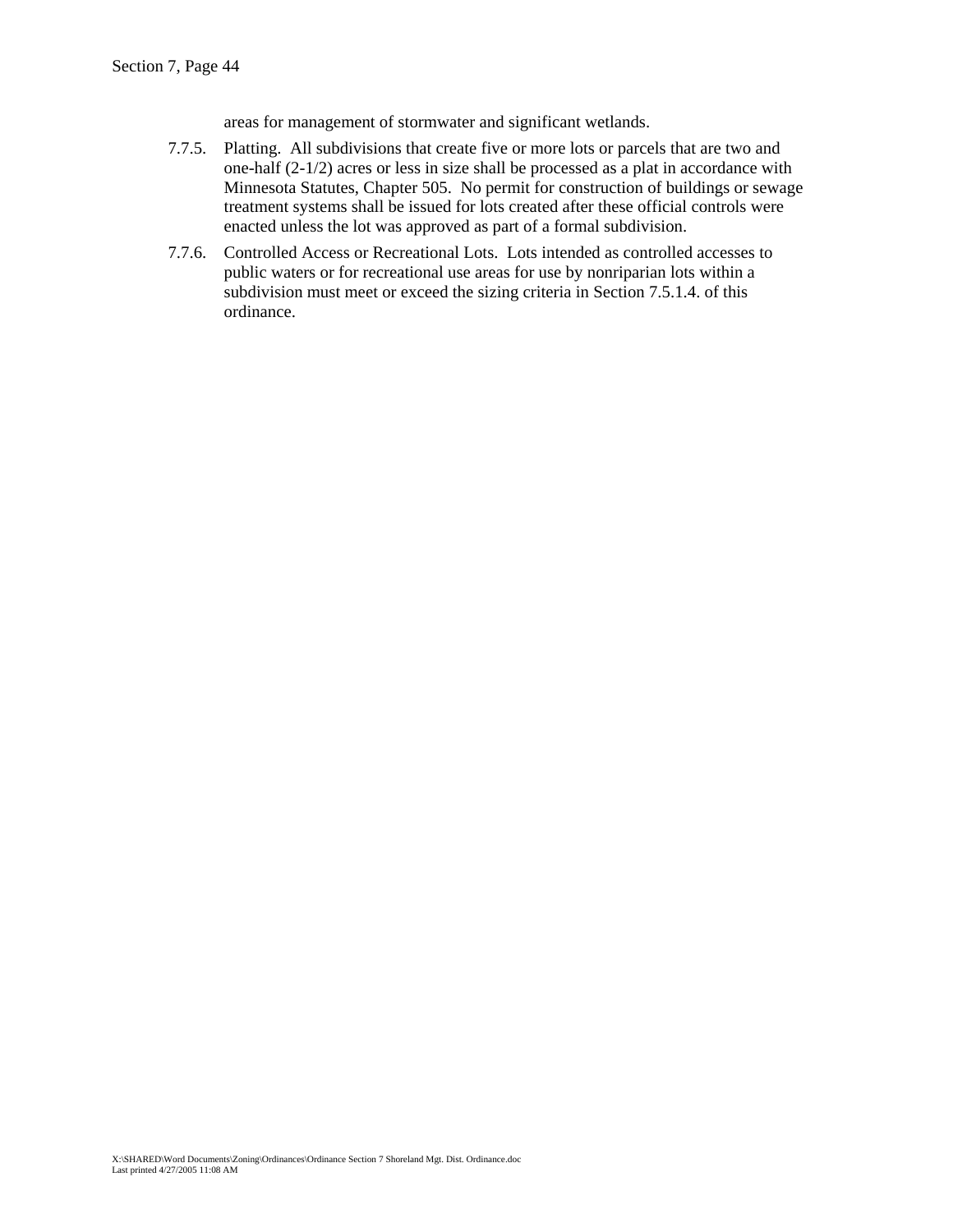### **7.8. Subdivision 8.0. — Planned Unit Developments (PUDs)**

7.8.1. Types of PUDs Permissible

Planned unit developments (PUDs) are allowed for new projects on undeveloped land, redevelopment of previously built sites, or conversions of existing buildings and land. The land use districts in which they are an allowable use are identified in the land use district descriptions in Section 7.4.2. of this ordinance and the official zoning map.

7.8.2. Processing of PUDs

Planned unit developments must be processed as a conditional use, except that an expansion to an existing commercial PUD involving six (6) or less new dwelling units or sites since the date this ordinance was adopted is permissible as a permitted use provided the total project density does not exceed the allowable densities calculated in the project density evaluation procedures in Section 7.8.5. Approval cannot occur until the environmental review process (EAW/EIS) is complete.

7.8.3. Application for a PUD

The applicant for a PUD must submit the following documents prior to final action being taken on the application request:

- 7.8.3.1. A site plan and/or plat for the project showing locations of property boundaries, surface water features, existing and proposed structures and other facilities, land alterations, sewage treatment and water supply systems (where public systems will not be provided), and topographic contours at ten-foot intervals or less. When a PUD is a combined commercial and residential development, the site plan and/or plat must indicate and distinguish which buildings and portions of the project are residential, commercial, or a combination of the two.
- 7.8.3.2. A property owners association agreement (for residential PUDs) with mandatory membership, and all in accordance with the requirements of Section 7.8.6. of this ordinance.
- 7.8.3.3. Deed restrictions, covenants, permanent easements or other instruments that:
	- 7.8.3.3.1. properly address future vegetative and topographic alterations, construction of additional buildings, beaching of watercraft, and construction of commercial buildings in residential PUDs; and
	- 7.8.3.3.2. ensure the long-term preservation and maintenance of open space in accordance with the criteria and analysis specified in Section 7.8.6. of this ordinance.
- 7.8.3.4. When necessary, a master plan/drawing describing the project and the floor plan for all commercial structures to be occupied.
- 7.8.3.5. Those additional documents as requested by the Chippewa County Planning Commission that are necessary to explain how the PUD will be designed and will function.
- 7.8.4. Site "Suitable Area" Evaluation

Proposed new or expansions to existing planned unit developments must be evaluated using the following procedures and standards to determine the suitable area for the dwelling unit/dwelling site density evaluation in Section 7.8.5.

7.8.4.1. The project parcel must be divided into tiers by locating one or more lines approximately parallel to a line that identifies the ordinary high water level at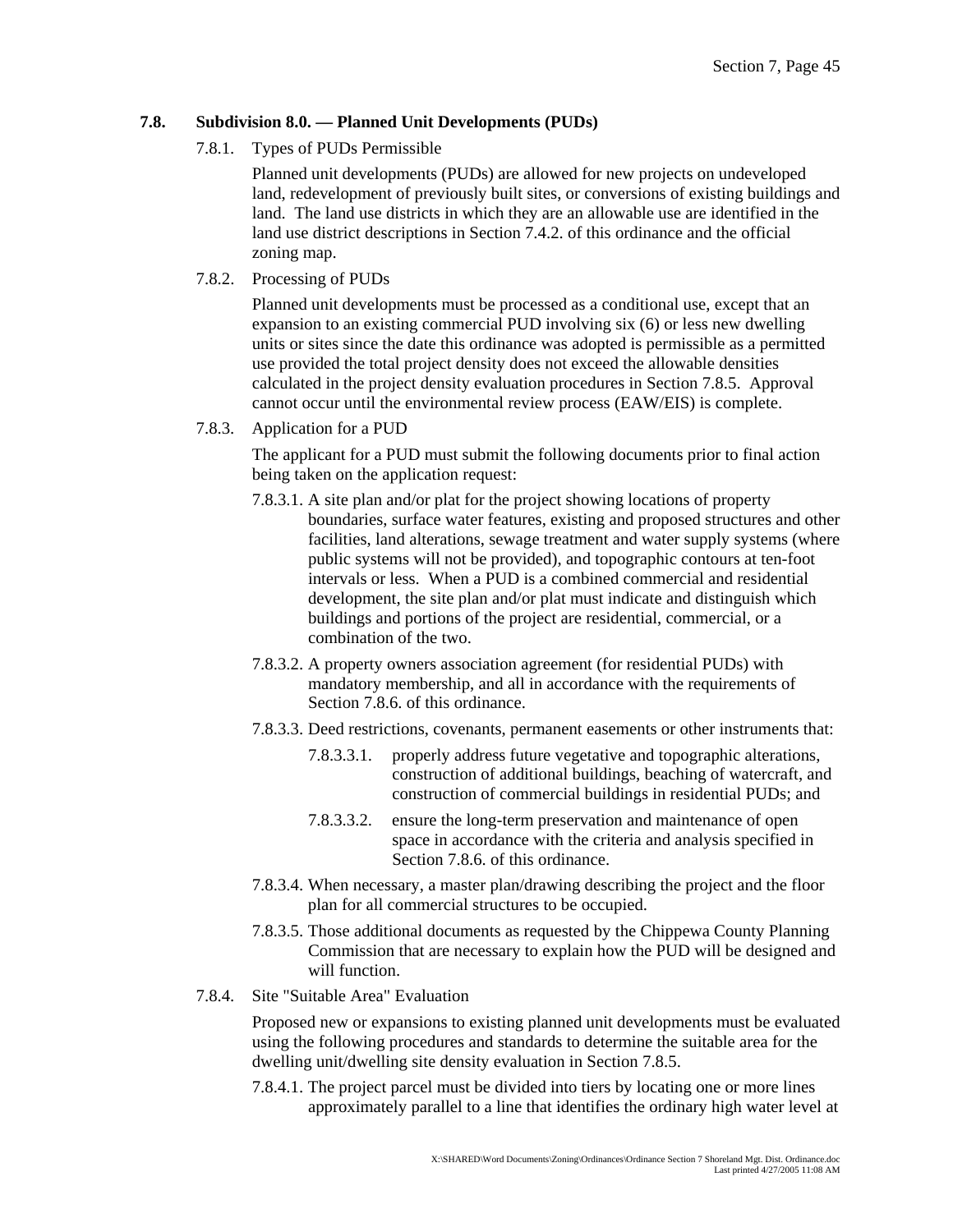the following intervals, proceeding landward:

| <b>Shoreland Tier Dimensions</b> | <b>Unsewered</b><br>(Feet) | <b>Sewered</b><br>(Feet) |
|----------------------------------|----------------------------|--------------------------|
| Natural environment lakes        | 400                        | 320                      |
| All river classes                | 300                        | 300                      |

7.8.4.2. The suitable area within each tier is next calculated by excluding from the tier area all wetlands, bluffs, or land below the ordinary high water level of public waters. This suitable area and the proposed project are then subjected to either the residential or commercial planned unit development density evaluation steps to arrive at an allowable number of dwelling units or sites.

### 7.8.5. Residential and Commercial PUD Density Evaluation

The procedures for determining the "base" density of a PUD and density increase multipliers are as follows. Allowable densities may be transferred from any tier to any other tier further from the waterbody, but must not be transferred to any other tier closer.

### 7.8.5.1. Residential PUD "Base" Density Evaluation:

- 7.8.5.1.1. The suitable area within each tier is divided by the single residential lot size standard for lakes or, for rivers, the single residential lot width standard times the tier depth, unless the local unit of government has specified an alternative minimum lot size for rivers which shall then be used to yield a base density of dwelling units or sites for each tier. Proposed locations and numbers of dwelling units or sites for the residential planned unit developments are then compared with the tier, density, and suitability analyses herein and the design criteria in Section 7.8.6.
- 7.8.5.2. Commercial PUD "Base" Density Evaluation:
	- 7.8.5.2.1. Determine the average inside living area size of dwelling units or sites within each tier, including both existing and proposed units and sites. Computation of inside living area sizes need not include decks, patios, stoops, steps, garages, or porches and basements, unless they are habitable space.

| <b>Commercial Planned Unit Development</b>                                                                                                                                                         |                              |      |                    |  |  |
|----------------------------------------------------------------------------------------------------------------------------------------------------------------------------------------------------|------------------------------|------|--------------------|--|--|
|                                                                                                                                                                                                    | <b>Floor Area Ratios</b> *   |      |                    |  |  |
|                                                                                                                                                                                                    | <b>Public Waters Classes</b> |      |                    |  |  |
| * Average<br><b>Transition</b><br><b>Natural</b><br>Agricultural,<br><b>Tributary, River</b><br><b>Unit Floor</b><br><b>River</b><br>Area (Sq. Ft.)<br><b>Segments</b><br><b>Segments</b><br>Lakes |                              |      | <b>Environment</b> |  |  |
| 200                                                                                                                                                                                                | .040                         | .020 | .010               |  |  |
| 300                                                                                                                                                                                                | .048                         | .024 | .012               |  |  |
| 400                                                                                                                                                                                                | .056                         | .028 | .014               |  |  |
| 500                                                                                                                                                                                                | .065                         | .032 | .016               |  |  |

7.8.5.2.2. Select the appropriate floor area ratio from the following table: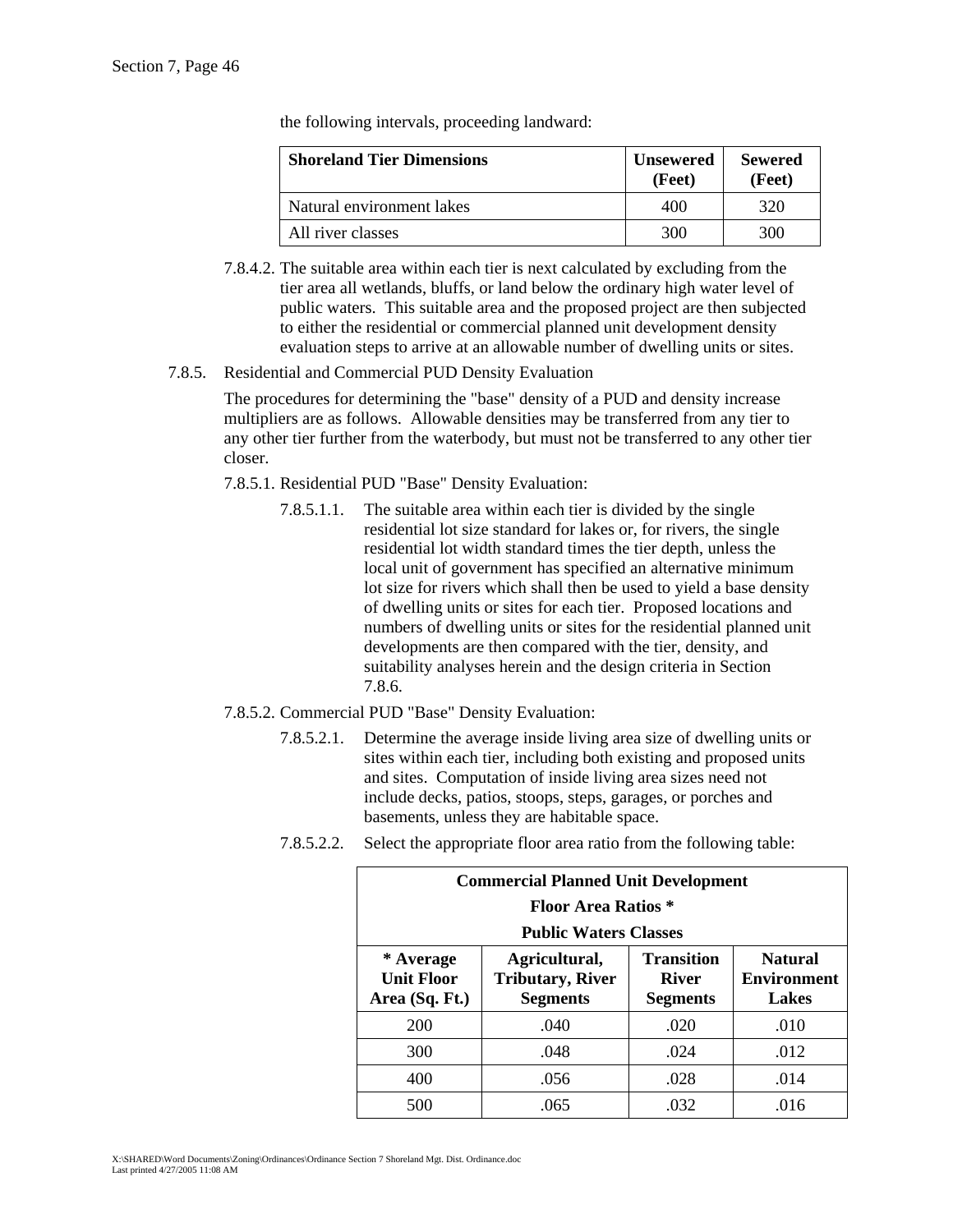| <b>Commercial Planned Unit Development</b>                                                                                                                                                                        |                              |      |      |  |  |
|-------------------------------------------------------------------------------------------------------------------------------------------------------------------------------------------------------------------|------------------------------|------|------|--|--|
|                                                                                                                                                                                                                   | <b>Floor Area Ratios</b> *   |      |      |  |  |
|                                                                                                                                                                                                                   | <b>Public Waters Classes</b> |      |      |  |  |
| Agricultural,<br>Transition<br><b>Natural</b><br>* Average<br><b>Unit Floor</b><br><b>Tributary, River</b><br><b>River</b><br><b>Environment</b><br>Area (Sq. Ft.)<br><b>Segments</b><br>Lakes<br><b>Segments</b> |                              |      |      |  |  |
| 600                                                                                                                                                                                                               | .072                         | .038 | .019 |  |  |
| 700                                                                                                                                                                                                               | .082                         | .042 | .021 |  |  |
| 800                                                                                                                                                                                                               | .091                         | .046 | .023 |  |  |
| 900                                                                                                                                                                                                               | .099                         | .050 | .025 |  |  |
| 1,000                                                                                                                                                                                                             | .108                         | .054 | .027 |  |  |
| 1,100                                                                                                                                                                                                             | .116                         | .058 | .029 |  |  |
| 1,200                                                                                                                                                                                                             | .125                         | .064 | .032 |  |  |
| 1,300                                                                                                                                                                                                             | .133                         | .068 | .034 |  |  |
| 1,400                                                                                                                                                                                                             | .142                         | .072 | .036 |  |  |
| 1,500                                                                                                                                                                                                             | .150                         | .075 | .038 |  |  |

- \* For average unit floor areas less than shown, use the floor area ratios listed for 200 square feet. For areas greater than shown, use the ratios listed for 1,500 square feet. For recreational camping areas, use the ratios listed at 400 square feet. Manufactured home sites in recreational camping areas shall use a ratio equal to the size of the manufactured home, or if unknown, the ratio listed for 1,000 square feet.
- 7.8.5.2.3. Multiply the suitable area within each tier by the floor area ratio to yield total floor area for each tier allowed to be used for dwelling units or sites.
- 7.8.5.2.4. Divide the total floor area by tier computed in Item 7.8.5.2.3. above by the average inside living area size determined in Item 7.8.5.2.1. above. This yields a base number of dwelling units and sites for each tier.
- 7.8.5.2.5. Proposed locations and numbers of dwelling units or sites for the commercial planned unit development are then compared with the tier, density and suitability analyses herein and the design criteria in Section 7.8.6.
- 7.8.5.3. Density Increase Multipliers:
	- 7.8.5.3.1. Increases to the dwelling unit or dwelling site base densities previously determined are allowable if the dimensional standards in Section 7.5.0. are met or exceeded and the design criteria in Section 7.8.6. are satisfied. The allowable density increases in Item 7.8.5.3.2. below will only be allowed if structure setbacks from the ordinary high water level are increased to at least 50 percent greater than the minimum setback, or the impact on the waterbody is reduced an equivalent amount through vegetative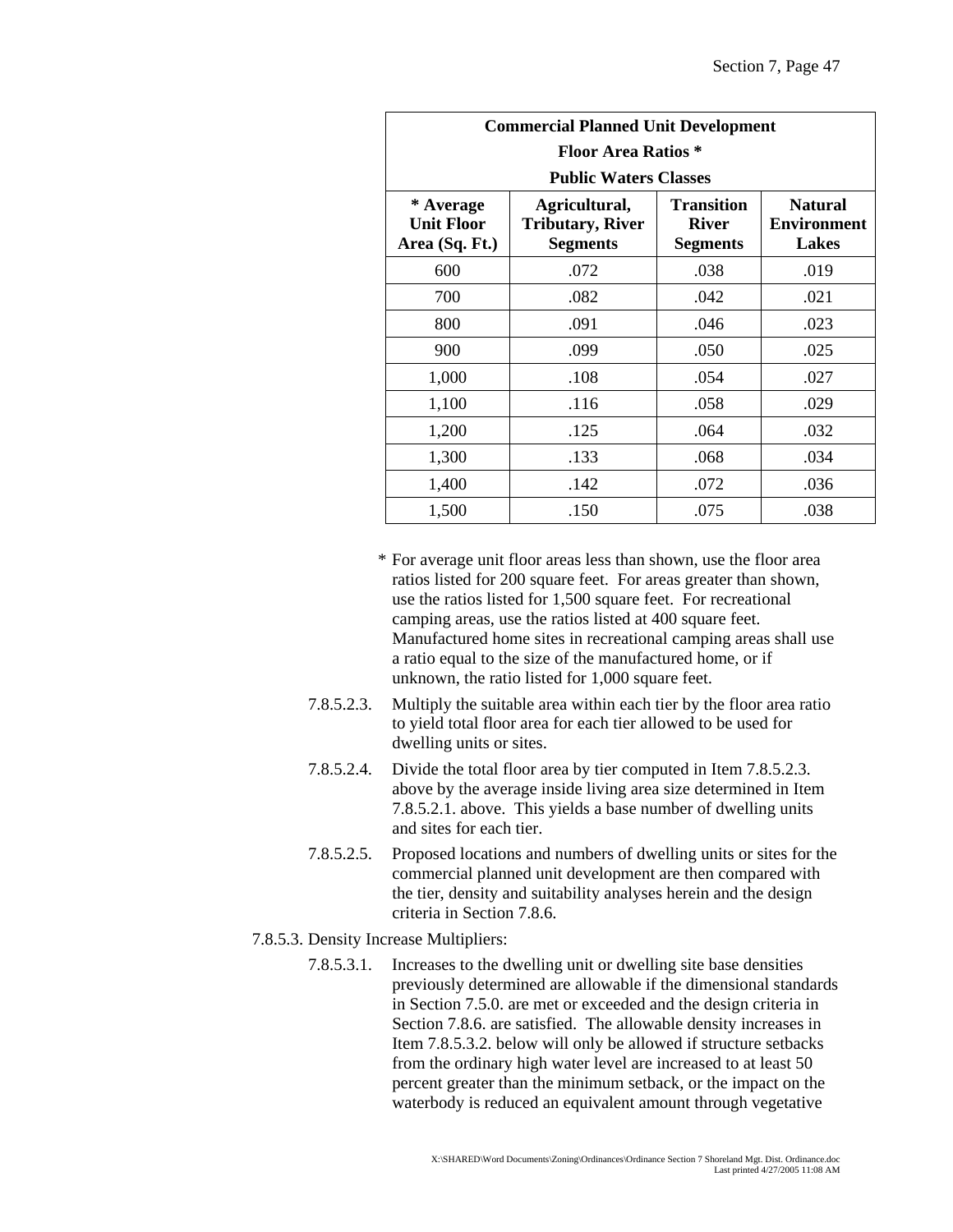management, topography, or additional means acceptable to the local unit of government and the setback is at least 25 percent greater than the minimum setback.

7.8.5.3.2. Allowable Dwelling Unit or Dwelling Site Density Increases for Residential or Commercial Planned Unit Developments:

| <b>Density Evaluation Tiers</b> | <b>Maximum Density Increase Within</b><br><b>Each Tier (Percent)</b> |
|---------------------------------|----------------------------------------------------------------------|
| First                           | 50                                                                   |
| Second                          | 100                                                                  |
| Third                           | 200                                                                  |
| Fourth                          | 200                                                                  |
| Fifth                           | 200                                                                  |

### 7.8.6. Maintenance and Design Criteria

7.8.6.1. Maintenance and Administration Requirements.

- 7.8.6.1.1. Before final approval of a planned unit development, adequate provisions must be developed for preservation and maintenance in perpetuity of open spaces and for the continued existence and functioning of the development.
- 7.8.6.1.2. Open space preservation. Deed restrictions, covenants, permanent easements, public dedication and acceptance, or other equally effective and permanent means must be provided to ensure long-term preservation and maintenance of open space. The instruments must include all of the following protections:
	- 7.8.6.1.2.1. commercial uses prohibited (for residential PUDs);
	- 7.8.6.1.2.2. vegetation and topographic alterations other than routine maintenance prohibited;
	- 7.8.6.1.2.3. construction of additional buildings or storage of vehicles and other materials prohibited; and
	- 7.8.6.1.2.4. uncontrolled beaching of watercraft prohibited.
- 7.8.6.1.3. Development organization and functioning. Unless an equally effective alternative community framework is established, when applicable, all residential planned unit developments must use an owners association with the following features:
	- 7.8.6.1.3.1. membership must be mandatory for each dwelling unit or site purchaser and any successive purchasers;
	- 7.8.6.1.3.2. each member must pay a pro rata share of the association's expenses, and unpaid assessments can become liens on units or sites;
	- 7.8.6.1.3.3. assessments must be adjustable to accommodate changing conditions; and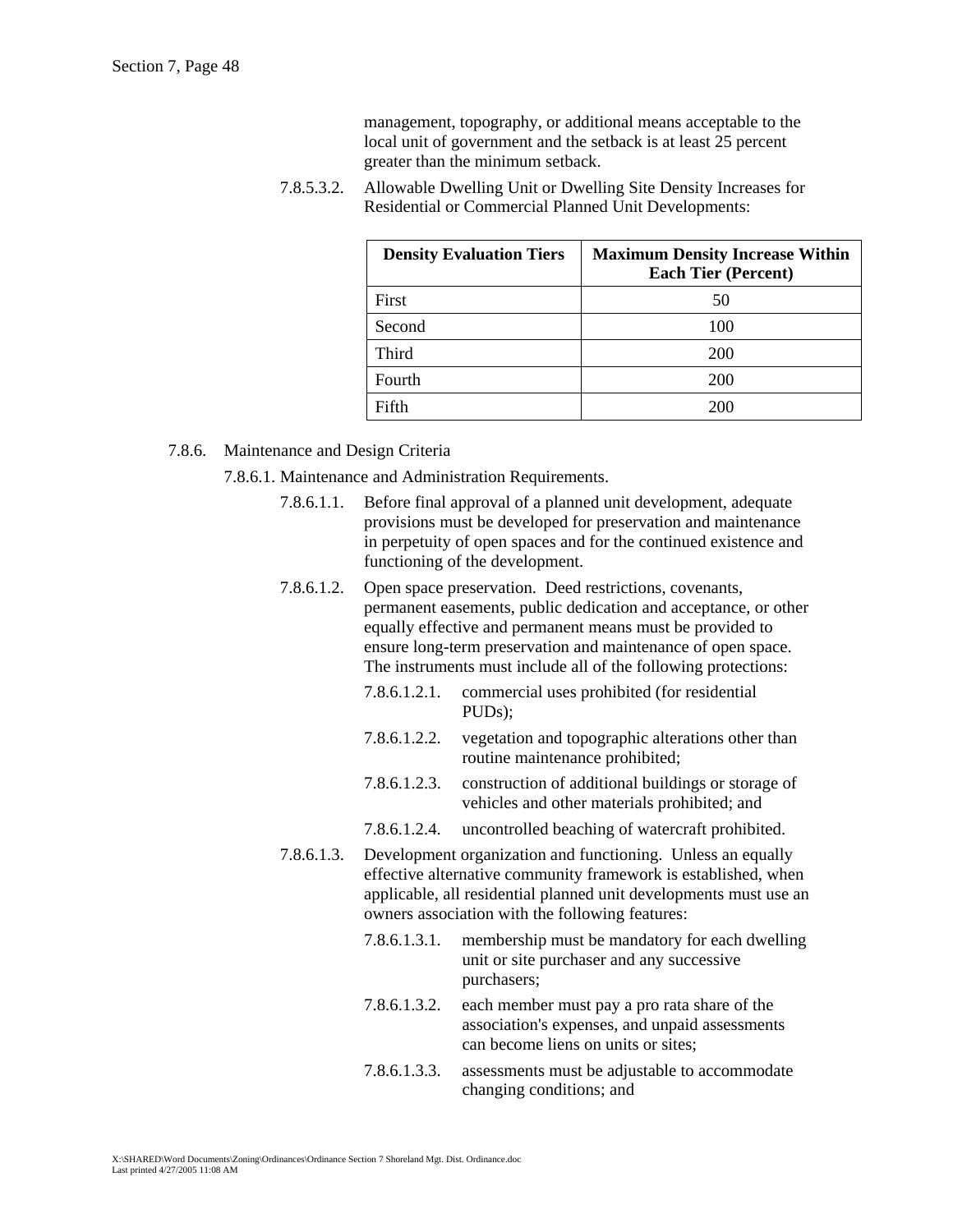7.8.6.1.3.4. the association must be responsible for insurance, taxes, and maintenance of all commonly owned property and facilities.

- 7.8.6.2. Open Space Requirements. Planned unit developments must contain open space meeting all of the following criteria:
	- 7.8.6.2.1. At least 50 percent of the total project area must be preserved as open space;
	- 7.8.6.2.2. dwelling units or sites, road rights-of-way, or land covered by road surfaces, parking areas, or structures, except water-oriented accessory structures or facilities, are developed areas and shall not be included in the computation of minimum open space;
	- 7.8.6.2.3. open space must include areas with physical characteristics unsuitable for development in their natural state, and areas containing significant historic sites or unplatted cemeteries;
	- 7.8.6.2.4. open space may include outdoor recreational facilities for use by owners of dwelling units or sites, by guests staying in commerical dwelling units or sites, and by the general public;
	- 7.8.6.2.5. open space may include subsurface sewage treatment systems if the use of the space is restricted to avoid adverse impacts on the systems;
	- 7.8.6.2.6. open space must not include commercial facilities or uses, but may contain water-oriented accessory structures or facilities;
	- 7.8.6.2.7. the appearance of open space areas, including topography, vegetation, and allowable uses, must be preserved by use of restrictive deed covenants, permanent easements, public dedication and acceptance, or other equally effective and permanent means; and
	- 7.8.6.2.8. the shore impact zone, based on normal structure setbacks, must be included as open space. For residential PUDs, at least fifty (50) percent of the shore impact zone area of existing developments or at least seventy (70) percent of the shore impact zone area of new developments must be preserved in its natural or existing state. For commercial PUDs, at least fifty (50) percent of the shore impact zone must be preserved in its natural state.
- 7.8.6.3. Erosion Control and Stormwater Management. Erosion control and stormwater management plans must be developed and the PUD must:
	- 7.8.6.3.1. be designed, and the construction managed, to minimize the likelihood of serious erosion occurring either during or after construction. This must be accomplished by limiting the amount and length of time of bare ground exposure. Temporary ground covers, sediment entrapment facilities, vegetated buffer strips, or other appropriate techniques must be used to minimize erosion impacts on surface water features. Erosion control plans approved by a soil and water conservation district may be required if project size and site physical characteristics warrant; and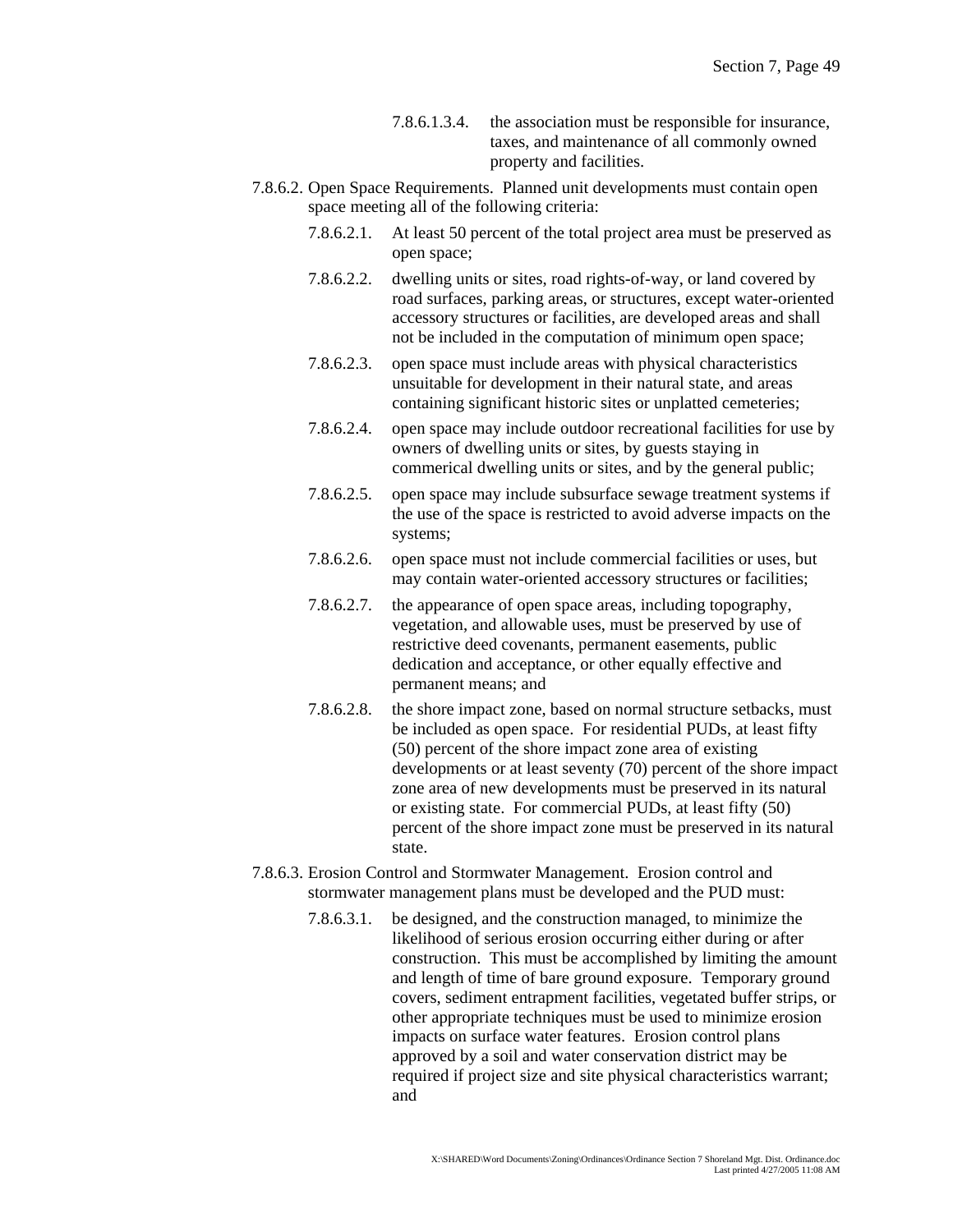- 7.8.6.3.2. be designed and constructed to effectively manage reasonably expected quantities and qualities of stormwater runoff. Impervious surface coverage within any tier must not exceed 25 percent of the tier area, except that for commercial PUDs 35 percent impervious surface coverage may be allowed in the first tier of general development lakes with an approved stormwater management plan and consistency with Section 7.5.3.
- 7.8.6.4. Centralization and Design of Facilities. Centralization and design of facilities and structures must be done according to the following standards:
	- 7.8.6.4.1. Planned unit developments must be connected to publicly owned water supply and sewer systems, if available. On-site water supply and sewage treatment systems must be centralized and designed and installed to meet or exceed applicable standards or rules of the Minnesota Department of Health and PCA and Sections 7.5.2. and 7.5.8. of this ordinance. On-site sewage treatment systems must be located on the most suitable areas of the development, and sufficient lawn area free of limiting factors must be provided for a replacement soil treatment system for each sewage system;
	- 7.8.6.4.2. dwelling units or sites must be clustered into one or more groups and located on suitable areas of the development. They must be designed and located to meet or exceed the following dimensional standards for the relevant shoreland classification: setback from the ordinary high water level, elevation above the surface water features, and maximum height. Setbacks from the ordinary high water level must be increased in accordance with Section 7.8.5.3. of this ordinance for developments with density increases;
	- 7.8.6.4.3. shore recreation facilities, including but not limited to swimming areas, docks, and watercraft mooring areas and launching ramps, must be centralized and located in areas suitable for them. Evaluation of suitability must include consideration of land slope, water depth, vegetation, soils, depth to groundwater and bedrock, or other relevant factors. The number of spaces provided for continuous beaching, mooring, or docking of watercraft must not exceed one (1) for each allowable dwelling unit or site in the first tier (notwithstanding existing mooring sites in an existing commercially used harbor). Launching ramp facilities, including a small dock for loading and unloading equipment, may be provided for use by occupants of dwelling units or sites located in other tiers;
	- 7.8.6.4.4. structures, parking areas, and other facilities must be treated to reduce visibility as viewed from public waters and adjacent shorelands by vegetation, topography, increased setbacks, color, or other means acceptable to Chippewa County, assuming summer, leaf-on conditions. Vegetative and topographic screening must be preserved, if existing, or may be required to be provided;
	- 7.8.6.4.5. accessory structures and facilities, except water oriented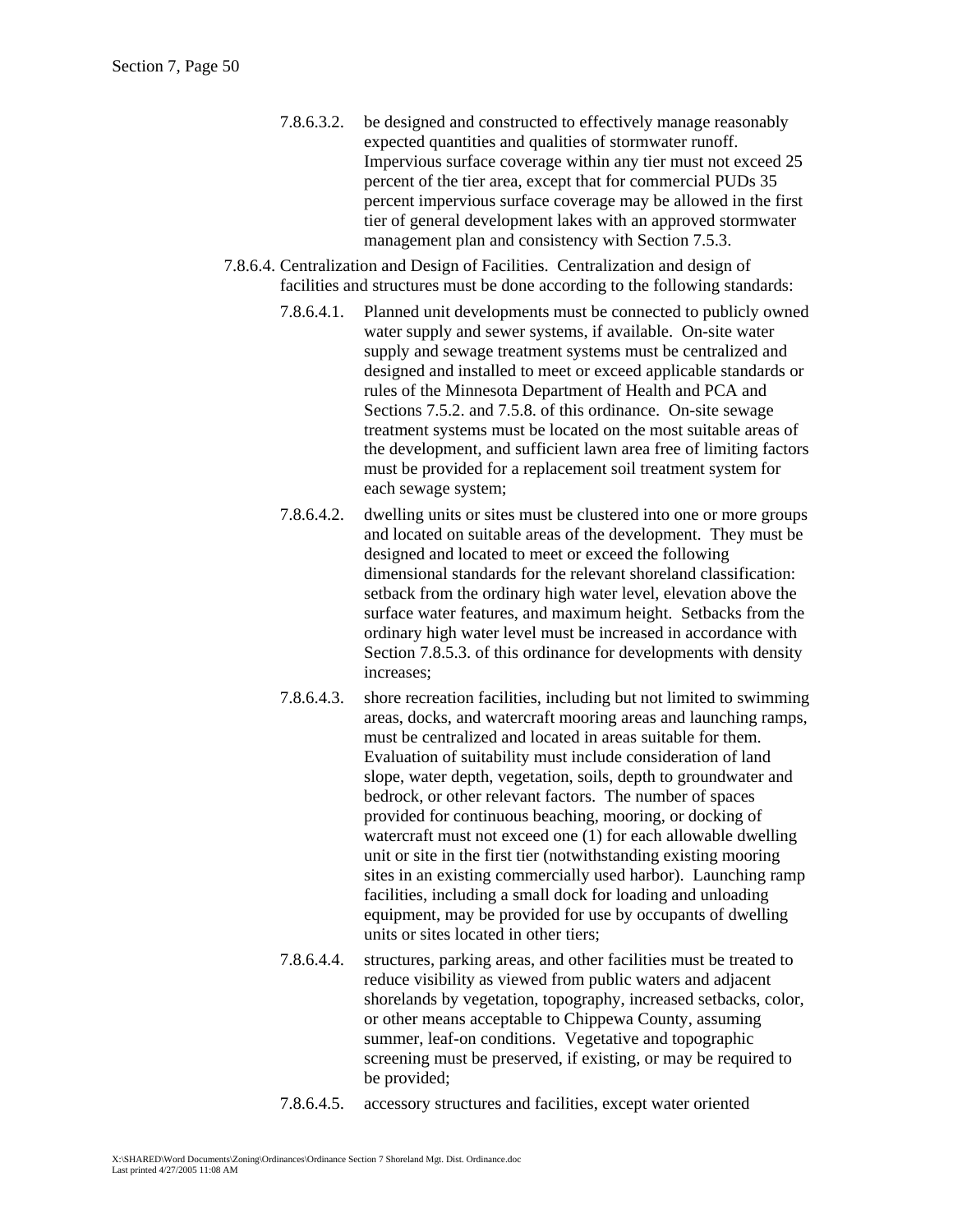accessory structures, must meet the required principal structure setback and must be centralized; and

7.8.6.4.6. water-oriented accessory structures and facilities may be allowed if they meet or exceed design standards contained in Section 7.5.2. of this ordinance and are centralized.

### 7.8.7. Conversions

Local governments may allow existing resorts or other land uses and facilities to be converted to residential planned unit developments if all of the following standards are met:

- 7.8.7.1. Proposed conversions must be initially evaluated using the same procedures for residential planned unit developments involving all new construction. Inconsistencies between existing features of the development and these standards must be identified.
- 7.8.7.2. Deficiencies involving water supply and sewage treatment, structure color, impervious coverage, open space, and shore recreation facilities must be corrected as part of the conversion or as specified in the conditional use permit.
- 7.8.7.3. Shore and bluff impact zone deficiencies must be evaluated and reasonable improvements made as part of the conversion. These improvements must include, where applicable, the following:
	- 7.8.7.3.1. removal of extraneous buildings, docks, or other facilities that no longer need to be located in shore or bluff impact zones;
	- 7.8.7.3.2. remedial measures to correct erosion sites and improve vegetative cover and screening of buildings and other facilities as viewed from the water; and
	- 7.8.7.3.3. if existing dwelling units are located in shore or bluff impact zones, conditions are attached to approvals of conversions that preclude exterior expansions in any dimension or substantial alterations. The conditions must also provide for future relocation of dwelling units, where feasible, to other locations, meeting all setback and elevation requirements when they are rebuilt or replaced.
- 7.8.7.4. Existing dwelling unit or dwelling site densities that exceed standards in Section 7.8.5. may be allowed to continue but must not be allowed to be increased, either at the time of conversion or in the future. Efforts must be made during the conversion to limit impacts of high densities by requiring seasonal use, improving vegetative screening, centralizing shore recreation facilities, installing new sewage treatment systems, or other means.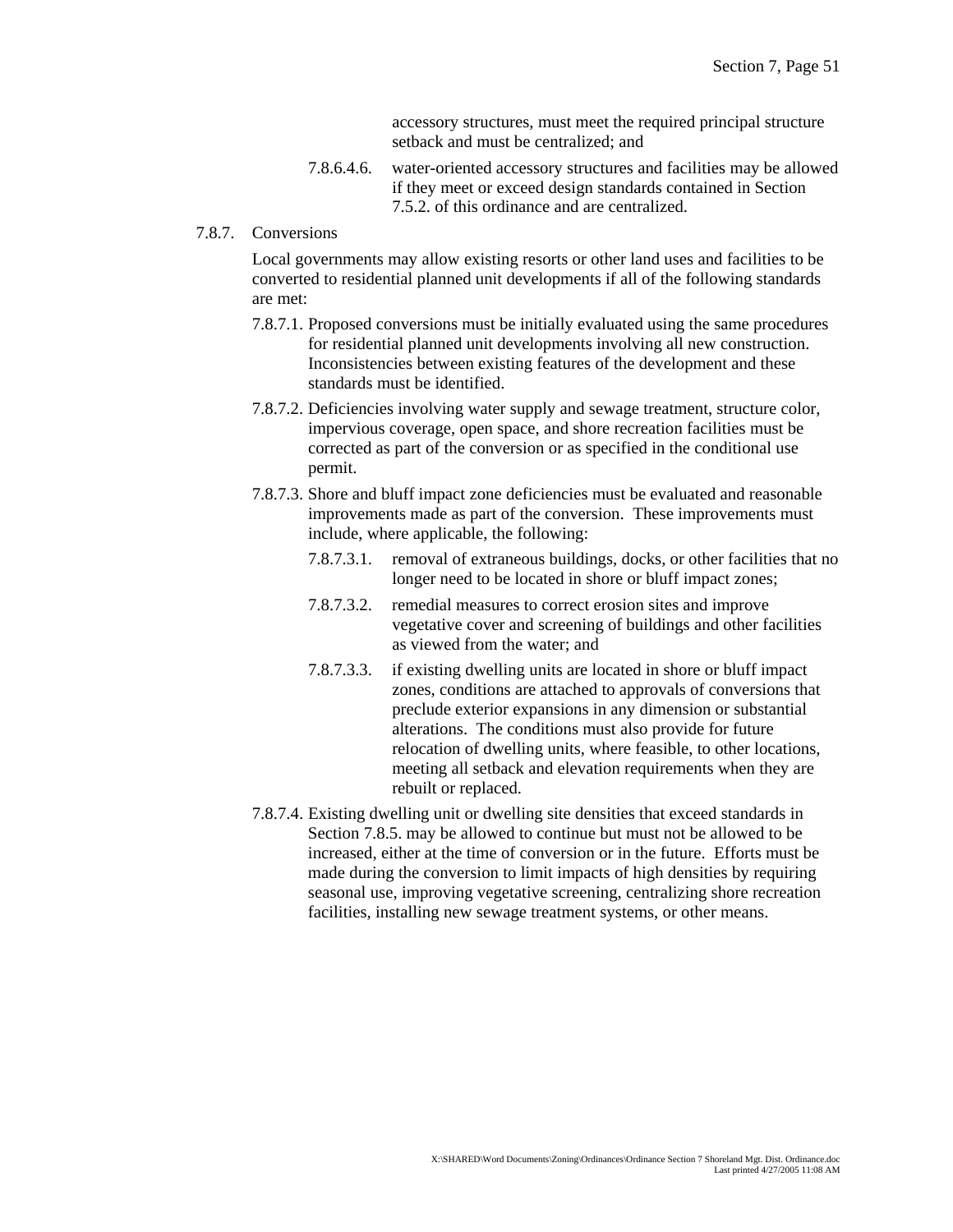Section 7, Page 52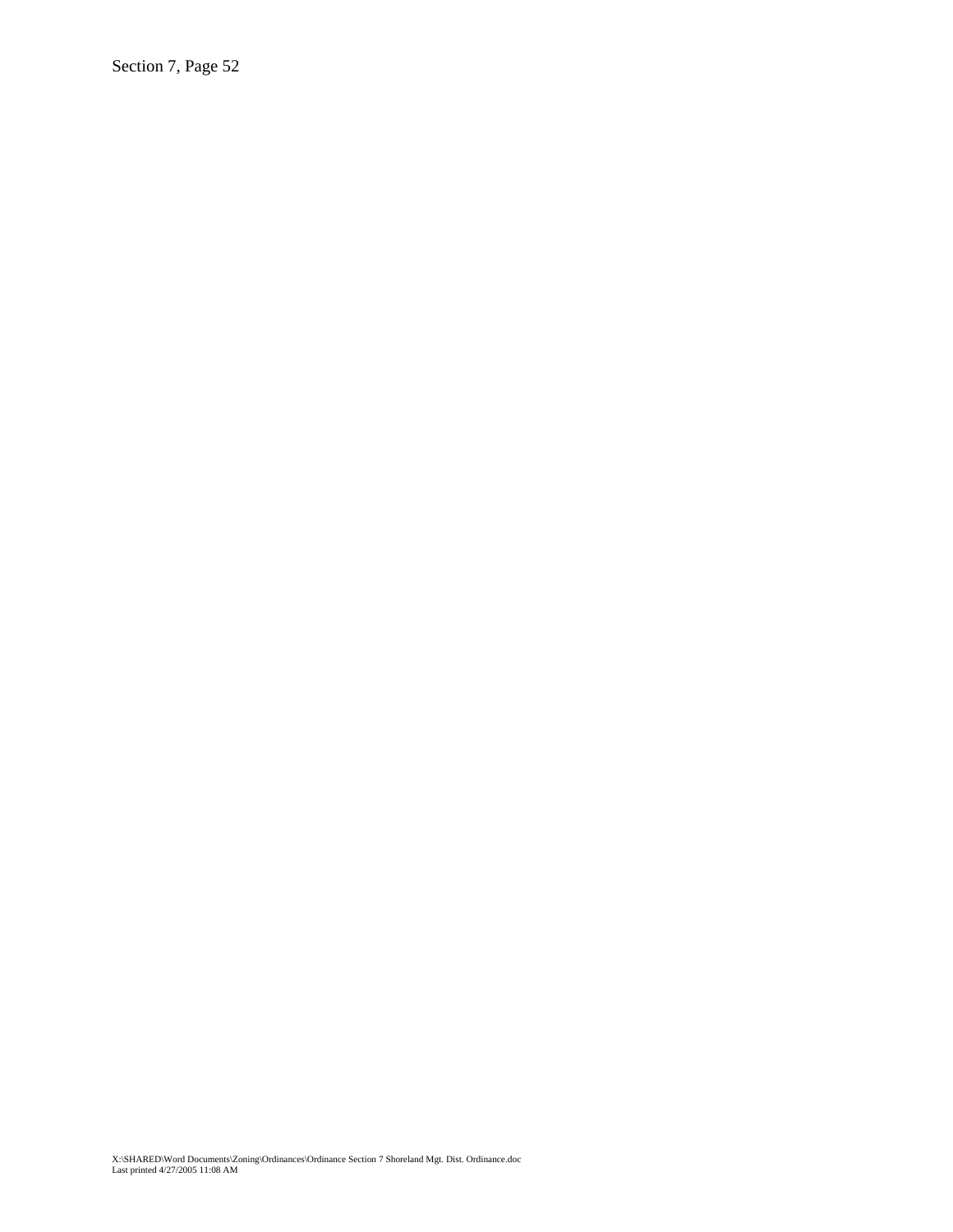### **APPENDIX A**

### **CONSIDERATIONS FOR TOWNSHIP ZONING**

Townships may adopt shoreland management controls under authority of Minnesota Statutes, Section 394.33, Subdivision 1, if the controls are not inconsistent with or less restrictive than the controls adopted by the county in which the township is located. This must be accomplished in accordance with the following conditions:

- For the purposes of Minnesota Regulations, Parts 6120.2500 to 6120.3900, shoreland management controls adopted by townships will only be considered to be consistent with county controls if they cover the same full range of shoreland management provisions covered by the county controls, contain dimensional standards at least as restrictive as those in the county controls, and do not allow land uses in particular areas that are not allowed under the county's official controls.
- The township must demonstrate to the county board that their proposed ordinance and administration is at least as restrictive as the county's prior to final adoption by the township. This will include, at a minimum, that the township has the staff necessary to administer the ordinance, has sufficient building permit application and certification forms and procedures, and an enforcement mechanism to enforce the ordinance should violations occur.
- Townships must provide for administration and enforcement of shoreland management controls at least as effective as county implementation. Townships that adopt shoreland controls must provide the notifications in Section 7.3.4. of the sample ordinance to the commissioner or the commissioner's designee and to the zoning official of the county.
- After adequate shoreland management controls are adopted by a township, property owners must only obtain necessary permits and approvals as required in the township shoreland management controls. Property owners do not have to obtain similar permits or approvals under the county's shoreland controls.

The Commissioner of the Department of Natural Resources must also approve a township's shoreland ordinance. The DNR and the respective county should work together to make a joint determination as to whether the township's ordinance is in compliance with state and county standards.